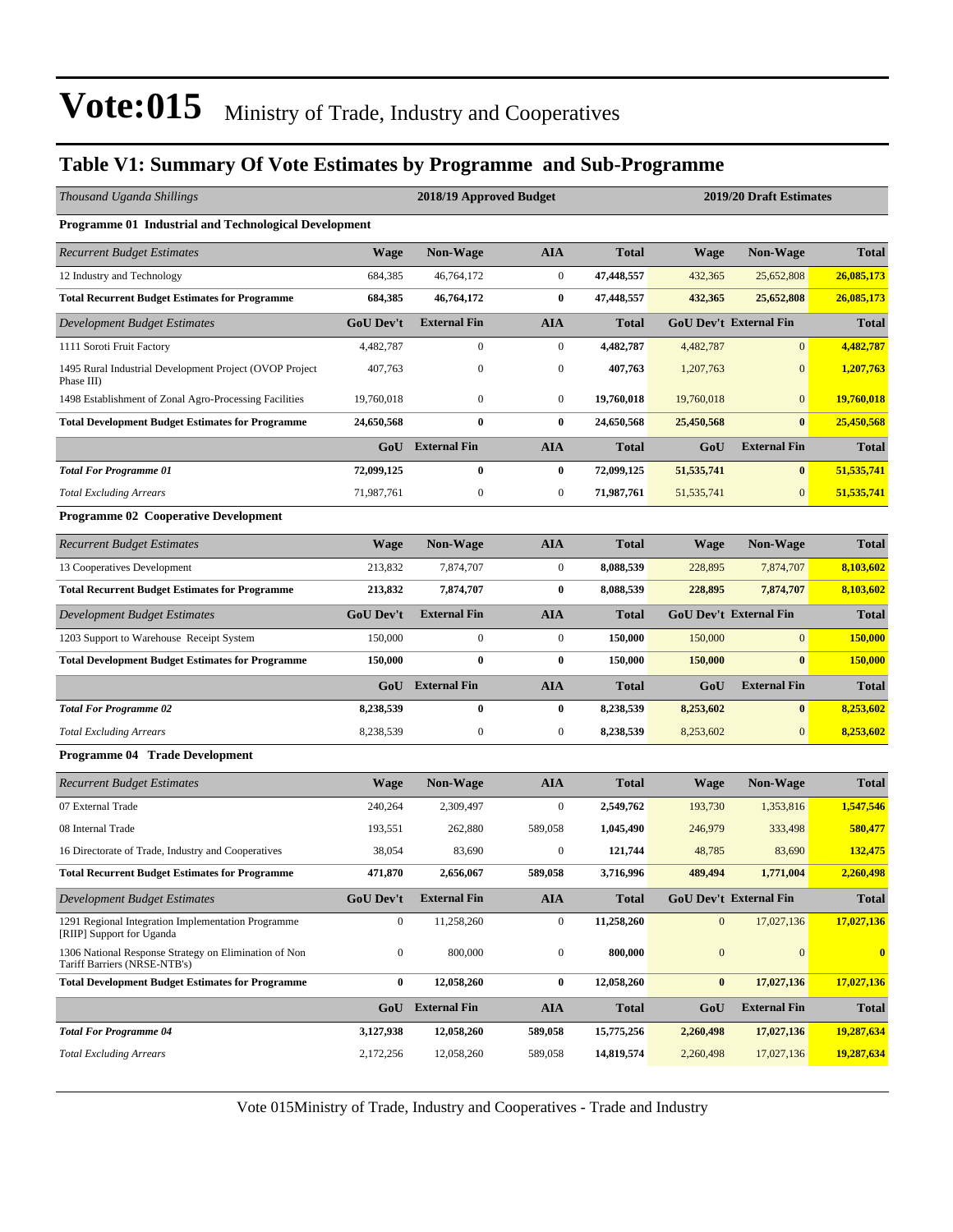| <b>Programme 07 MSME Development</b>                                |                  |                     |                  |              |             |                               |              |
|---------------------------------------------------------------------|------------------|---------------------|------------------|--------------|-------------|-------------------------------|--------------|
| <b>Recurrent Budget Estimates</b>                                   | <b>Wage</b>      | Non-Wage            | <b>AIA</b>       | <b>Total</b> | <b>Wage</b> | Non-Wage                      | <b>Total</b> |
| 18 Directorate of MSMEs                                             | 33,292           | 78,215              | $\overline{0}$   | 111,507      | $\Omega$    | 78,215                        | 78,215       |
| 19 Processing and Marketing Department                              | 100,000          | 289,541             | $\mathbf{0}$     | 389,541      | 243,029     | 289,541                       | 532,570      |
| 20 Business Development and Quality Assurance<br>Department         | 100,000          | 321,795             | $\overline{0}$   | 421,795      | 240,701     | 321,795                       | 562,496      |
| <b>Total Recurrent Budget Estimates for Programme</b>               | 233,292          | 689,550             | $\bf{0}$         | 922,842      | 483,731     | 689,550                       | 1,173,281    |
|                                                                     | Gol              | <b>External Fin</b> | <b>AIA</b>       | <b>Total</b> | GoU         | <b>External Fin</b>           | <b>Total</b> |
| <b>Total For Programme 07</b>                                       | 922,842          | $\bf{0}$            | $\bf{0}$         | 922,842      | 1,173,281   | $\bf{0}$                      | 1,173,281    |
| <b>Total Excluding Arrears</b>                                      | 922,842          | $\mathbf{0}$        | $\boldsymbol{0}$ | 922,842      | 1,173,281   | $\overline{0}$                | 1,173,281    |
| Programme 49 General Administration, Policy and Planning            |                  |                     |                  |              |             |                               |              |
| <b>Recurrent Budget Estimates</b>                                   | Wage             | Non-Wage            | <b>AIA</b>       | <b>Total</b> | <b>Wage</b> | <b>Non-Wage</b>               | <b>Total</b> |
| 01 HQs and Administration                                           | 708,935          | 9,803,134           | $\overline{0}$   | 10,512,069   | 664,926     | 19,730,058                    | 20,394,984   |
| 15 Internal Audit                                                   | 24.318           | 67.750              | $\overline{0}$   | 92,068       | 24.859      | 67,750                        | 92,609       |
| 17 Policy and Planning                                              | 121,616          | 278,480             | $\overline{0}$   | 400,095      | 133,979     | 278,480                       | 412,459      |
| <b>Total Recurrent Budget Estimates for Programme</b>               | 854,869          | 10,149,363          | $\mathbf{0}$     | 11,004,232   | 823,764     | 20,076,287                    | 20,900,051   |
| <b>Development Budget Estimates</b>                                 | <b>GoU Dev't</b> | <b>External Fin</b> | <b>AIA</b>       | <b>Total</b> |             | <b>GoU Dev't External Fin</b> | <b>Total</b> |
| 1408 Support to the Ministry of Trade, Industry and<br>Cooperatives | 3,826,000        | $\overline{0}$      | 500,000          | 4,326,000    | 3,826,000   | $\overline{0}$                | 3,826,000    |
| <b>Total Development Budget Estimates for Programme</b>             | 3,826,000        | $\bf{0}$            | 500,000          | 4,326,000    | 3,826,000   | $\mathbf{0}$                  | 3,826,000    |
|                                                                     | GoU              | <b>External Fin</b> | <b>AIA</b>       | <b>Total</b> | GoU         | <b>External Fin</b>           | <b>Total</b> |
| <b>Total For Programme 49</b>                                       | 14,830,232       | $\bf{0}$            | 500,000          | 15,330,232   | 24,726,051  | $\mathbf{0}$                  | 24,726,051   |
| <b>Total Excluding Arrears</b>                                      | 14,353,546       | $\mathbf{0}$        | 500,000          | 14,853,546   | 14,726,051  | $\Omega$                      | 14,726,051   |
| <b>Total Vote 015</b>                                               | 99,218,677       | 12,058,260          | 1,089,058        | 112,365,995  | 87,949,173  | 17,027,136                    | 104,976,309  |
| <b>Total Excluding Arrears</b>                                      | 97,674,943       | 12,058,260          | 1,089,058        | 110,822,262  | 77,949,173  | 17,027,136                    | 94,976,309   |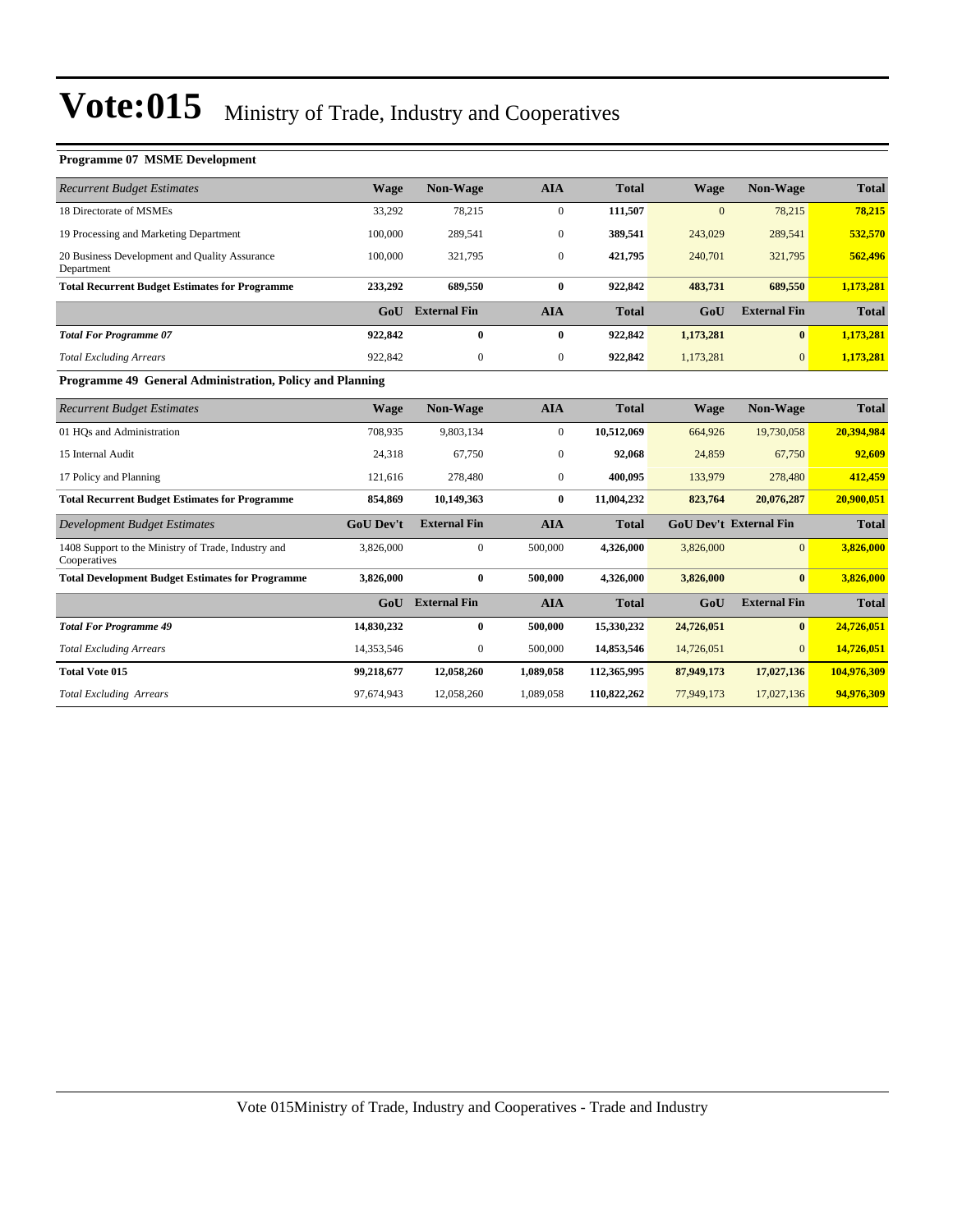#### **Table V2: Summary Vote Estimates by Item**

| Thousand Uganda Shillings                                   |            | 2018/19 Approved Budget |          |              | 2019/20 Draft Estimates |                     |              |  |
|-------------------------------------------------------------|------------|-------------------------|----------|--------------|-------------------------|---------------------|--------------|--|
|                                                             | GoU        | <b>External Fin</b>     | AIA      | <b>Total</b> | GoU                     | <b>External Fin</b> | <b>Total</b> |  |
| <b>Employees, Goods and Services (Outputs Provided)</b>     | 15,368,749 | 4,200,000               | 589,058  | 20,157,807   | 15,966,332              | 1,269,138           | 17,235,470   |  |
| 211101 General Staff Salaries                               | 2,458,249  | $\bf{0}$                | 0        | 2,458,249    | 2,458,249               | $\bf{0}$            | 2,458,249    |  |
| 211102 Contract Staff Salaries                              | $\bf{0}$   | $\bf{0}$                | 0        | 0            | $\bf{0}$                | 80,424              | 80,424       |  |
| 211103 Allowances (Inc. Casuals, Temporary)                 | 1,557,415  | 67,164                  | 375,720  | 2,000,299    | 1,476,915               | 476,727             | 1,953,642    |  |
| 212101 Social Security Contributions                        | 0          | $\bf{0}$                | 0        | 0            | $\bf{0}$                | 21,134              | 21,134       |  |
| 212102 Pension for General Civil Service                    | 3,423,784  | $\bf{0}$                | $\bf{0}$ | 3,423,784    | 3,847,395               | $\bf{0}$            | 3,847,395    |  |
| 212106 Validation of old Pensioners                         | 20,000     | $\bf{0}$                | 0        | 20,000       | 20,000                  | $\bf{0}$            | 20,000       |  |
| 213001 Medical expenses (To employees)                      | 20,000     | $\bf{0}$                | $\bf{0}$ | 20,000       | 10,000                  | $\bf{0}$            | 10,000       |  |
| 213002 Incapacity, death benefits and funeral expenses      | 20,000     | $\bf{0}$                | $\bf{0}$ | 20,000       | 2,400                   | $\bf{0}$            | 2,400        |  |
| 213004 Gratuity Expenses                                    | 433,800    | $\bf{0}$                | 0        | 433,800      | 433,800                 | $\bf{0}$            | 433,800      |  |
| 221001 Advertising and Public Relations                     | 10,000     | $\bf{0}$                | $\bf{0}$ | 10,000       | 39,687                  | $\bf{0}$            | 39,687       |  |
| 221002 Workshops and Seminars                               | 582,313    | 1,308,850               | 57,120   | 1,948,283    | 544,440                 | 324,870             | 869,310      |  |
| 221003 Staff Training                                       | 86,012     | $\bf{0}$                | $\bf{0}$ | 86,012       | 101,047                 | $\bf{0}$            | 101,047      |  |
| 221007 Books, Periodicals & Newspapers                      | 25,000     | $\bf{0}$                | 0        | 25,000       | 35,000                  | $\bf{0}$            | 35,000       |  |
| 221008 Computer supplies and Information Technology<br>(TT) | 28,160     | $\bf{0}$                | 0        | 28,160       | 15,600                  | $\bf{0}$            | 15,600       |  |
| 221009 Welfare and Entertainment                            | 118,209    | $\bf{0}$                | 0        | 118,209      | 127,094                 | $\bf{0}$            | 127,094      |  |
| 221011 Printing, Stationery, Photocopying and Binding       | 108,032    | 117,836                 | 14,992   | 240,860      | 85,080                  | 4,500               | 89,580       |  |
| 221012 Small Office Equipment                               | 7,200      | $\bf{0}$                | $\bf{0}$ | 7,200        | 7,200                   | $\bf{0}$            | 7,200        |  |
| 221016 IFMS Recurrent costs                                 | 45,000     | $\bf{0}$                | $\bf{0}$ | 45,000       | 45,000                  | $\bf{0}$            | 45,000       |  |
| 221017 Subscriptions                                        | 10,000     | $\bf{0}$                | $\bf{0}$ | 10,000       | 2,000                   | $\bf{0}$            | 2,000        |  |
| 221020 IPPS Recurrent Costs                                 | 25,000     | $\bf{0}$                | $\bf{0}$ | 25,000       | 25,000                  | $\bf{0}$            | 25,000       |  |
| 222001 Telecommunications                                   | 70,800     | $\bf{0}$                | 5,000    | 75,800       | 64,797                  | 10,200              | 74,997       |  |
| 222002 Postage and Courier                                  | 16,296     | $\bf{0}$                | $\bf{0}$ | 16,296       | 22,391                  | $\bf{0}$            | 22,391       |  |
| 222003 Information and communications technology<br>(ICT)   | 82,000     | $\bf{0}$                | $\bf{0}$ | 82,000       | 100,000                 | $\bf{0}$            | 100,000      |  |
| 223001 Property Expenses                                    | 20,000     | $\bf{0}$                | $\bf{0}$ | 20,000       | 20,000                  | $\bf{0}$            | 20,000       |  |
| 223004 Guard and Security services                          | 155,200    | $\bf{0}$                | $\bf{0}$ | 155,200      | 155,200                 | $\bf{0}$            | 155,200      |  |
| 223005 Electricity                                          | 100,000    | $\bf{0}$                | $\bf{0}$ | 100,000      | 100,000                 | $\bf{0}$            | 100,000      |  |
| 223006 Water                                                | 16,000     | $\bf{0}$                | $\bf{0}$ | 16,000       | 18,000                  | $\bf{0}$            | 18,000       |  |
| 223901 Rent – (Produced Assets) to other govt. units        | 120,000    | $\bf{0}$                | $\bf{0}$ | 120,000      | 120,000                 | $\bf{0}$            | 120,000      |  |
| 224004 Cleaning and Sanitation                              | 75,000     | $\bf{0}$                | 0        | 75,000       | 75,000                  | $\bf{0}$            | 75,000       |  |
| 225001 Consultancy Services- Short term                     | 87,460     | 697,568                 | $\bf{0}$ | 785,028      | 104,460                 | 13,200              | 117,660      |  |
| 225002 Consultancy Services-Long-term                       | $\bf{0}$   | 50,000                  | 0        | 50,000       | $\bf{0}$                | $\bf{0}$            | $\mathbf{0}$ |  |
| 225003 Taxes on (Professional) Services                     | 0          | $\bf{0}$                | 0        | $\bf{0}$     | $\bf{0}$                | 94,445              | 94,445       |  |
| 226001 Insurances                                           | $\bf{0}$   | $\bf{0}$                | 0        | 0            | $\bf{0}$                | 10,669              | 10,669       |  |
| 227001 Travel inland                                        | 514,042    | 527,164                 | 0        | 1,041,206    | 693,495                 | 16,500              | 709,995      |  |
| 227002 Travel abroad                                        | 335,845    | 531,418                 | 70,000   | 937,263      | 328,145                 | 161,085             | 489,230      |  |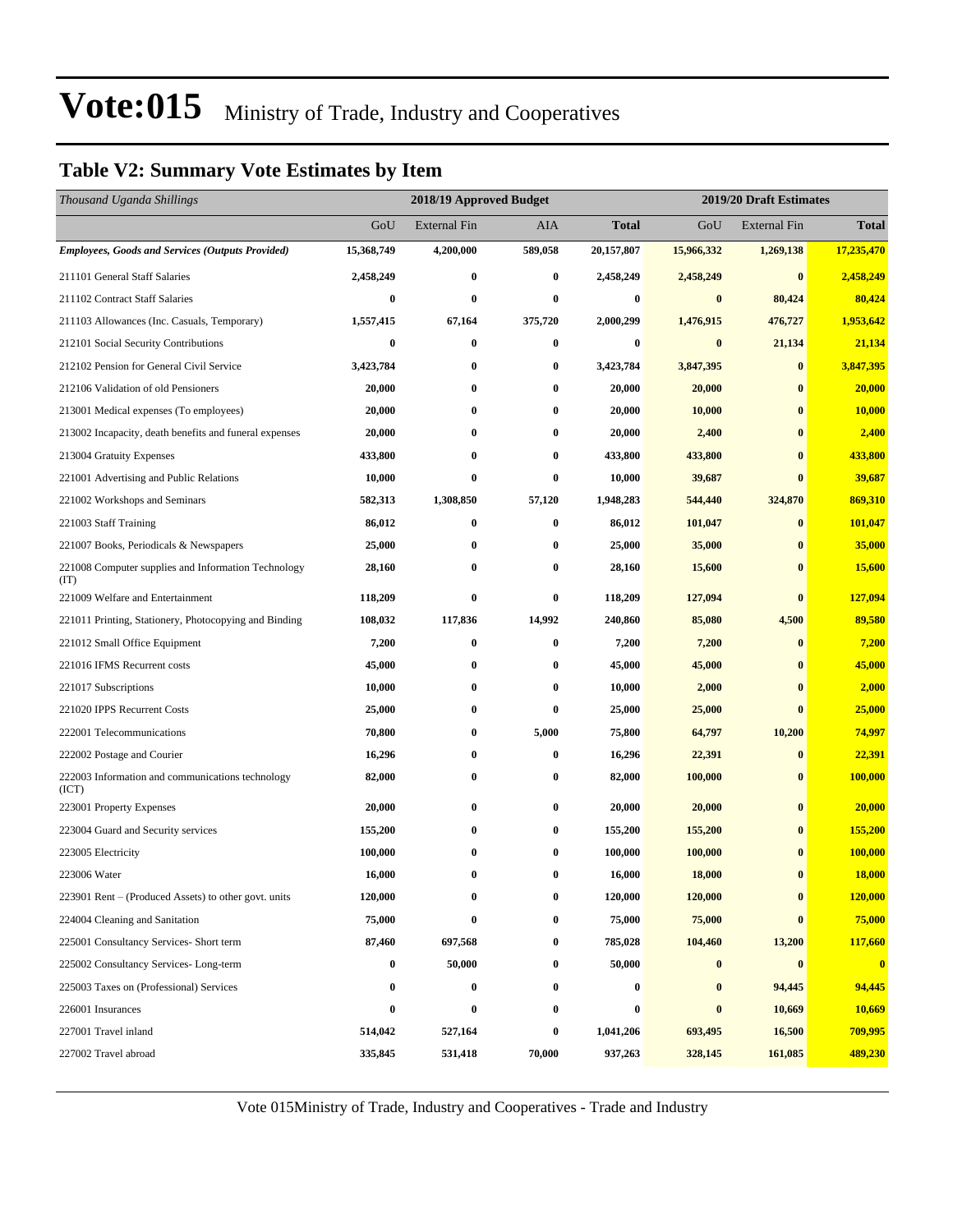| 227004 Fuel, Lubricants and Oils                                      | 489,224    | $\bf{0}$     | 46,226    | 535,450     | 579,428      | 31,740       | 611,168                 |
|-----------------------------------------------------------------------|------------|--------------|-----------|-------------|--------------|--------------|-------------------------|
| 228001 Maintenance - Civil                                            | 69,594     | $\bf{0}$     | 0         | 69,594      | 69,594       | $\bf{0}$     | 69,594                  |
| 228002 Maintenance - Vehicles                                         | 127,000    | $\bf{0}$     | 20,000    | 147,000     | 127,800      | 11,993       | 139,793                 |
| 228003 Maintenance – Machinery, Equipment $\&$<br>Furniture           | 35,000     | $\bf{0}$     | 0         | 35,000      | 35,000       | 11,652       | 46,652                  |
| 282104 Compensation to 3rd Parties                                    | 4,077,116  | 900,000      | 0         | 4,977,116   | 4,077,116    | $\bf{0}$     | 4,077,116               |
| <b>Grants, Transfers and Subsides (Outputs Funded)</b>                | 67,119,724 | $\bf{0}$     | $\bf{0}$  | 67,119,724  | 36,119,724   | $\bf{0}$     | 36,119,724              |
| 262201 Contributions to International Organisations<br>(Capital)      | 3,400,001  | $\bf{0}$     | $\bf{0}$  | 3,400,001   | 3,400,001    | $\bf{0}$     | 3,400,001               |
| 263204 Transfers to other govt. Units (Capital)                       | 3,000,000  | $\bf{0}$     | 0         | 3,000,000   | 3,000,000    | $\bf{0}$     | 3,000,000               |
| 264101 Contributions to Autonomous Institutions                       | 59,147,778 | $\mathbf{0}$ | 0         | 59,147,778  | 28, 147, 778 | $\mathbf{0}$ | 28,147,778              |
| 264102 Contributions to Autonomous Institutions (Wage<br>Subventions) | 1,571,945  | $\bf{0}$     | 0         | 1,571,945   | 1,571,945    | $\mathbf{0}$ | 1,571,945               |
| <b>Investment (Capital Purchases)</b>                                 | 15,186,470 | 7,858,260    | 500,000   | 23,544,730  | 25,863,116   | 15,757,998   | 41,621,114              |
| 281501 Environment Impact Assessment for Capital<br>Works             | 840,000    | $\bf{0}$     | 0         | 840,000     | 440,000      | $\bf{0}$     | 440,000                 |
| 281502 Feasibility Studies for Capital Works                          | 2,000,000  | $\bf{0}$     | 0         | 2,000,000   | 2,000,000    | $\bf{0}$     | 2,000,000               |
| 281503 Engineering and Design Studies & Plans for<br>capital works    | 2,245,000  | $\bf{0}$     | $\bf{0}$  | 2,245,000   | 3,865,018    | $\mathbf{0}$ | 3,865,018               |
| 281504 Monitoring, Supervision & Appraisal of capital<br>works        | 30,000     | $\bf{0}$     | 0         | 30,000      | 380,000      | 176,101      | 556,101                 |
| 312101 Non-Residential Buildings                                      | 3,975,018  | 200,000      | 0         | 4,175,018   | 3,150,000    | $\bf{0}$     | 3,150,000               |
| 312103 Roads and Bridges.                                             | 700,000    | $\bf{0}$     | 0         | 700,000     | $\bf{0}$     | $\mathbf{0}$ | $\mathbf{0}$            |
| 312104 Other Structures                                               | $\bf{0}$   | 7,658,260    | 0         | 7,658,260   | 3,765,000    | 15,581,897   | 19,346,897              |
| 312201 Transport Equipment                                            | 400,000    | $\bf{0}$     | 500,000   | 900,000     | 400,000      | $\bf{0}$     | 400,000                 |
| 312202 Machinery and Equipment                                        | 228,264    | $\bf{0}$     | 0         | 228,264     | 9,094,910    | $\bf{0}$     | 9,094,910               |
| 312203 Furniture & Fixtures                                           | 75,401     | $\bf{0}$     | 0         | 75,401      | 75,401       | $\bf{0}$     | 75,401                  |
| 312213 ICT Equipment                                                  | 60,000     | $\bf{0}$     | 0         | 60,000      | 210,000      | $\bf{0}$     | 210,000                 |
| 312214 Laboratory Equipments                                          | 150,000    | $\bf{0}$     | 0         | 150,000     | $\bf{0}$     | $\bf{0}$     | $\bf{0}$                |
| 314201 Materials and supplies                                         | 4,482,787  | $\bf{0}$     | $\bf{0}$  | 4,482,787   | 2,482,787    | $\bf{0}$     | 2,482,787               |
| <b>Arrears</b>                                                        | 1,543,733  | $\bf{0}$     | $\bf{0}$  | 1,543,733   | 10,000,000   | $\bf{0}$     | 10,000,000              |
| 321605 Domestic arrears (Budgeting)                                   | 1,094,506  | $\bf{0}$     | 0         | 1,094,506   | 10,000,000   | $\bf{0}$     | 10,000,000              |
| 321608 General Public Service Pension arrears<br>(Budgeting)          | 251,721    | $\bf{0}$     | $\bf{0}$  | 251,721     | $\bf{0}$     | $\mathbf{0}$ | $\bf{0}$                |
| 321613 Telephone arrears (Budgeting)                                  | 197,507    | $\bf{0}$     | $\bf{0}$  | 197,507     | $\bf{0}$     | $\bf{0}$     | $\overline{\mathbf{0}}$ |
| <b>Grand Total Vote 015</b>                                           | 99,218,677 | 12,058,260   | 1,089,058 | 112,365,995 | 87,949,173   | 17,027,136   | 104,976,309             |
| <b>Total Excluding Arrears</b>                                        | 97,674,943 | 12,058,260   | 1,089,058 | 110,822,262 | 77,949,173   | 17,027,136   | 94,976,309              |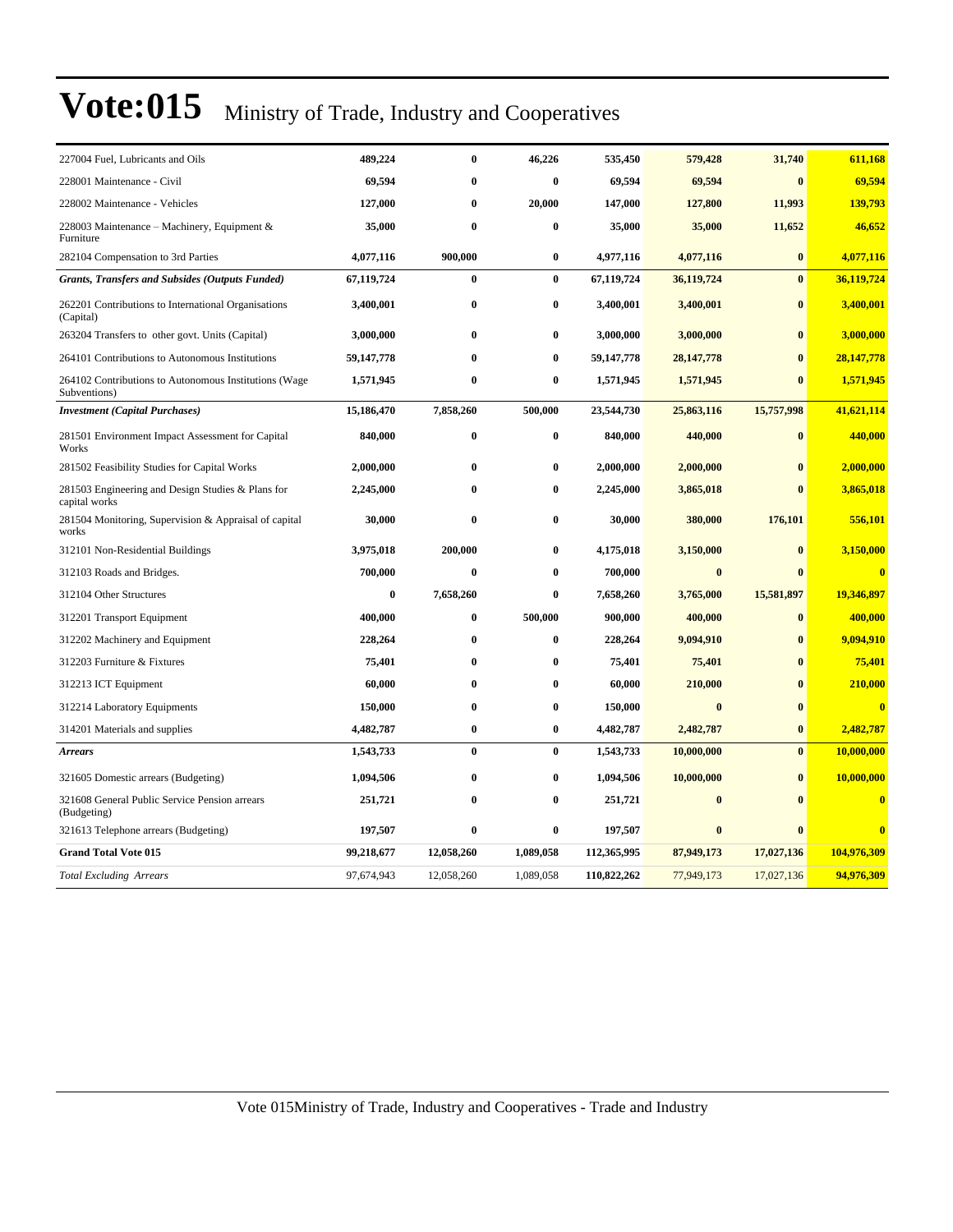#### **Table V3: Detailed Estimates by Programme, Sub Programme, Output and Item**

#### *Programmme 01 Industrial and Technological Development*

*Recurrent Budget Estimates*

#### **SubProgramme 12 Industry and Technology**

| Thousand Uganda Shillings                                             |                  | 2018/19 Approved Budget |                       |              | 2019/20 Draft Estimates |                |                |
|-----------------------------------------------------------------------|------------------|-------------------------|-----------------------|--------------|-------------------------|----------------|----------------|
| <b>Outputs Provided</b>                                               | Wage             | Non Wage                | <b>AIA</b>            | <b>Total</b> | Wage                    | Non Wage       | <b>Total</b>   |
| Output 060101 Industrial Policies, Strategies and Monitoring Services |                  |                         |                       |              |                         |                |                |
| 211101 General Staff Salaries                                         | 543,994          | $\mathbf{0}$            | $\mathbf{0}$          | 543,994      | 432,365                 | $\overline{0}$ | 432,365        |
| 211103 Allowances (Inc. Casuals, Temporary)                           | $\overline{0}$   | 60,300                  | $\mathbf{0}$          | 60,300       | $\mathbf{0}$            | 60,300         | 60,300         |
| 221002 Workshops and Seminars                                         | $\overline{0}$   | $\overline{0}$          | $\mathbf{0}$          | $\bf{0}$     | $\mathbf{0}$            | 60,555         | 60,555         |
| 221008 Computer supplies and Information Technology (IT)              | $\overline{0}$   | 1,200                   | $\overline{0}$        | 1,200        | $\overline{0}$          | $\overline{0}$ | $\bf{0}$       |
| 221009 Welfare and Entertainment                                      | $\overline{0}$   | 13,310                  | $\overline{0}$        | 13,310       | $\overline{0}$          | $\overline{0}$ | $\mathbf{0}$   |
| 221011 Printing, Stationery, Photocopying and Binding                 | $\boldsymbol{0}$ | 2,400                   | $\mathbf{0}$          | 2,400        | $\mathbf{0}$            | 10,000         | 10,000         |
| 222001 Telecommunications                                             | $\overline{0}$   | 6,000                   | $\mathbf{0}$          | 6,000        | $\mathbf{0}$            | $\overline{0}$ | $\bf{0}$       |
| 227001 Travel inland                                                  | $\overline{0}$   | 20,000                  | $\mathbf{0}$          | 20,000       | $\mathbf{0}$            | 60,000         | 60,000         |
| 227004 Fuel, Lubricants and Oils                                      | $\boldsymbol{0}$ | 41,000                  | $\mathbf{0}$          | 41,000       | $\mathbf{0}$            | 40,000         | 40,000         |
| 228002 Maintenance - Vehicles                                         | $\boldsymbol{0}$ | 7,200                   | $\mathbf{0}$          | 7,200        | $\mathbf{0}$            | 10,000         | 10,000         |
| <b>Total Cost of Output 01</b>                                        | 543,994          | 151,410                 | 0                     | 695,404      | 432,365                 | 240,855        | 673,220        |
| Output 060102 Capacity Building for Jua Kali and Private Sector       |                  |                         |                       |              |                         |                |                |
| 211101 General Staff Salaries                                         | 109,999          | $\boldsymbol{0}$        | $\mathbf{0}$          | 109,999      | $\overline{0}$          | $\overline{0}$ | $\bf{0}$       |
| 211103 Allowances (Inc. Casuals, Temporary)                           | $\boldsymbol{0}$ | 60,000                  | $\boldsymbol{0}$      | 60,000       | $\mathbf{0}$            | $\overline{0}$ | $\mathbf{0}$   |
| 221002 Workshops and Seminars                                         | $\boldsymbol{0}$ | $\boldsymbol{0}$        | $\mathbf{0}$          | $\bf{0}$     | $\boldsymbol{0}$        | 31,000         | 31,000         |
| 221003 Staff Training                                                 | $\boldsymbol{0}$ | 10,000                  | $\mathbf{0}$          | 10,000       | $\mathbf{0}$            | $\overline{0}$ | $\mathbf{0}$   |
| 221017 Subscriptions                                                  | $\overline{0}$   | $\overline{0}$          | $\boldsymbol{0}$      | $\bf{0}$     | $\mathbf{0}$            | 2,000          | 2,000          |
| 227001 Travel inland                                                  | $\mathbf{0}$     | 5,000                   | $\boldsymbol{0}$      | 5,000        | $\boldsymbol{0}$        | $\overline{0}$ | $\mathbf{0}$   |
| 227002 Travel abroad                                                  | $\boldsymbol{0}$ | 10,000                  | $\boldsymbol{0}$      | 10,000       | $\boldsymbol{0}$        | $\mathbf{0}$   | $\bf{0}$       |
| <b>Total Cost of Output 02</b>                                        | 109,999          | 85,000                  | $\boldsymbol{\theta}$ | 194,999      | $\boldsymbol{\theta}$   | 33,000         | 33,000         |
| <b>Output 060103 Industrial Information Services</b>                  |                  |                         |                       |              |                         |                |                |
| 211101 General Staff Salaries                                         | 30,391           | $\boldsymbol{0}$        | $\mathbf{0}$          | 30,391       | $\mathbf{0}$            | $\overline{0}$ | $\bf{0}$       |
| 221002 Workshops and Seminars                                         | $\boldsymbol{0}$ | $\boldsymbol{0}$        | $\mathbf{0}$          | $\bf{0}$     | $\mathbf{0}$            | 20,000         | 20,000         |
| 221007 Books, Periodicals & Newspapers                                | $\overline{0}$   | $\overline{0}$          | $\boldsymbol{0}$      | $\mathbf{0}$ | $\mathbf{0}$            | 10,000         | 10,000         |
| 221011 Printing, Stationery, Photocopying and Binding                 | $\mathbf{0}$     | 33,000                  | $\boldsymbol{0}$      | 33,000       | $\boldsymbol{0}$        | $\mathbf{0}$   | $\bf{0}$       |
| 222003 Information and communications technology (ICT)                | $\boldsymbol{0}$ | $\boldsymbol{0}$        | $\boldsymbol{0}$      | $\bf{0}$     | $\mathbf{0}$            | 20,000         | 20,000         |
| 227001 Travel inland                                                  | $\boldsymbol{0}$ | 12,000                  | $\mathbf{0}$          | 12,000       | $\mathbf{0}$            | 10,000         | 10,000         |
| 227004 Fuel, Lubricants and Oils                                      | $\overline{0}$   | $\overline{0}$          | $\mathbf{0}$          | $\bf{0}$     | $\mathbf{0}$            | 40,000         | 40,000         |
| <b>Total Cost of Output 03</b>                                        | 30,391           | 45,000                  | 0                     | 75,391       | $\boldsymbol{\theta}$   | 100,000        | <b>100,000</b> |
| Output 060104 Promotion of Value Addition and Cluster Development     |                  |                         |                       |              |                         |                |                |
| 221002 Workshops and Seminars                                         | $\boldsymbol{0}$ | 26,645                  | $\mathbf{0}$          | 26,645       | $\Omega$                | $\Omega$       | $\bf{0}$       |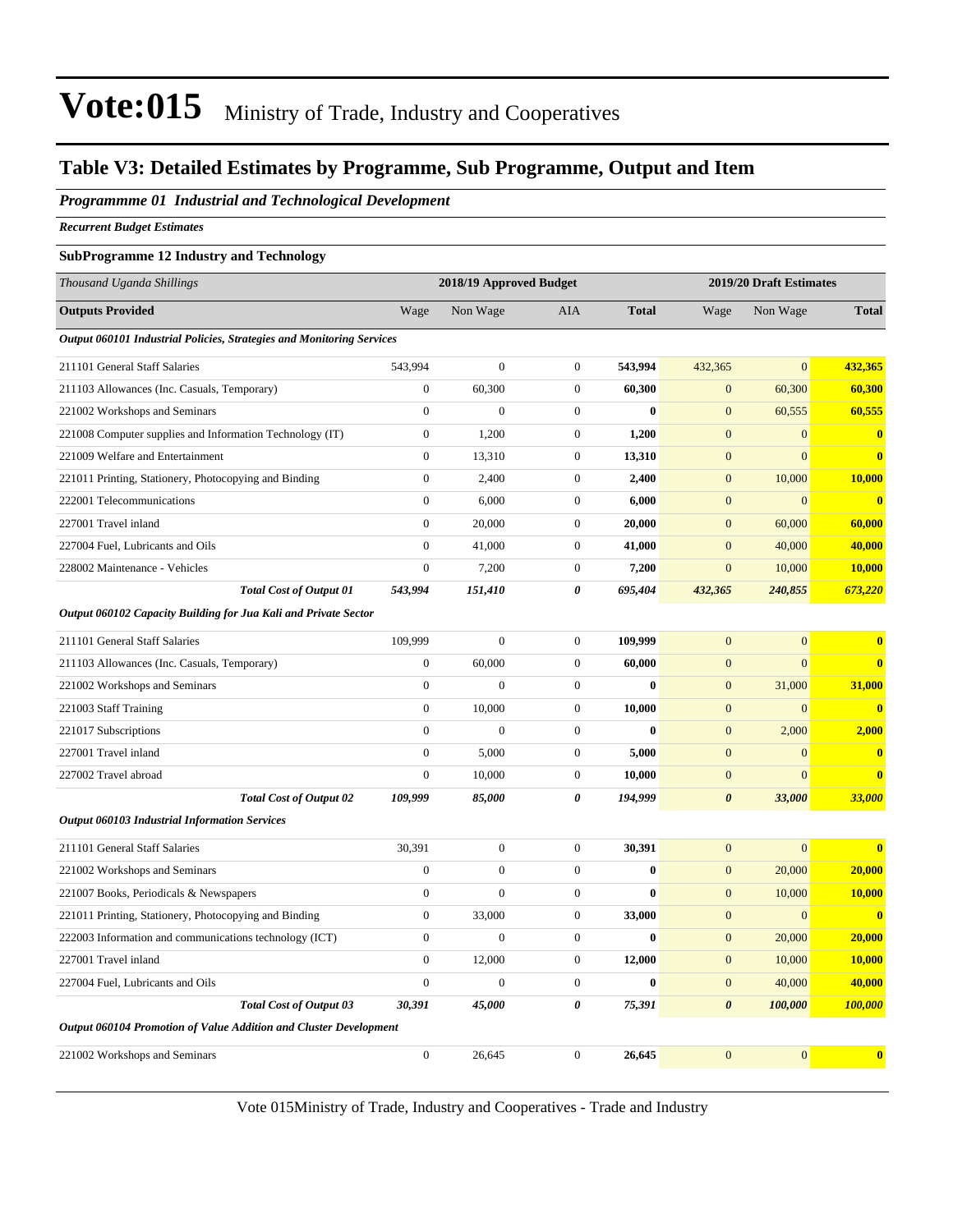| $\boldsymbol{0}$<br>10,000<br>$\boldsymbol{0}$<br>10,000<br>$\mathbf{0}$<br>$\mathbf{0}$<br>$\bf{0}$<br>221017 Subscriptions<br>$\mathbf{0}$<br>$\mathbf{0}$<br>$\boldsymbol{0}$<br>36,000<br>$\boldsymbol{0}$<br>$\bf{0}$<br>36,000<br>227002 Travel abroad<br>$\boldsymbol{0}$<br>10,000<br>$\mathbf{0}$<br>10,000<br>$\mathbf{0}$<br>$\mathbf{0}$<br>$\bf{0}$<br>$\mathbf{0}$<br>9,800<br>$\mathbf{0}$<br>9,800<br>$\boldsymbol{0}$<br>$\mathbf{0}$<br>$\bf{0}$<br>227004 Fuel, Lubricants and Oils<br>$\boldsymbol{\theta}$<br><b>Total Cost of Output 04</b><br>92,445<br>0<br>92,445<br>$\boldsymbol{\theta}$<br>$\boldsymbol{\theta}$<br>$\boldsymbol{\theta}$<br><b>Total Cost Of Outputs Provided</b><br>684,385<br>373,855<br>0<br>1,058,240<br>806,220<br>432,365<br>373,855<br>Wage<br>Non Wage<br>AIA<br><b>Total</b><br>Non Wage<br><b>Total</b><br>Wage<br>Output 060151 Management Training and Advisory Services (MTAC)<br>$\boldsymbol{0}$<br>100,000<br>100,000<br>$\boldsymbol{0}$<br>100,000<br>100,000<br>264102 Contributions to Autonomous Institutions (Wage<br>$\mathbf{0}$<br>Subventions)<br>o/w MTAC<br>$\theta$<br>100,000<br>0<br>100,000<br>$\boldsymbol{\theta}$<br>$\boldsymbol{\theta}$<br>$\bf{0}$<br>$\boldsymbol{\theta}$<br>$\boldsymbol{\theta}$<br>0<br>$\bf{0}$<br>100,000<br>$o/w$ wage subvention (MTAC)<br>$\boldsymbol{\theta}$<br><b>100,000</b><br>$\pmb{\theta}$<br><b>Total Cost of Output 51</b><br>100,000<br>0<br>100,000<br>$\boldsymbol{\theta}$<br>100,000<br>100,000<br>Output 060152 Commercial and Economic Infrastructure Development (UDC)<br>264101 Contributions to Autonomous Institutions<br>$\mathbf{0}$<br>45,255,108<br>45,255,108<br>24,255,108<br>24,255,108<br>$\mathbf{0}$<br>$\mathbf{0}$<br>$\theta$<br>255,108<br>0<br>255,108<br>$\boldsymbol{\theta}$<br>$\boldsymbol{\theta}$<br>o/w Uganda Development Corporation<br>$\bf{0}$<br>$\theta$<br>$\theta$<br>45,000,000<br>0<br>45,000,000<br>$\boldsymbol{\theta}$<br>$\bf{0}$<br>o/w<br><b>Atiak Sugar Factory</b><br>$\theta$<br>0<br>0<br>$\bf{0}$<br>255,108<br>o/w Uganda Development Corporation<br>$\boldsymbol{\theta}$<br>255,108<br>$\theta$<br>0<br>0<br>$\bf{0}$<br>$\boldsymbol{\theta}$<br>24,000,000<br>24,000,000<br>o/w Atiak Sugar Factory<br>$\mathbf{0}$<br>264102 Contributions to Autonomous Institutions (Wage<br>923,845<br>$\mathbf{0}$<br>923,845<br>$\mathbf{0}$<br>923,845<br>923,845<br>Subventions)<br>923,845<br>o/w UDC<br>$\theta$<br>923,845<br>0<br>$\boldsymbol{\theta}$<br>$\theta$<br>$\overline{\mathbf{0}}$<br>$\boldsymbol{\theta}$<br>$\theta$<br>923,845<br>o/w Wage Subventions (UDC)<br>0<br>$\bf{0}$<br>$\boldsymbol{\theta}$<br>923,845<br><b>Total Cost of Output 52</b><br>0<br>46,178,953<br>46,178,953<br>25,178,953<br>25,178,953<br>0<br>$\boldsymbol{\theta}$<br><b>Total Cost Of Outputs Funded</b><br>$\bf{0}$<br>46,278,953<br>$\bf{0}$<br>46,278,953<br>$\bf{0}$<br>25,278,953<br>25,278,953<br><b>Total</b><br>Wage<br>Non Wage<br>AIA<br><b>Total</b><br>Non Wage<br><b>Arrears</b><br>Wage<br>$\boldsymbol{0}$<br>$\boldsymbol{0}$<br>$\mathbf{0}$<br>111,365<br>$\mathbf{0}$<br>111,365<br>$\bf{0}$<br>321605 Domestic arrears (Budgeting)<br><b>Total Cost of Output 99</b><br>0<br>111,365<br>111,365<br>$\boldsymbol{\theta}$<br>$\boldsymbol{\theta}$<br>0<br>$\boldsymbol{\theta}$<br>$\pmb{0}$<br>$\bf{0}$<br><b>Total Cost Of Arrears</b><br>$\bf{0}$<br>111,365<br>$\bf{0}$<br>111,365<br>$\bf{0}$<br><b>Total Cost for SubProgramme 12</b><br>684,385<br>25,652,808<br>46,764,172<br>47,448,557<br>432,365<br>26,085,173<br>$\bf{0}$<br><b>Total Excluding Arrears</b><br>684,385<br>46,652,808<br>$\mathbf{0}$<br>47,337,193<br>26,085,173<br>432,365<br>25,652,808<br>2018/19 Approved Budget<br>2019/20 Draft Estimates<br><b>GoU Dev't External Fin</b><br>GoU Dev't External Fin<br><b>AIA</b><br><b>Total</b><br><b>Total</b><br>$\boldsymbol{0}$<br>$\boldsymbol{0}$<br>$\mathbf{0}$<br>700,000<br>$\mathbf{0}$<br>700,000<br>312104 Other Structures<br>$\boldsymbol{0}$<br>$\boldsymbol{0}$<br>$\boldsymbol{0}$<br>$\boldsymbol{0}$<br>312202 Machinery and Equipment<br>$\bf{0}$<br>1,300,000<br> 0 <br>1,300,000 |                                                            |  |  |  |  |
|---------------------------------------------------------------------------------------------------------------------------------------------------------------------------------------------------------------------------------------------------------------------------------------------------------------------------------------------------------------------------------------------------------------------------------------------------------------------------------------------------------------------------------------------------------------------------------------------------------------------------------------------------------------------------------------------------------------------------------------------------------------------------------------------------------------------------------------------------------------------------------------------------------------------------------------------------------------------------------------------------------------------------------------------------------------------------------------------------------------------------------------------------------------------------------------------------------------------------------------------------------------------------------------------------------------------------------------------------------------------------------------------------------------------------------------------------------------------------------------------------------------------------------------------------------------------------------------------------------------------------------------------------------------------------------------------------------------------------------------------------------------------------------------------------------------------------------------------------------------------------------------------------------------------------------------------------------------------------------------------------------------------------------------------------------------------------------------------------------------------------------------------------------------------------------------------------------------------------------------------------------------------------------------------------------------------------------------------------------------------------------------------------------------------------------------------------------------------------------------------------------------------------------------------------------------------------------------------------------------------------------------------------------------------------------------------------------------------------------------------------------------------------------------------------------------------------------------------------------------------------------------------------------------------------------------------------------------------------------------------------------------------------------------------------------------------------------------------------------------------------------------------------------------------------------------------------------------------------------------------------------------------------------------------------------------------------------------------------------------------------------------------------------------------------------------------------------------------------------------------------------------------------------------------------------------------------------------------------------------------------------------------------------------------------------------------------------------------------------------------------------------------------------------------------------------------------------------------------------------------------------------------------------------------------------------------------------------------------------------------------------------------------------------------------------------------------------------------------------------------------------------------------------------------------------------------------------------------------------|------------------------------------------------------------|--|--|--|--|
|                                                                                                                                                                                                                                                                                                                                                                                                                                                                                                                                                                                                                                                                                                                                                                                                                                                                                                                                                                                                                                                                                                                                                                                                                                                                                                                                                                                                                                                                                                                                                                                                                                                                                                                                                                                                                                                                                                                                                                                                                                                                                                                                                                                                                                                                                                                                                                                                                                                                                                                                                                                                                                                                                                                                                                                                                                                                                                                                                                                                                                                                                                                                                                                                                                                                                                                                                                                                                                                                                                                                                                                                                                                                                                                                                                                                                                                                                                                                                                                                                                                                                                                                                                                                                                 |                                                            |  |  |  |  |
|                                                                                                                                                                                                                                                                                                                                                                                                                                                                                                                                                                                                                                                                                                                                                                                                                                                                                                                                                                                                                                                                                                                                                                                                                                                                                                                                                                                                                                                                                                                                                                                                                                                                                                                                                                                                                                                                                                                                                                                                                                                                                                                                                                                                                                                                                                                                                                                                                                                                                                                                                                                                                                                                                                                                                                                                                                                                                                                                                                                                                                                                                                                                                                                                                                                                                                                                                                                                                                                                                                                                                                                                                                                                                                                                                                                                                                                                                                                                                                                                                                                                                                                                                                                                                                 | 227001 Travel inland                                       |  |  |  |  |
|                                                                                                                                                                                                                                                                                                                                                                                                                                                                                                                                                                                                                                                                                                                                                                                                                                                                                                                                                                                                                                                                                                                                                                                                                                                                                                                                                                                                                                                                                                                                                                                                                                                                                                                                                                                                                                                                                                                                                                                                                                                                                                                                                                                                                                                                                                                                                                                                                                                                                                                                                                                                                                                                                                                                                                                                                                                                                                                                                                                                                                                                                                                                                                                                                                                                                                                                                                                                                                                                                                                                                                                                                                                                                                                                                                                                                                                                                                                                                                                                                                                                                                                                                                                                                                 |                                                            |  |  |  |  |
|                                                                                                                                                                                                                                                                                                                                                                                                                                                                                                                                                                                                                                                                                                                                                                                                                                                                                                                                                                                                                                                                                                                                                                                                                                                                                                                                                                                                                                                                                                                                                                                                                                                                                                                                                                                                                                                                                                                                                                                                                                                                                                                                                                                                                                                                                                                                                                                                                                                                                                                                                                                                                                                                                                                                                                                                                                                                                                                                                                                                                                                                                                                                                                                                                                                                                                                                                                                                                                                                                                                                                                                                                                                                                                                                                                                                                                                                                                                                                                                                                                                                                                                                                                                                                                 |                                                            |  |  |  |  |
|                                                                                                                                                                                                                                                                                                                                                                                                                                                                                                                                                                                                                                                                                                                                                                                                                                                                                                                                                                                                                                                                                                                                                                                                                                                                                                                                                                                                                                                                                                                                                                                                                                                                                                                                                                                                                                                                                                                                                                                                                                                                                                                                                                                                                                                                                                                                                                                                                                                                                                                                                                                                                                                                                                                                                                                                                                                                                                                                                                                                                                                                                                                                                                                                                                                                                                                                                                                                                                                                                                                                                                                                                                                                                                                                                                                                                                                                                                                                                                                                                                                                                                                                                                                                                                 |                                                            |  |  |  |  |
|                                                                                                                                                                                                                                                                                                                                                                                                                                                                                                                                                                                                                                                                                                                                                                                                                                                                                                                                                                                                                                                                                                                                                                                                                                                                                                                                                                                                                                                                                                                                                                                                                                                                                                                                                                                                                                                                                                                                                                                                                                                                                                                                                                                                                                                                                                                                                                                                                                                                                                                                                                                                                                                                                                                                                                                                                                                                                                                                                                                                                                                                                                                                                                                                                                                                                                                                                                                                                                                                                                                                                                                                                                                                                                                                                                                                                                                                                                                                                                                                                                                                                                                                                                                                                                 |                                                            |  |  |  |  |
|                                                                                                                                                                                                                                                                                                                                                                                                                                                                                                                                                                                                                                                                                                                                                                                                                                                                                                                                                                                                                                                                                                                                                                                                                                                                                                                                                                                                                                                                                                                                                                                                                                                                                                                                                                                                                                                                                                                                                                                                                                                                                                                                                                                                                                                                                                                                                                                                                                                                                                                                                                                                                                                                                                                                                                                                                                                                                                                                                                                                                                                                                                                                                                                                                                                                                                                                                                                                                                                                                                                                                                                                                                                                                                                                                                                                                                                                                                                                                                                                                                                                                                                                                                                                                                 | <b>Outputs Funded</b>                                      |  |  |  |  |
|                                                                                                                                                                                                                                                                                                                                                                                                                                                                                                                                                                                                                                                                                                                                                                                                                                                                                                                                                                                                                                                                                                                                                                                                                                                                                                                                                                                                                                                                                                                                                                                                                                                                                                                                                                                                                                                                                                                                                                                                                                                                                                                                                                                                                                                                                                                                                                                                                                                                                                                                                                                                                                                                                                                                                                                                                                                                                                                                                                                                                                                                                                                                                                                                                                                                                                                                                                                                                                                                                                                                                                                                                                                                                                                                                                                                                                                                                                                                                                                                                                                                                                                                                                                                                                 |                                                            |  |  |  |  |
|                                                                                                                                                                                                                                                                                                                                                                                                                                                                                                                                                                                                                                                                                                                                                                                                                                                                                                                                                                                                                                                                                                                                                                                                                                                                                                                                                                                                                                                                                                                                                                                                                                                                                                                                                                                                                                                                                                                                                                                                                                                                                                                                                                                                                                                                                                                                                                                                                                                                                                                                                                                                                                                                                                                                                                                                                                                                                                                                                                                                                                                                                                                                                                                                                                                                                                                                                                                                                                                                                                                                                                                                                                                                                                                                                                                                                                                                                                                                                                                                                                                                                                                                                                                                                                 |                                                            |  |  |  |  |
|                                                                                                                                                                                                                                                                                                                                                                                                                                                                                                                                                                                                                                                                                                                                                                                                                                                                                                                                                                                                                                                                                                                                                                                                                                                                                                                                                                                                                                                                                                                                                                                                                                                                                                                                                                                                                                                                                                                                                                                                                                                                                                                                                                                                                                                                                                                                                                                                                                                                                                                                                                                                                                                                                                                                                                                                                                                                                                                                                                                                                                                                                                                                                                                                                                                                                                                                                                                                                                                                                                                                                                                                                                                                                                                                                                                                                                                                                                                                                                                                                                                                                                                                                                                                                                 |                                                            |  |  |  |  |
|                                                                                                                                                                                                                                                                                                                                                                                                                                                                                                                                                                                                                                                                                                                                                                                                                                                                                                                                                                                                                                                                                                                                                                                                                                                                                                                                                                                                                                                                                                                                                                                                                                                                                                                                                                                                                                                                                                                                                                                                                                                                                                                                                                                                                                                                                                                                                                                                                                                                                                                                                                                                                                                                                                                                                                                                                                                                                                                                                                                                                                                                                                                                                                                                                                                                                                                                                                                                                                                                                                                                                                                                                                                                                                                                                                                                                                                                                                                                                                                                                                                                                                                                                                                                                                 |                                                            |  |  |  |  |
|                                                                                                                                                                                                                                                                                                                                                                                                                                                                                                                                                                                                                                                                                                                                                                                                                                                                                                                                                                                                                                                                                                                                                                                                                                                                                                                                                                                                                                                                                                                                                                                                                                                                                                                                                                                                                                                                                                                                                                                                                                                                                                                                                                                                                                                                                                                                                                                                                                                                                                                                                                                                                                                                                                                                                                                                                                                                                                                                                                                                                                                                                                                                                                                                                                                                                                                                                                                                                                                                                                                                                                                                                                                                                                                                                                                                                                                                                                                                                                                                                                                                                                                                                                                                                                 |                                                            |  |  |  |  |
|                                                                                                                                                                                                                                                                                                                                                                                                                                                                                                                                                                                                                                                                                                                                                                                                                                                                                                                                                                                                                                                                                                                                                                                                                                                                                                                                                                                                                                                                                                                                                                                                                                                                                                                                                                                                                                                                                                                                                                                                                                                                                                                                                                                                                                                                                                                                                                                                                                                                                                                                                                                                                                                                                                                                                                                                                                                                                                                                                                                                                                                                                                                                                                                                                                                                                                                                                                                                                                                                                                                                                                                                                                                                                                                                                                                                                                                                                                                                                                                                                                                                                                                                                                                                                                 |                                                            |  |  |  |  |
|                                                                                                                                                                                                                                                                                                                                                                                                                                                                                                                                                                                                                                                                                                                                                                                                                                                                                                                                                                                                                                                                                                                                                                                                                                                                                                                                                                                                                                                                                                                                                                                                                                                                                                                                                                                                                                                                                                                                                                                                                                                                                                                                                                                                                                                                                                                                                                                                                                                                                                                                                                                                                                                                                                                                                                                                                                                                                                                                                                                                                                                                                                                                                                                                                                                                                                                                                                                                                                                                                                                                                                                                                                                                                                                                                                                                                                                                                                                                                                                                                                                                                                                                                                                                                                 |                                                            |  |  |  |  |
|                                                                                                                                                                                                                                                                                                                                                                                                                                                                                                                                                                                                                                                                                                                                                                                                                                                                                                                                                                                                                                                                                                                                                                                                                                                                                                                                                                                                                                                                                                                                                                                                                                                                                                                                                                                                                                                                                                                                                                                                                                                                                                                                                                                                                                                                                                                                                                                                                                                                                                                                                                                                                                                                                                                                                                                                                                                                                                                                                                                                                                                                                                                                                                                                                                                                                                                                                                                                                                                                                                                                                                                                                                                                                                                                                                                                                                                                                                                                                                                                                                                                                                                                                                                                                                 |                                                            |  |  |  |  |
|                                                                                                                                                                                                                                                                                                                                                                                                                                                                                                                                                                                                                                                                                                                                                                                                                                                                                                                                                                                                                                                                                                                                                                                                                                                                                                                                                                                                                                                                                                                                                                                                                                                                                                                                                                                                                                                                                                                                                                                                                                                                                                                                                                                                                                                                                                                                                                                                                                                                                                                                                                                                                                                                                                                                                                                                                                                                                                                                                                                                                                                                                                                                                                                                                                                                                                                                                                                                                                                                                                                                                                                                                                                                                                                                                                                                                                                                                                                                                                                                                                                                                                                                                                                                                                 |                                                            |  |  |  |  |
|                                                                                                                                                                                                                                                                                                                                                                                                                                                                                                                                                                                                                                                                                                                                                                                                                                                                                                                                                                                                                                                                                                                                                                                                                                                                                                                                                                                                                                                                                                                                                                                                                                                                                                                                                                                                                                                                                                                                                                                                                                                                                                                                                                                                                                                                                                                                                                                                                                                                                                                                                                                                                                                                                                                                                                                                                                                                                                                                                                                                                                                                                                                                                                                                                                                                                                                                                                                                                                                                                                                                                                                                                                                                                                                                                                                                                                                                                                                                                                                                                                                                                                                                                                                                                                 |                                                            |  |  |  |  |
|                                                                                                                                                                                                                                                                                                                                                                                                                                                                                                                                                                                                                                                                                                                                                                                                                                                                                                                                                                                                                                                                                                                                                                                                                                                                                                                                                                                                                                                                                                                                                                                                                                                                                                                                                                                                                                                                                                                                                                                                                                                                                                                                                                                                                                                                                                                                                                                                                                                                                                                                                                                                                                                                                                                                                                                                                                                                                                                                                                                                                                                                                                                                                                                                                                                                                                                                                                                                                                                                                                                                                                                                                                                                                                                                                                                                                                                                                                                                                                                                                                                                                                                                                                                                                                 |                                                            |  |  |  |  |
|                                                                                                                                                                                                                                                                                                                                                                                                                                                                                                                                                                                                                                                                                                                                                                                                                                                                                                                                                                                                                                                                                                                                                                                                                                                                                                                                                                                                                                                                                                                                                                                                                                                                                                                                                                                                                                                                                                                                                                                                                                                                                                                                                                                                                                                                                                                                                                                                                                                                                                                                                                                                                                                                                                                                                                                                                                                                                                                                                                                                                                                                                                                                                                                                                                                                                                                                                                                                                                                                                                                                                                                                                                                                                                                                                                                                                                                                                                                                                                                                                                                                                                                                                                                                                                 |                                                            |  |  |  |  |
|                                                                                                                                                                                                                                                                                                                                                                                                                                                                                                                                                                                                                                                                                                                                                                                                                                                                                                                                                                                                                                                                                                                                                                                                                                                                                                                                                                                                                                                                                                                                                                                                                                                                                                                                                                                                                                                                                                                                                                                                                                                                                                                                                                                                                                                                                                                                                                                                                                                                                                                                                                                                                                                                                                                                                                                                                                                                                                                                                                                                                                                                                                                                                                                                                                                                                                                                                                                                                                                                                                                                                                                                                                                                                                                                                                                                                                                                                                                                                                                                                                                                                                                                                                                                                                 |                                                            |  |  |  |  |
|                                                                                                                                                                                                                                                                                                                                                                                                                                                                                                                                                                                                                                                                                                                                                                                                                                                                                                                                                                                                                                                                                                                                                                                                                                                                                                                                                                                                                                                                                                                                                                                                                                                                                                                                                                                                                                                                                                                                                                                                                                                                                                                                                                                                                                                                                                                                                                                                                                                                                                                                                                                                                                                                                                                                                                                                                                                                                                                                                                                                                                                                                                                                                                                                                                                                                                                                                                                                                                                                                                                                                                                                                                                                                                                                                                                                                                                                                                                                                                                                                                                                                                                                                                                                                                 |                                                            |  |  |  |  |
|                                                                                                                                                                                                                                                                                                                                                                                                                                                                                                                                                                                                                                                                                                                                                                                                                                                                                                                                                                                                                                                                                                                                                                                                                                                                                                                                                                                                                                                                                                                                                                                                                                                                                                                                                                                                                                                                                                                                                                                                                                                                                                                                                                                                                                                                                                                                                                                                                                                                                                                                                                                                                                                                                                                                                                                                                                                                                                                                                                                                                                                                                                                                                                                                                                                                                                                                                                                                                                                                                                                                                                                                                                                                                                                                                                                                                                                                                                                                                                                                                                                                                                                                                                                                                                 |                                                            |  |  |  |  |
|                                                                                                                                                                                                                                                                                                                                                                                                                                                                                                                                                                                                                                                                                                                                                                                                                                                                                                                                                                                                                                                                                                                                                                                                                                                                                                                                                                                                                                                                                                                                                                                                                                                                                                                                                                                                                                                                                                                                                                                                                                                                                                                                                                                                                                                                                                                                                                                                                                                                                                                                                                                                                                                                                                                                                                                                                                                                                                                                                                                                                                                                                                                                                                                                                                                                                                                                                                                                                                                                                                                                                                                                                                                                                                                                                                                                                                                                                                                                                                                                                                                                                                                                                                                                                                 |                                                            |  |  |  |  |
|                                                                                                                                                                                                                                                                                                                                                                                                                                                                                                                                                                                                                                                                                                                                                                                                                                                                                                                                                                                                                                                                                                                                                                                                                                                                                                                                                                                                                                                                                                                                                                                                                                                                                                                                                                                                                                                                                                                                                                                                                                                                                                                                                                                                                                                                                                                                                                                                                                                                                                                                                                                                                                                                                                                                                                                                                                                                                                                                                                                                                                                                                                                                                                                                                                                                                                                                                                                                                                                                                                                                                                                                                                                                                                                                                                                                                                                                                                                                                                                                                                                                                                                                                                                                                                 |                                                            |  |  |  |  |
|                                                                                                                                                                                                                                                                                                                                                                                                                                                                                                                                                                                                                                                                                                                                                                                                                                                                                                                                                                                                                                                                                                                                                                                                                                                                                                                                                                                                                                                                                                                                                                                                                                                                                                                                                                                                                                                                                                                                                                                                                                                                                                                                                                                                                                                                                                                                                                                                                                                                                                                                                                                                                                                                                                                                                                                                                                                                                                                                                                                                                                                                                                                                                                                                                                                                                                                                                                                                                                                                                                                                                                                                                                                                                                                                                                                                                                                                                                                                                                                                                                                                                                                                                                                                                                 | Output 060199 Arrears                                      |  |  |  |  |
|                                                                                                                                                                                                                                                                                                                                                                                                                                                                                                                                                                                                                                                                                                                                                                                                                                                                                                                                                                                                                                                                                                                                                                                                                                                                                                                                                                                                                                                                                                                                                                                                                                                                                                                                                                                                                                                                                                                                                                                                                                                                                                                                                                                                                                                                                                                                                                                                                                                                                                                                                                                                                                                                                                                                                                                                                                                                                                                                                                                                                                                                                                                                                                                                                                                                                                                                                                                                                                                                                                                                                                                                                                                                                                                                                                                                                                                                                                                                                                                                                                                                                                                                                                                                                                 |                                                            |  |  |  |  |
|                                                                                                                                                                                                                                                                                                                                                                                                                                                                                                                                                                                                                                                                                                                                                                                                                                                                                                                                                                                                                                                                                                                                                                                                                                                                                                                                                                                                                                                                                                                                                                                                                                                                                                                                                                                                                                                                                                                                                                                                                                                                                                                                                                                                                                                                                                                                                                                                                                                                                                                                                                                                                                                                                                                                                                                                                                                                                                                                                                                                                                                                                                                                                                                                                                                                                                                                                                                                                                                                                                                                                                                                                                                                                                                                                                                                                                                                                                                                                                                                                                                                                                                                                                                                                                 |                                                            |  |  |  |  |
|                                                                                                                                                                                                                                                                                                                                                                                                                                                                                                                                                                                                                                                                                                                                                                                                                                                                                                                                                                                                                                                                                                                                                                                                                                                                                                                                                                                                                                                                                                                                                                                                                                                                                                                                                                                                                                                                                                                                                                                                                                                                                                                                                                                                                                                                                                                                                                                                                                                                                                                                                                                                                                                                                                                                                                                                                                                                                                                                                                                                                                                                                                                                                                                                                                                                                                                                                                                                                                                                                                                                                                                                                                                                                                                                                                                                                                                                                                                                                                                                                                                                                                                                                                                                                                 |                                                            |  |  |  |  |
|                                                                                                                                                                                                                                                                                                                                                                                                                                                                                                                                                                                                                                                                                                                                                                                                                                                                                                                                                                                                                                                                                                                                                                                                                                                                                                                                                                                                                                                                                                                                                                                                                                                                                                                                                                                                                                                                                                                                                                                                                                                                                                                                                                                                                                                                                                                                                                                                                                                                                                                                                                                                                                                                                                                                                                                                                                                                                                                                                                                                                                                                                                                                                                                                                                                                                                                                                                                                                                                                                                                                                                                                                                                                                                                                                                                                                                                                                                                                                                                                                                                                                                                                                                                                                                 |                                                            |  |  |  |  |
|                                                                                                                                                                                                                                                                                                                                                                                                                                                                                                                                                                                                                                                                                                                                                                                                                                                                                                                                                                                                                                                                                                                                                                                                                                                                                                                                                                                                                                                                                                                                                                                                                                                                                                                                                                                                                                                                                                                                                                                                                                                                                                                                                                                                                                                                                                                                                                                                                                                                                                                                                                                                                                                                                                                                                                                                                                                                                                                                                                                                                                                                                                                                                                                                                                                                                                                                                                                                                                                                                                                                                                                                                                                                                                                                                                                                                                                                                                                                                                                                                                                                                                                                                                                                                                 |                                                            |  |  |  |  |
|                                                                                                                                                                                                                                                                                                                                                                                                                                                                                                                                                                                                                                                                                                                                                                                                                                                                                                                                                                                                                                                                                                                                                                                                                                                                                                                                                                                                                                                                                                                                                                                                                                                                                                                                                                                                                                                                                                                                                                                                                                                                                                                                                                                                                                                                                                                                                                                                                                                                                                                                                                                                                                                                                                                                                                                                                                                                                                                                                                                                                                                                                                                                                                                                                                                                                                                                                                                                                                                                                                                                                                                                                                                                                                                                                                                                                                                                                                                                                                                                                                                                                                                                                                                                                                 | <b>Development Budget Estimates</b>                        |  |  |  |  |
|                                                                                                                                                                                                                                                                                                                                                                                                                                                                                                                                                                                                                                                                                                                                                                                                                                                                                                                                                                                                                                                                                                                                                                                                                                                                                                                                                                                                                                                                                                                                                                                                                                                                                                                                                                                                                                                                                                                                                                                                                                                                                                                                                                                                                                                                                                                                                                                                                                                                                                                                                                                                                                                                                                                                                                                                                                                                                                                                                                                                                                                                                                                                                                                                                                                                                                                                                                                                                                                                                                                                                                                                                                                                                                                                                                                                                                                                                                                                                                                                                                                                                                                                                                                                                                 | Project 1111 Soroti Fruit Factory                          |  |  |  |  |
|                                                                                                                                                                                                                                                                                                                                                                                                                                                                                                                                                                                                                                                                                                                                                                                                                                                                                                                                                                                                                                                                                                                                                                                                                                                                                                                                                                                                                                                                                                                                                                                                                                                                                                                                                                                                                                                                                                                                                                                                                                                                                                                                                                                                                                                                                                                                                                                                                                                                                                                                                                                                                                                                                                                                                                                                                                                                                                                                                                                                                                                                                                                                                                                                                                                                                                                                                                                                                                                                                                                                                                                                                                                                                                                                                                                                                                                                                                                                                                                                                                                                                                                                                                                                                                 | Thousand Uganda Shillings                                  |  |  |  |  |
|                                                                                                                                                                                                                                                                                                                                                                                                                                                                                                                                                                                                                                                                                                                                                                                                                                                                                                                                                                                                                                                                                                                                                                                                                                                                                                                                                                                                                                                                                                                                                                                                                                                                                                                                                                                                                                                                                                                                                                                                                                                                                                                                                                                                                                                                                                                                                                                                                                                                                                                                                                                                                                                                                                                                                                                                                                                                                                                                                                                                                                                                                                                                                                                                                                                                                                                                                                                                                                                                                                                                                                                                                                                                                                                                                                                                                                                                                                                                                                                                                                                                                                                                                                                                                                 | <b>Capital Purchases</b>                                   |  |  |  |  |
|                                                                                                                                                                                                                                                                                                                                                                                                                                                                                                                                                                                                                                                                                                                                                                                                                                                                                                                                                                                                                                                                                                                                                                                                                                                                                                                                                                                                                                                                                                                                                                                                                                                                                                                                                                                                                                                                                                                                                                                                                                                                                                                                                                                                                                                                                                                                                                                                                                                                                                                                                                                                                                                                                                                                                                                                                                                                                                                                                                                                                                                                                                                                                                                                                                                                                                                                                                                                                                                                                                                                                                                                                                                                                                                                                                                                                                                                                                                                                                                                                                                                                                                                                                                                                                 | Output 060180 Construction of Common Industrial Facilities |  |  |  |  |
|                                                                                                                                                                                                                                                                                                                                                                                                                                                                                                                                                                                                                                                                                                                                                                                                                                                                                                                                                                                                                                                                                                                                                                                                                                                                                                                                                                                                                                                                                                                                                                                                                                                                                                                                                                                                                                                                                                                                                                                                                                                                                                                                                                                                                                                                                                                                                                                                                                                                                                                                                                                                                                                                                                                                                                                                                                                                                                                                                                                                                                                                                                                                                                                                                                                                                                                                                                                                                                                                                                                                                                                                                                                                                                                                                                                                                                                                                                                                                                                                                                                                                                                                                                                                                                 |                                                            |  |  |  |  |
|                                                                                                                                                                                                                                                                                                                                                                                                                                                                                                                                                                                                                                                                                                                                                                                                                                                                                                                                                                                                                                                                                                                                                                                                                                                                                                                                                                                                                                                                                                                                                                                                                                                                                                                                                                                                                                                                                                                                                                                                                                                                                                                                                                                                                                                                                                                                                                                                                                                                                                                                                                                                                                                                                                                                                                                                                                                                                                                                                                                                                                                                                                                                                                                                                                                                                                                                                                                                                                                                                                                                                                                                                                                                                                                                                                                                                                                                                                                                                                                                                                                                                                                                                                                                                                 |                                                            |  |  |  |  |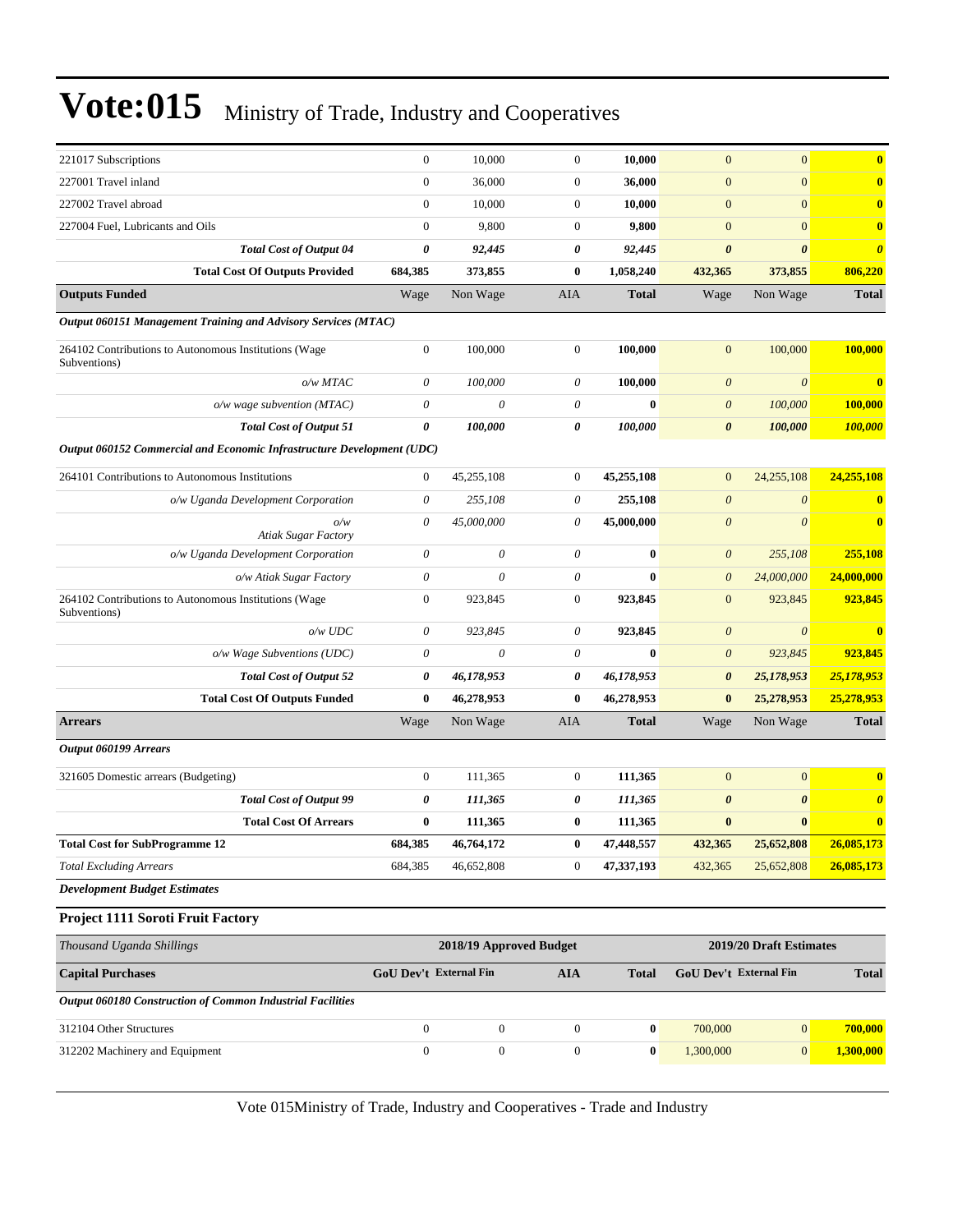| 314201 Materials and supplies                                              | 4,482,787                     | $\boldsymbol{0}$        | $\boldsymbol{0}$ | 4,482,787        | 2,482,787    | $\mathbf{0}$            | 2,482,787               |
|----------------------------------------------------------------------------|-------------------------------|-------------------------|------------------|------------------|--------------|-------------------------|-------------------------|
| Total Cost Of Output 060180                                                | 4,482,787                     | 0                       | 0                | 4,482,787        | 4,482,787    | $\boldsymbol{\theta}$   | 4,482,787               |
| <b>Total Cost for Capital Purchases</b>                                    | 4,482,787                     | $\mathbf{0}$            | $\overline{0}$   | 4,482,787        | 4,482,787    | $\mathbf{0}$            | 4,482,787               |
| <b>Total Cost for Project: 1111</b>                                        | 4,482,787                     | $\boldsymbol{0}$        | $\mathbf{0}$     | 4,482,787        | 4,482,787    | $\mathbf{0}$            | 4,482,787               |
| <b>Total Excluding Arrears</b>                                             | 4,482,787                     | $\mathbf{0}$            | $\mathbf{0}$     | 4,482,787        | 4,482,787    | $\mathbf{0}$            | 4,482,787               |
| Project 1495 Rural Industrial Development Project (OVOP Project Phase III) |                               |                         |                  |                  |              |                         |                         |
| Thousand Uganda Shillings                                                  |                               | 2018/19 Approved Budget |                  |                  |              | 2019/20 Draft Estimates |                         |
| <b>Outputs Provided</b>                                                    | <b>GoU Dev't External Fin</b> |                         | <b>AIA</b>       | <b>Total</b>     |              | GoU Dev't External Fin  | <b>Total</b>            |
| Output 060101 Industrial Policies, Strategies and Monitoring Services      |                               |                         |                  |                  |              |                         |                         |
| 211103 Allowances (Inc. Casuals, Temporary)                                | $\boldsymbol{0}$              | $\boldsymbol{0}$        | $\boldsymbol{0}$ | $\bf{0}$         | 36,620       | $\mathbf{0}$            | 36,620                  |
| 221009 Welfare and Entertainment                                           | $\mathbf{0}$                  | $\boldsymbol{0}$        | $\boldsymbol{0}$ | $\bf{0}$         | 12,960       | $\mathbf{0}$            | 12,960                  |
| 221011 Printing, Stationery, Photocopying and Binding                      | $\boldsymbol{0}$              | $\mathbf{0}$            | $\boldsymbol{0}$ | 0                | 3,640        | $\mathbf{0}$            | 3,640                   |
| 222001 Telecommunications                                                  | $\mathbf{0}$                  | $\boldsymbol{0}$        | $\boldsymbol{0}$ | $\bf{0}$         | 1,932        | $\mathbf{0}$            | 1,932                   |
| 225001 Consultancy Services- Short term                                    | $\mathbf{0}$                  | $\mathbf{0}$            | $\boldsymbol{0}$ | $\bf{0}$         | 72,000       | $\mathbf{0}$            | 72,000                  |
| 227004 Fuel, Lubricants and Oils                                           | $\mathbf{0}$                  | $\boldsymbol{0}$        | $\overline{0}$   | $\bf{0}$         | 42,018       | $\mathbf{0}$            | 42,018                  |
| 228002 Maintenance - Vehicles                                              | $\overline{0}$                | $\mathbf{0}$            | $\mathbf{0}$     | $\bf{0}$         | 12,000       | $\mathbf{0}$            | 12,000                  |
| Total Cost Of Output 060101                                                | 0                             | 0                       | 0                | 0                | 181,170      | $\boldsymbol{\theta}$   | 181,170                 |
| Output 060102 Capacity Building for Jua Kali and Private Sector            |                               |                         |                  |                  |              |                         |                         |
| 211103 Allowances (Inc. Casuals, Temporary)                                | $\boldsymbol{0}$              | $\boldsymbol{0}$        | $\boldsymbol{0}$ | $\bf{0}$         | 8,200        | $\boldsymbol{0}$        | 8,200                   |
| 221002 Workshops and Seminars                                              | 42,208                        | $\boldsymbol{0}$        | $\boldsymbol{0}$ | 42,208           | $\mathbf{0}$ | $\mathbf{0}$            | $\bf{0}$                |
| 221008 Computer supplies and Information Technology (IT)                   | 760                           | $\boldsymbol{0}$        | $\boldsymbol{0}$ | 760              | $\mathbf{0}$ | $\mathbf{0}$            | $\overline{\mathbf{0}}$ |
| 221009 Welfare and Entertainment                                           | $\mathbf{0}$                  | $\mathbf{0}$            | $\boldsymbol{0}$ | $\bf{0}$         | 3,200        | $\mathbf{0}$            | 3,200                   |
| 221011 Printing, Stationery, Photocopying and Binding                      | 232                           | $\mathbf{0}$            | $\boldsymbol{0}$ | 232              | 640          | $\mathbf{0}$            | 640                     |
| 227004 Fuel, Lubricants and Oils                                           | 2,299                         | $\boldsymbol{0}$        | $\boldsymbol{0}$ | 2,299            | 3,432        | $\mathbf{0}$            | 3,432                   |
| 228002 Maintenance - Vehicles                                              | 4,000                         | $\mathbf{0}$            | $\mathbf{0}$     | 4,000            | $\mathbf{0}$ | $\mathbf{0}$            | $\overline{\mathbf{0}}$ |
| Total Cost Of Output 060102                                                | 49,499                        | 0                       | 0                | 49,499           | 15,472       | $\boldsymbol{\theta}$   | 15,472                  |
| <b>Output 060103 Industrial Information Services</b>                       |                               |                         |                  |                  |              |                         |                         |
| 211103 Allowances (Inc. Casuals, Temporary)                                | $\boldsymbol{0}$              | $\boldsymbol{0}$        | $\mathbf{0}$     | $\bf{0}$         | 4,720        | $\mathbf{0}$            | 4,720                   |
| 221009 Welfare and Entertainment                                           | $\boldsymbol{0}$              | $\boldsymbol{0}$        | $\boldsymbol{0}$ | $\bf{0}$         | 600          | $\mathbf{0}$            | 600                     |
| 222001 Telecommunications                                                  | $\boldsymbol{0}$              | $\boldsymbol{0}$        | $\overline{0}$   | $\boldsymbol{0}$ | $100\,$      | $\boldsymbol{0}$        | <b>100</b>              |
| 227004 Fuel, Lubricants and Oils                                           | $\boldsymbol{0}$              | $\boldsymbol{0}$        | $\boldsymbol{0}$ | $\bf{0}$         | 2,376        | $\mathbf{0}$            | 2,376                   |
| Total Cost Of Output 060103                                                | $\boldsymbol{\theta}$         | $\pmb{\theta}$          | $\pmb{\theta}$   | 0                | 7,796        | $\boldsymbol{\theta}$   | 7,796                   |
| Output 060104 Promotion of Value Addition and Cluster Development          |                               |                         |                  |                  |              |                         |                         |
| 211103 Allowances (Inc. Casuals, Temporary)                                | $\boldsymbol{0}$              | $\boldsymbol{0}$        | $\boldsymbol{0}$ | $\bf{0}$         | 25,040       | $\mathbf{0}$            | 25,040                  |
| 221001 Advertising and Public Relations                                    | $\boldsymbol{0}$              | $\boldsymbol{0}$        | $\boldsymbol{0}$ | $\bf{0}$         | 29,687       | $\mathbf{0}$            | 29,687                  |
| 221002 Workshops and Seminars                                              | 84,260                        | $\boldsymbol{0}$        | $\boldsymbol{0}$ | 84,260           | $\mathbf{0}$ | $\mathbf{0}$            | $\boldsymbol{0}$        |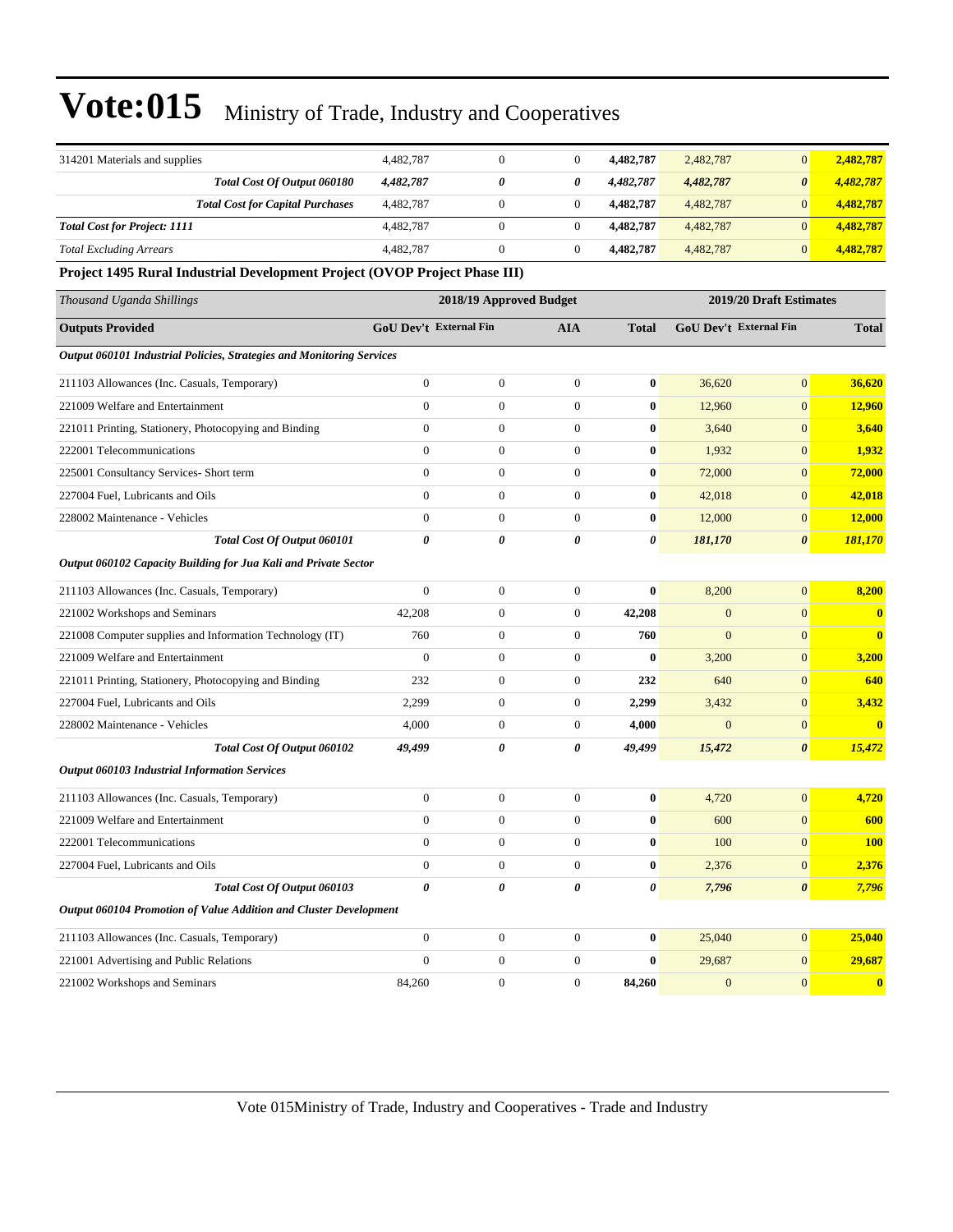| 221009 Welfare and Entertainment                                       | $\boldsymbol{0}$              | $\boldsymbol{0}$        | $\overline{0}$   | $\bf{0}$     | 3,360                 | $\overline{0}$          | 3,360                 |
|------------------------------------------------------------------------|-------------------------------|-------------------------|------------------|--------------|-----------------------|-------------------------|-----------------------|
| 222001 Telecommunications                                              | $\mathbf{0}$                  | $\boldsymbol{0}$        | $\boldsymbol{0}$ | $\bf{0}$     | 560                   | $\boldsymbol{0}$        | 560                   |
| 227001 Travel inland                                                   | 15,740                        | $\boldsymbol{0}$        | $\boldsymbol{0}$ | 15,740       | $\mathbf{0}$          | $\overline{0}$          | $\bf{0}$              |
| 227004 Fuel, Lubricants and Oils                                       | $\overline{0}$                | $\overline{0}$          | $\overline{0}$   | $\bf{0}$     | 9,768                 | $\overline{0}$          | 9,768                 |
| Total Cost Of Output 060104                                            | 100,000                       | 0                       | 0                | 100,000      | 68,415                | $\boldsymbol{\theta}$   | 68,415                |
| <b>Total Cost for Outputs Provided</b>                                 | 149,499                       | $\boldsymbol{0}$        | $\overline{0}$   | 149,499      | 272,853               | $\overline{0}$          | 272,853               |
| <b>Capital Purchases</b>                                               | <b>GoU Dev't External Fin</b> |                         | <b>AIA</b>       | Total        |                       | GoU Dev't External Fin  | <b>Total</b>          |
| Output 060177 Purchase of Specialised Machinery & Equipment            |                               |                         |                  |              |                       |                         |                       |
| 312202 Machinery and Equipment                                         | $\boldsymbol{0}$              | $\boldsymbol{0}$        | $\boldsymbol{0}$ | $\bf{0}$     | 934,910               | $\mathbf{0}$            | 934.910               |
| Total Cost Of Output 060177                                            | $\boldsymbol{\theta}$         | 0                       | 0                | 0            | 934,910               | $\boldsymbol{\theta}$   | 934,910               |
| Output 060180 Construction of Common Industrial Facilities             |                               |                         |                  |              |                       |                         |                       |
| 281504 Monitoring, Supervision & Appraisal of capital works            | 30,000                        | $\boldsymbol{0}$        | $\boldsymbol{0}$ | 30,000       | $\overline{0}$        | $\boldsymbol{0}$        | $\bf{0}$              |
| 312202 Machinery and Equipment                                         | 228,264                       | $\boldsymbol{0}$        | $\boldsymbol{0}$ | 228,264      | $\mathbf{0}$          | $\boldsymbol{0}$        | $\mathbf{0}$          |
| Total Cost Of Output 060180                                            | 258,264                       | 0                       | 0                | 258,264      | $\boldsymbol{\theta}$ | $\boldsymbol{\theta}$   | $\boldsymbol{\theta}$ |
| <b>Total Cost for Capital Purchases</b>                                | 258,264                       | $\boldsymbol{0}$        | 0                | 258,264      | 934,910               | $\mathbf{0}$            | 934,910               |
| <b>Total Cost for Project: 1495</b>                                    | 407,763                       | $\boldsymbol{0}$        | 0                | 407,763      | 1,207,763             | $\boldsymbol{0}$        | 1,207,763             |
| <b>Total Excluding Arrears</b>                                         | 407,763                       | $\boldsymbol{0}$        | $\boldsymbol{0}$ | 407,763      | 1,207,763             | $\boldsymbol{0}$        | 1,207,763             |
| Project 1498 Establishment of Zonal Agro-Processing Facilities         |                               |                         |                  |              |                       |                         |                       |
|                                                                        |                               |                         |                  |              |                       |                         |                       |
| Thousand Uganda Shillings                                              |                               | 2018/19 Approved Budget |                  |              |                       | 2019/20 Draft Estimates |                       |
| <b>Outputs Funded</b>                                                  | GoU Dev't External Fin        |                         | AIA              | <b>Total</b> |                       | GoU Dev't External Fin  | <b>Total</b>          |
| Output 060152 Commercial and Economic Infrastructure Development (UDC) |                               |                         |                  |              |                       |                         |                       |
| 264101 Contributions to Autonomous Institutions                        | 10,000,000                    | $\boldsymbol{0}$        | 0                | 10,000,000   | $\mathbf{0}$          | $\overline{0}$          | $\mathbf{0}$          |
| o/w Kayonza Tea Factory                                                | 3,000,000                     | 0                       | 0                | 3,000,000    | $\boldsymbol{\theta}$ | $\theta$                | $\bf{0}$              |
| o/w Mabale Tea Factory                                                 | 3,000,000                     | 0                       | 0                | 3,000,000    | $\boldsymbol{\theta}$ | $\theta$                | $\bf{0}$              |
| o/w Zombo/Nebbi Tea Factory                                            | 4,000,000                     | 0                       | 0                | 4,000,000    | $\boldsymbol{\theta}$ | $\theta$                | $\bf{0}$              |
| Total Cost Of Output 060152                                            | 10,000,000                    | 0                       | 0                | 10,000,000   | $\boldsymbol{\theta}$ | $\boldsymbol{\theta}$   | $\boldsymbol{\theta}$ |
| <b>Total Cost for Outputs Funded</b>                                   | 10,000,000                    | $\boldsymbol{0}$        | 0                | 10,000,000   | $\mathbf{0}$          | $\overline{0}$          | $\bf{0}$              |
| <b>Capital Purchases</b>                                               | <b>GoU Dev't External Fin</b> |                         | <b>AIA</b>       | <b>Total</b> |                       | GoU Dev't External Fin  | <b>Total</b>          |
| Output 060180 Construction of Common Industrial Facilities             |                               |                         |                  |              |                       |                         |                       |
| 281501 Environment Impact Assessment for Capital Works                 | 840,000                       | $\boldsymbol{0}$        | $\boldsymbol{0}$ | 840,000      | 440,000               | $\mathbf{0}$            | 440,000               |
| 281502 Feasibility Studies for Capital Works                           | 2,000,000                     | $\boldsymbol{0}$        | $\boldsymbol{0}$ | 2,000,000    | 2,000,000             | $\mathbf{0}$            | 2,000,000             |
| 281503 Engineering and Design Studies & Plans for capital<br>works     | 2,245,000                     | $\boldsymbol{0}$        | $\boldsymbol{0}$ | 2,245,000    | 3,865,018             | $\boldsymbol{0}$        | 3,865,018             |
| 281504 Monitoring, Supervision & Appraisal of capital works            | $\boldsymbol{0}$              | $\boldsymbol{0}$        | $\boldsymbol{0}$ | $\bf{0}$     | 380,000               | $\boldsymbol{0}$        | 380,000               |
| 312101 Non-Residential Buildings                                       | 3,975,018                     | $\boldsymbol{0}$        | $\boldsymbol{0}$ | 3,975,018    | 3,150,000             | $\overline{0}$          | 3,150,000             |
| 312103 Roads and Bridges.                                              | 700,000                       | $\boldsymbol{0}$        | $\boldsymbol{0}$ | 700,000      | $\boldsymbol{0}$      | $\mathbf{0}$            | $\bf{0}$              |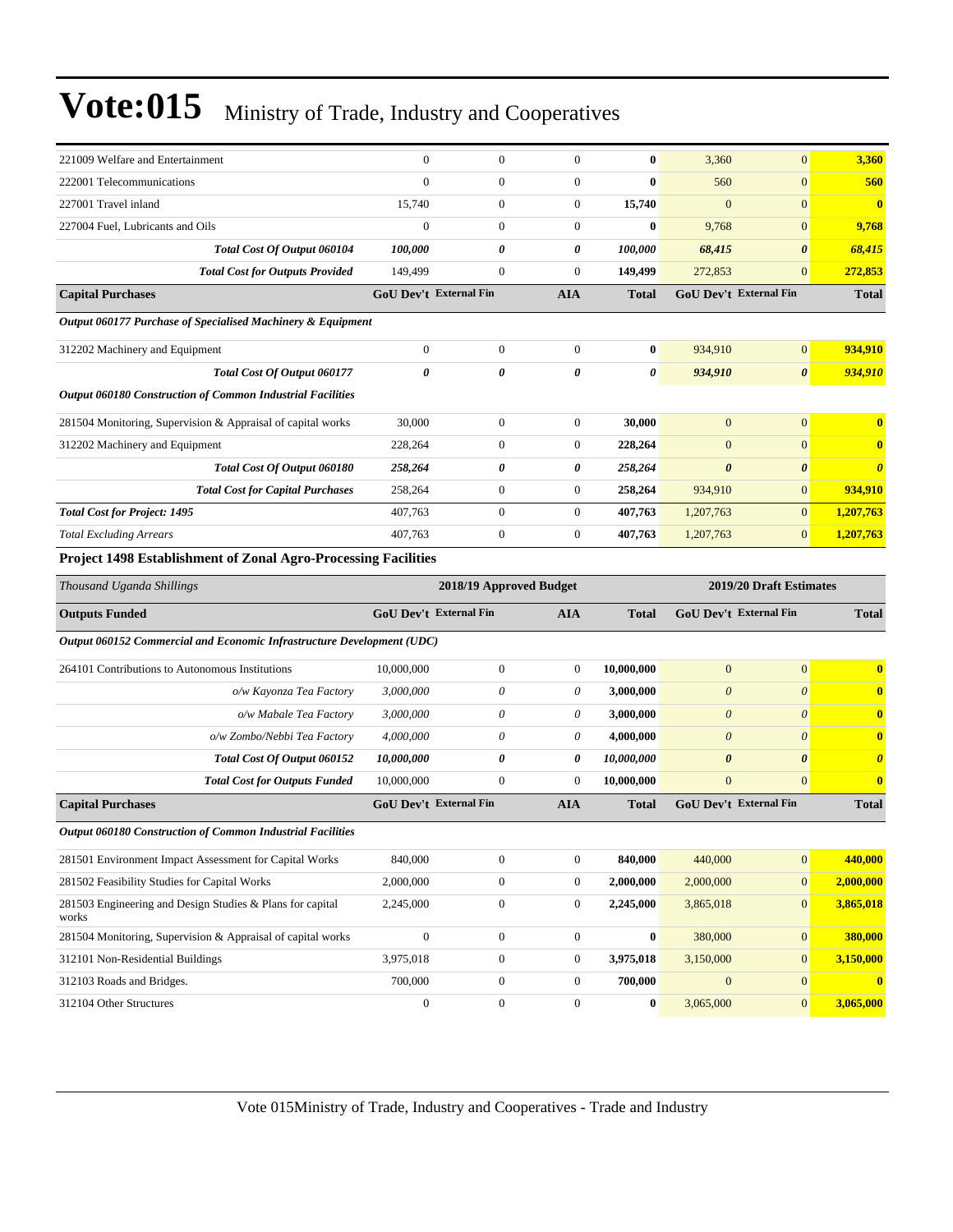| 312202 Machinery and Equipment                                             | $\mathbf{0}$     | $\boldsymbol{0}$        | $\mathbf{0}$     | $\bf{0}$     | 6,860,000             | $\mathbf{0}$            | 6,860,000               |
|----------------------------------------------------------------------------|------------------|-------------------------|------------------|--------------|-----------------------|-------------------------|-------------------------|
| Total Cost Of Output 060180                                                | 9,760,018        | 0                       | 0                | 9,760,018    | 19,760,018            | $\boldsymbol{\theta}$   | 19,760,018              |
| <b>Total Cost for Capital Purchases</b>                                    | 9,760,018        | $\boldsymbol{0}$        | $\boldsymbol{0}$ | 9,760,018    | 19,760,018            | $\mathbf{0}$            | 19,760,018              |
| <b>Total Cost for Project: 1498</b>                                        | 19,760,018       | $\boldsymbol{0}$        | $\boldsymbol{0}$ | 19,760,018   | 19,760,018            | $\mathbf{0}$            | 19,760,018              |
| <b>Total Excluding Arrears</b>                                             | 19,760,018       | $\boldsymbol{0}$        | $\overline{0}$   | 19,760,018   | 19,760,018            | $\mathbf{0}$            | 19,760,018              |
|                                                                            | GoU              | <b>External Fin</b>     | <b>AIA</b>       | <b>Total</b> | GoU                   | <b>External Fin</b>     | <b>Total</b>            |
| <b>Total Cost for Programme 01</b>                                         | 72,099,125       | $\bf{0}$                | 0                | 72,099,125   | 51, 535, 741          | $\bf{0}$                | 51,535,741              |
| <b>Total Excluding Arrears</b>                                             | 71,987,761       | $\boldsymbol{0}$        | $\mathbf{0}$     | 71,987,761   | 51, 535, 741          | $\mathbf{0}$            | 51,535,741              |
| Programmme 02 Cooperative Development                                      |                  |                         |                  |              |                       |                         |                         |
| <b>Recurrent Budget Estimates</b>                                          |                  |                         |                  |              |                       |                         |                         |
| <b>SubProgramme 13 Cooperatives Development</b>                            |                  |                         |                  |              |                       |                         |                         |
| Thousand Uganda Shillings                                                  |                  | 2018/19 Approved Budget |                  |              |                       | 2019/20 Draft Estimates |                         |
| <b>Outputs Provided</b>                                                    | Wage             | Non Wage                | <b>AIA</b>       | <b>Total</b> | Wage                  | Non Wage                | <b>Total</b>            |
| Output 060201 Cooperative Policies, Strategies and Monitoring services     |                  |                         |                  |              |                       |                         |                         |
| 211101 General Staff Salaries                                              | 95,605           | $\overline{0}$          | $\mathbf{0}$     | 95,605       | 228,895               | $\mathbf{0}$            | 228,895                 |
| 211103 Allowances (Inc. Casuals, Temporary)                                | $\boldsymbol{0}$ | 72,060                  | $\boldsymbol{0}$ | 72,060       | $\mathbf{0}$          | 72,060                  | 72,060                  |
| 221002 Workshops and Seminars                                              | $\mathbf{0}$     | 30,000                  | $\mathbf{0}$     | 30,000       | $\boldsymbol{0}$      | 30,000                  | 30,000                  |
| 221008 Computer supplies and Information Technology (IT)                   | $\boldsymbol{0}$ | 1,200                   | $\boldsymbol{0}$ | 1,200        | $\mathbf{0}$          | 1,200                   | 1,200                   |
| 221009 Welfare and Entertainment                                           | $\theta$         | 13,915                  | $\boldsymbol{0}$ | 13,915       | $\mathbf{0}$          | 13,915                  | 13,915                  |
| 221011 Printing, Stationery, Photocopying and Binding                      | $\boldsymbol{0}$ | 2,400                   | 0                | 2,400        | $\mathbf{0}$          | 2,400                   | 2,400                   |
| 222001 Telecommunications                                                  | $\mathbf{0}$     | 6,000                   | $\boldsymbol{0}$ | 6,000        | $\mathbf{0}$          | 6,000                   | 6,000                   |
| 227001 Travel inland                                                       | $\mathbf{0}$     | 40,000                  | $\boldsymbol{0}$ | 40,000       | $\boldsymbol{0}$      | 40,000                  | 40,000                  |
| 227004 Fuel, Lubricants and Oils                                           | $\mathbf{0}$     | 31,000                  | $\boldsymbol{0}$ | 31,000       | $\mathbf{0}$          | 31,000                  | 31,000                  |
| 228002 Maintenance - Vehicles                                              | $\mathbf{0}$     | 7,200                   | $\boldsymbol{0}$ | 7,200        | $\mathbf{0}$          | 7,200                   | 7,200                   |
| <b>Total Cost of Output 01</b>                                             | 95,605           | 203,775                 | 0                | 299,380      | 228,895               | 203,775                 | 432,670                 |
| <b>Output 060202 Cooperatives Establishment and Management</b>             |                  |                         |                  |              |                       |                         |                         |
| 211101 General Staff Salaries                                              | 55,000           | $\overline{0}$          | $\boldsymbol{0}$ | 55,000       | $\mathbf{0}$          | $\mathbf{0}$            | $\overline{\mathbf{0}}$ |
| 211103 Allowances (Inc. Casuals, Temporary)                                | $\mathbf{0}$     | 60,000                  | $\overline{0}$   | 60,000       | $\mathbf{0}$          | 60,000                  | 60,000                  |
| 227001 Travel inland                                                       | $\mathbf{0}$     | 44,607                  | $\mathbf{0}$     | 44,607       | $\mathbf{0}$          | 44,607                  | 44,607                  |
| 282104 Compensation to 3rd Parties                                         | $\boldsymbol{0}$ | 4,077,116               | $\mathbf{0}$     | 4,077,116    | $\mathbf{0}$          | 4,077,116               | 4,077,116               |
| <b>Total Cost of Output 02</b>                                             | 55,000           | 4,181,723               | 0                | 4,236,723    | $\boldsymbol{\theta}$ | 4,181,723               | 4,181,723               |
| <b>Output 060203 Cooperatives Skill Development and Awareness Creation</b> |                  |                         |                  |              |                       |                         |                         |
| 211101 General Staff Salaries                                              | 63,227           | $\boldsymbol{0}$        | $\boldsymbol{0}$ | 63,227       | $\boldsymbol{0}$      | $\boldsymbol{0}$        | $\mathbf{0}$            |
| 211103 Allowances (Inc. Casuals, Temporary)                                | $\mathbf{0}$     | 60,000                  | $\boldsymbol{0}$ | 60,000       | $\boldsymbol{0}$      | 60,000                  | 60,000                  |
| 221003 Staff Training                                                      | $\mathbf{0}$     | 20,000                  | $\boldsymbol{0}$ | 20,000       | $\mathbf{0}$          | 20,000                  | 20,000                  |
| 227002 Travel abroad                                                       | $\mathbf{0}$     | 10,000                  | $\boldsymbol{0}$ | 10,000       | $\mathbf{0}$          | 10,000                  | 10,000                  |
| <b>Total Cost of Output 03</b>                                             | 63,227           | 90,000                  | 0                | 153,227      | $\boldsymbol{\theta}$ | 90,000                  | 90,000                  |
| <b>Total Cost Of Outputs Provided</b>                                      | 213,832          | 4,475,498               | 0                | 4,689,330    | 228,895               | 4,475,498               | 4,704,393               |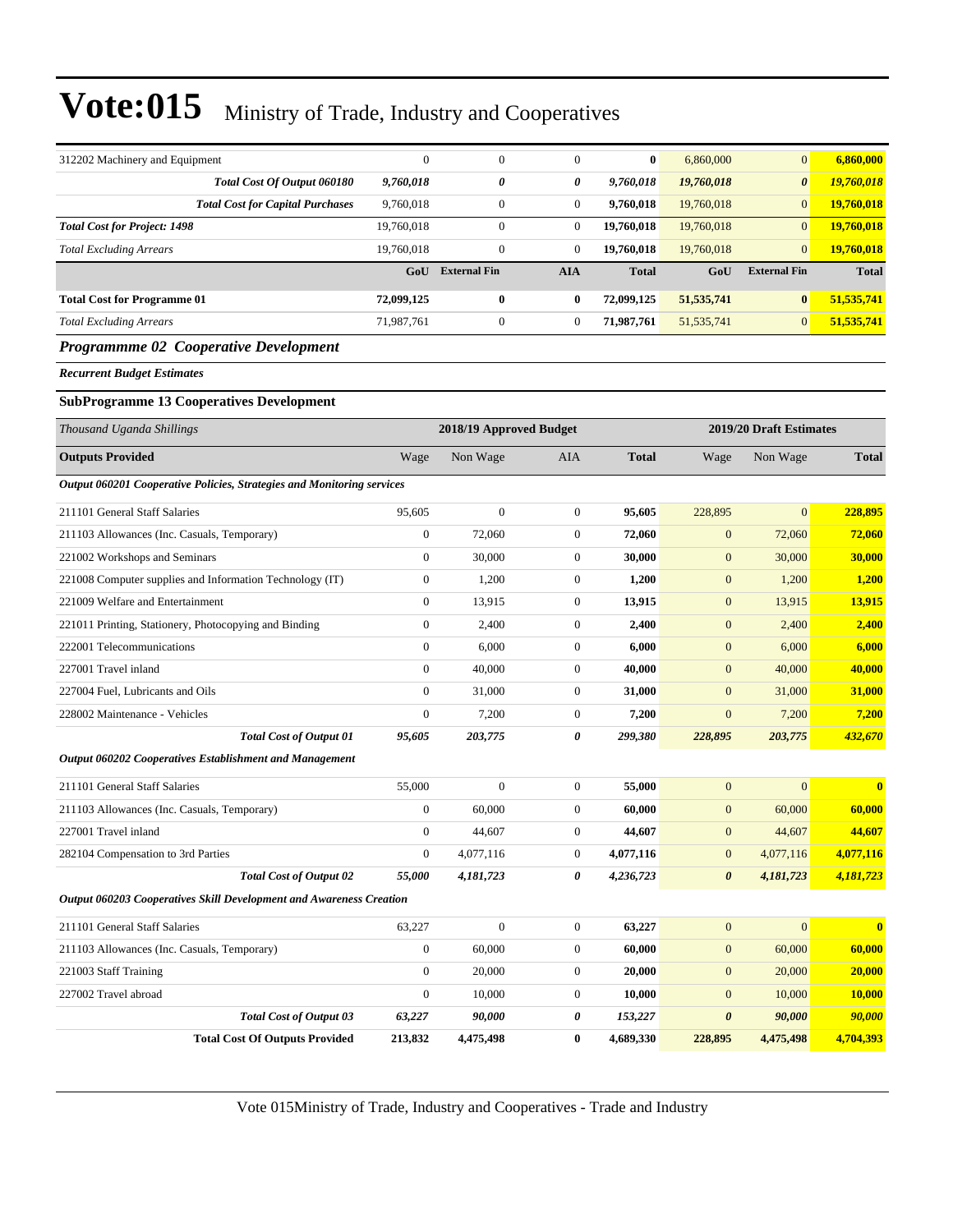| <b>Outputs Funded</b>                                                  | Wage                   | Non Wage                | AIA              | <b>Total</b> | Wage                          | Non Wage                | <b>Total</b>            |
|------------------------------------------------------------------------|------------------------|-------------------------|------------------|--------------|-------------------------------|-------------------------|-------------------------|
| Output 060251 Regulation of Warehouse Receipt System (UCE)             |                        |                         |                  |              |                               |                         |                         |
| 264101 Contributions to Autonomous Institutions                        | $\boldsymbol{0}$       | 2,851,109               | $\boldsymbol{0}$ | 2,851,109    | $\overline{0}$                | 2,851,109               | 2,851,109               |
| o/w UWRSA                                                              | $\theta$               | 2,851,109               | 0                | 2,851,109    | $\boldsymbol{\theta}$         | $\boldsymbol{\theta}$   | $\overline{\mathbf{0}}$ |
| o/w Uganda Warehouse Receipt System Authority                          | $\boldsymbol{\theta}$  | $\boldsymbol{\theta}$   | 0                | $\bf{0}$     | $\boldsymbol{\theta}$         | 2,851,109               | 2,851,109               |
| 264102 Contributions to Autonomous Institutions (Wage<br>Subventions)  | $\boldsymbol{0}$       | 548,100                 | $\boldsymbol{0}$ | 548,100      | $\mathbf{0}$                  | 548,100                 | 548,100                 |
| o/w UWRSA                                                              | $\theta$               | 548,100                 | 0                | 548,100      | $\boldsymbol{\theta}$         | $\theta$                | $\bf{0}$                |
| o/w Uganda Warehouse Receipt System                                    | $\theta$               | 0                       | 0                | $\bf{0}$     | $\boldsymbol{\theta}$         | 548,100                 | 548,100                 |
| <b>Total Cost of Output 51</b>                                         | 0                      | 3,399,209               | 0                | 3,399,209    | $\boldsymbol{\theta}$         | 3,399,209               | 3,399,209               |
| <b>Total Cost Of Outputs Funded</b>                                    | $\bf{0}$               | 3,399,209               | $\bf{0}$         | 3,399,209    | $\bf{0}$                      | 3,399,209               | 3,399,209               |
| <b>Total Cost for SubProgramme 13</b>                                  | 213,832                | 7,874,707               | $\bf{0}$         | 8,088,539    | 228,895                       | 7,874,707               | 8,103,602               |
| <b>Total Excluding Arrears</b>                                         | 213,832                | 7,874,707               | $\boldsymbol{0}$ | 8,088,539    | 228,895                       | 7,874,707               | 8,103,602               |
| <b>Development Budget Estimates</b>                                    |                        |                         |                  |              |                               |                         |                         |
| Project 1203 Support to Warehouse Receipt System                       |                        |                         |                  |              |                               |                         |                         |
| Thousand Uganda Shillings                                              |                        | 2018/19 Approved Budget |                  |              |                               | 2019/20 Draft Estimates |                         |
| <b>Capital Purchases</b>                                               | GoU Dev't External Fin |                         | <b>AIA</b>       | <b>Total</b> | <b>GoU Dev't External Fin</b> |                         | <b>Total</b>            |
| Output 060276 Purchase of Office and ICT Equipment, including Software |                        |                         |                  |              |                               |                         |                         |
| 312213 ICT Equipment                                                   | $\boldsymbol{0}$       | $\boldsymbol{0}$        | $\mathbf{0}$     | $\bf{0}$     | 150,000                       | $\mathbf{0}$            | 150,000                 |
| Total Cost Of Output 060276                                            | $\boldsymbol{\theta}$  | 0                       | 0                | 0            | 150,000                       | $\boldsymbol{\theta}$   | 150,000                 |
| Output 060277 Purchase of Specialised Machinery & Equipment            |                        |                         |                  |              |                               |                         |                         |
| 312214 Laboratory Equipments                                           | 150,000                | $\mathbf{0}$            | $\boldsymbol{0}$ | 150,000      | $\mathbf{0}$                  | $\boldsymbol{0}$        | $\bf{0}$                |
| Total Cost Of Output 060277                                            | 150,000                | 0                       | 0                | 150,000      | $\boldsymbol{\theta}$         | $\boldsymbol{\theta}$   | $\boldsymbol{\theta}$   |
| <b>Total Cost for Capital Purchases</b>                                | 150,000                | $\boldsymbol{0}$        | $\mathbf{0}$     | 150,000      | 150,000                       | $\mathbf{0}$            | 150,000                 |
| <b>Total Cost for Project: 1203</b>                                    | 150,000                | $\boldsymbol{0}$        | $\boldsymbol{0}$ | 150,000      | 150,000                       | $\mathbf{0}$            | 150,000                 |
| <b>Total Excluding Arrears</b>                                         | 150,000                | $\boldsymbol{0}$        | $\boldsymbol{0}$ | 150,000      | 150,000                       | $\mathbf{0}$            | 150,000                 |
|                                                                        | GoU                    | <b>External Fin</b>     | <b>AIA</b>       | <b>Total</b> | GoU                           | <b>External Fin</b>     | <b>Total</b>            |
| <b>Total Cost for Programme 02</b>                                     | 8,238,539              | $\bf{0}$                | $\bf{0}$         | 8,238,539    | 8,253,602                     | $\bf{0}$                | 8,253,602               |
| <b>Total Excluding Arrears</b>                                         | 8,238,539              | $\mathbf{0}$            | $\mathbf{0}$     | 8,238,539    | 8,253,602                     | $\mathbf{0}$            | 8,253,602               |
| Programmme 04 Trade Development                                        |                        |                         |                  |              |                               |                         |                         |
| <b>Recurrent Budget Estimates</b>                                      |                        |                         |                  |              |                               |                         |                         |
| <b>SubProgramme 07 External Trade</b>                                  |                        |                         |                  |              |                               |                         |                         |
| Thousand Uganda Shillings                                              |                        | 2018/19 Approved Budget |                  |              |                               | 2019/20 Draft Estimates |                         |
| <b>Outputs Provided</b>                                                | Wage                   | Non Wage                | AIA              | <b>Total</b> | Wage                          | Non Wage                | <b>Total</b>            |
| Output 060401 Trade Policies, Strategies and Monitoring Services       |                        |                         |                  |              |                               |                         |                         |
| 211101 General Staff Salaries                                          | 100,000                | $\boldsymbol{0}$        | $\boldsymbol{0}$ | 100,000      | 193,730                       | $\mathbf{0}$            | 193,730                 |
| 211103 Allowances (Inc. Casuals, Temporary)                            | $\boldsymbol{0}$       | 82,240                  | $\boldsymbol{0}$ | 82,240       | $\mathbf{0}$                  | 82,240                  | 82,240                  |
| 221008 Computer supplies and Information Technology (IT)               | $\boldsymbol{0}$       | 1,200                   | $\boldsymbol{0}$ | 1,200        | $\mathbf{0}$                  | 2,400                   | 2,400                   |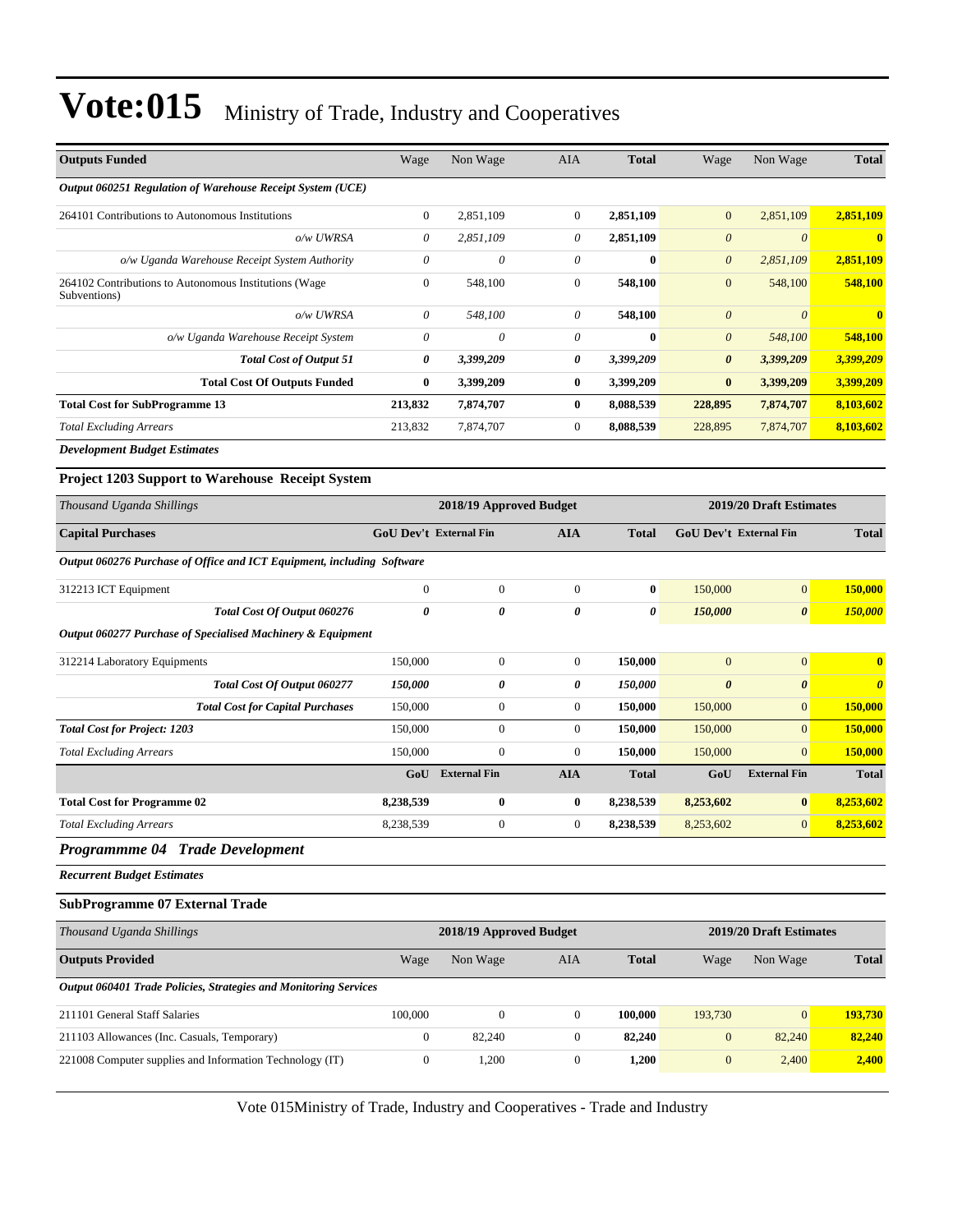| 221009 Welfare and Entertainment                                                            |                                       | $\boldsymbol{0}$ | 4,900            | $\boldsymbol{0}$ | 4,900        | $\mathbf{0}$          | 4,900                 | 4,900                   |
|---------------------------------------------------------------------------------------------|---------------------------------------|------------------|------------------|------------------|--------------|-----------------------|-----------------------|-------------------------|
| 221011 Printing, Stationery, Photocopying and Binding                                       |                                       | $\boldsymbol{0}$ | 9,900            | $\boldsymbol{0}$ | 9,900        | $\boldsymbol{0}$      | 9,900                 | 9,900                   |
| 222001 Telecommunications                                                                   |                                       | $\mathbf{0}$     | 6,000            | $\boldsymbol{0}$ | 6,000        | $\mathbf{0}$          | 4,800                 | 4,800                   |
| 227004 Fuel, Lubricants and Oils                                                            |                                       | $\boldsymbol{0}$ | 41,000           | $\boldsymbol{0}$ | 41,000       | $\mathbf{0}$          | 41,000                | 41,000                  |
| 228002 Maintenance - Vehicles                                                               |                                       | $\boldsymbol{0}$ | 7,200            | $\boldsymbol{0}$ | 7,200        | $\mathbf{0}$          | 7,200                 | 7,200                   |
|                                                                                             | <b>Total Cost of Output 01</b>        | 100,000          | 152,440          | 0                | 252,440      | 193,730               | 152,440               | 346,170                 |
| <b>Output 060402 Trade Negotiation</b>                                                      |                                       |                  |                  |                  |              |                       |                       |                         |
| 211101 General Staff Salaries                                                               |                                       | 90,000           | $\boldsymbol{0}$ | $\boldsymbol{0}$ | 90.000       | $\mathbf{0}$          | $\overline{0}$        | $\overline{\mathbf{0}}$ |
| 225001 Consultancy Services- Short term                                                     |                                       | $\boldsymbol{0}$ | 7,000            | $\boldsymbol{0}$ | 7,000        | $\mathbf{0}$          | 7,000                 | 7,000                   |
| 227002 Travel abroad                                                                        |                                       | $\boldsymbol{0}$ | 40,000           | $\boldsymbol{0}$ | 40,000       | $\boldsymbol{0}$      | 40,000                | 40,000                  |
|                                                                                             | <b>Total Cost of Output 02</b>        | 90,000           | 47,000           | 0                | 137,000      | $\boldsymbol{\theta}$ | 47,000                | 47,000                  |
| <b>Output 060403 Capacity Building for Trade Facilitating Institutions</b>                  |                                       |                  |                  |                  |              |                       |                       |                         |
| 221002 Workshops and Seminars                                                               |                                       | $\boldsymbol{0}$ | 40,000           | $\boldsymbol{0}$ | 40,000       | $\mathbf{0}$          | 40,000                | 40,000                  |
| 221003 Staff Training                                                                       |                                       | $\mathbf{0}$     | 10,000           | $\boldsymbol{0}$ | 10,000       | $\mathbf{0}$          | 10,000                | 10,000                  |
|                                                                                             | <b>Total Cost of Output 03</b>        | 0                | 50,000           | 0                | 50,000       | $\boldsymbol{\theta}$ | 50,000                | 50,000                  |
| Output 060404 Trade Information and Product Market Research                                 |                                       |                  |                  |                  |              |                       |                       |                         |
| 227001 Travel inland                                                                        |                                       | $\mathbf{0}$     | 25,000           | $\boldsymbol{0}$ | 25,000       | $\mathbf{0}$          | 25,000                | 25,000                  |
|                                                                                             | <b>Total Cost of Output 04</b>        | 0                | 25,000           | 0                | 25,000       | $\boldsymbol{\theta}$ | 25,000                | 25,000                  |
| Output 060405 Economic Integration and Market Access (Bilateral, Regional and Multilateral) |                                       |                  |                  |                  |              |                       |                       |                         |
| 211101 General Staff Salaries                                                               |                                       | 50,264           | $\boldsymbol{0}$ | $\boldsymbol{0}$ | 50,264       | $\mathbf{0}$          | $\overline{0}$        | $\bf{0}$                |
| 221002 Workshops and Seminars                                                               |                                       | $\mathbf{0}$     | 17,814           | $\boldsymbol{0}$ | 17,814       | $\mathbf{0}$          | 17,814                | 17,814                  |
| 227001 Travel inland                                                                        |                                       | $\mathbf{0}$     | 20,000           | $\boldsymbol{0}$ | 20,000       | $\mathbf{0}$          | 20,000                | 20,000                  |
|                                                                                             | <b>Total Cost of Output 05</b>        | 50,264           | 37,814           | 0                | 88,078       | $\boldsymbol{\theta}$ | 37,814                | 37,814                  |
|                                                                                             | <b>Total Cost Of Outputs Provided</b> | 240,264          | 312,254          | $\bf{0}$         | 552,518      | 193,730               | 312,254               | 505,984                 |
| <b>Outputs Funded</b>                                                                       |                                       | Wage             | Non Wage         | AIA              | <b>Total</b> | Wage                  | Non Wage              | <b>Total</b>            |
| Output 060452 Support to AGOA Secretariat                                                   |                                       |                  |                  |                  |              |                       |                       |                         |
| 264101 Contributions to Autonomous Institutions                                             |                                       | $\mathbf{0}$     | 1,041,562        | $\boldsymbol{0}$ | 1,041,562    | $\mathbf{0}$          | 1,041,562             | 1,041,562               |
|                                                                                             | o/w AGOA Secretariat                  | 0                | 1,041,562        | 0                | 1,041,562    | $\theta$              | $\boldsymbol{\theta}$ | $\bf{0}$                |
|                                                                                             | o/w AGOA Secretariat                  | 0                | 0                | $\theta$         | $\bf{0}$     | $\boldsymbol{\theta}$ | 1,041,562             | 1,041,562               |
|                                                                                             | <b>Total Cost of Output 52</b>        | 0                | 1,041,562        | 0                | 1,041,562    | $\boldsymbol{\theta}$ | 1,041,562             | 1,041,562               |
|                                                                                             | <b>Total Cost Of Outputs Funded</b>   | $\bf{0}$         | 1,041,562        | $\bf{0}$         | 1,041,562    | $\bf{0}$              | 1,041,562             | 1,041,562               |
| <b>Arrears</b>                                                                              |                                       | Wage             | Non Wage         | ${\rm AIA}$      | <b>Total</b> | Wage                  | Non Wage              | <b>Total</b>            |
| Output 060499 Arrears                                                                       |                                       |                  |                  |                  |              |                       |                       |                         |
| 321605 Domestic arrears (Budgeting)                                                         |                                       | $\boldsymbol{0}$ | 955,682          | $\boldsymbol{0}$ | 955,682      | $\boldsymbol{0}$      | $\mathbf{0}$          | $\bf{0}$                |
|                                                                                             | <b>Total Cost of Output 99</b>        | 0                | 955,682          | 0                | 955,682      | $\pmb{\theta}$        | 0                     | $\boldsymbol{\theta}$   |
|                                                                                             | <b>Total Cost Of Arrears</b>          | $\boldsymbol{0}$ | 955,682          | $\bf{0}$         | 955,682      | $\bf{0}$              | $\bf{0}$              | $\bf{0}$                |
| <b>Total Cost for SubProgramme 07</b>                                                       |                                       | 240,264          | 2,309,497        | $\bf{0}$         | 2,549,762    | 193,730               | 1,353,816             | 1,547,546               |
| <b>Total Excluding Arrears</b>                                                              |                                       | 240,264          | 1,353,816        | $\boldsymbol{0}$ | 1,594,080    | 193,730               | 1,353,816             | 1,547,546               |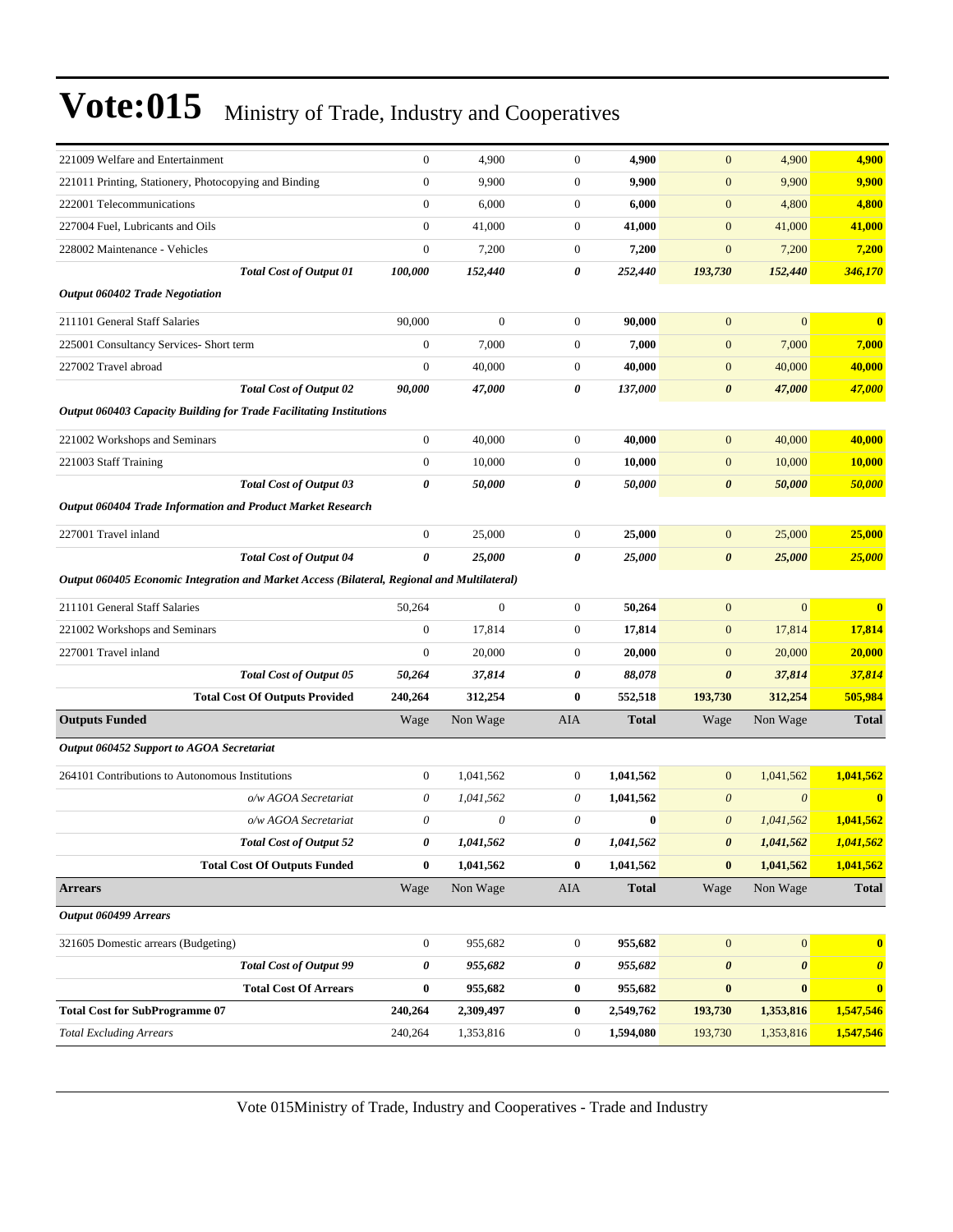#### **SubProgramme 08 Internal Trade**

| Thousand Uganda Shillings                                                                   |                  | 2018/19 Approved Budget |                  |              |                       | 2019/20 Draft Estimates |                         |
|---------------------------------------------------------------------------------------------|------------------|-------------------------|------------------|--------------|-----------------------|-------------------------|-------------------------|
| <b>Outputs Provided</b>                                                                     | Wage             | Non Wage                | AIA              | <b>Total</b> | Wage                  | Non Wage                | <b>Total</b>            |
| Output 060401 Trade Policies, Strategies and Monitoring Services                            |                  |                         |                  |              |                       |                         |                         |
| 211101 General Staff Salaries                                                               | 45,000           | $\boldsymbol{0}$        | $\boldsymbol{0}$ | 45,000       | 246,979               | $\overline{0}$          | 246,979                 |
| 211103 Allowances (Inc. Casuals, Temporary)                                                 | $\overline{0}$   | 69,680                  | 375,720          | 445,400      | $\mathbf{0}$          | 69,680                  | 69,680                  |
| 221002 Workshops and Seminars                                                               | $\overline{0}$   | $\boldsymbol{0}$        | 57,120           | 57,120       | $\boldsymbol{0}$      | $\mathbf{0}$            | $\bf{0}$                |
| 221008 Computer supplies and Information Technology (IT)                                    | $\boldsymbol{0}$ | 1,200                   | $\boldsymbol{0}$ | 1,200        | $\mathbf{0}$          | 1,200                   | 1,200                   |
| 221009 Welfare and Entertainment                                                            | $\boldsymbol{0}$ | 12,100                  | $\boldsymbol{0}$ | 12,100       | $\mathbf{0}$          | 12,100                  | 12,100                  |
| 221011 Printing, Stationery, Photocopying and Binding                                       | $\boldsymbol{0}$ | 2,400                   | 14,992           | 17,392       | $\mathbf{0}$          | 2,400                   | 2,400                   |
| 222001 Telecommunications                                                                   | $\boldsymbol{0}$ | 6,000                   | 5,000            | 11,000       | $\mathbf{0}$          | 6,000                   | 6,000                   |
| 227001 Travel inland                                                                        | $\overline{0}$   | 20,000                  | $\boldsymbol{0}$ | 20,000       | $\mathbf{0}$          | 90,618                  | 90,618                  |
| 227002 Travel abroad                                                                        | $\boldsymbol{0}$ | $\boldsymbol{0}$        | 70,000           | 70,000       | $\mathbf{0}$          | $\mathbf{0}$            | $\mathbf{0}$            |
| 227004 Fuel, Lubricants and Oils                                                            | $\boldsymbol{0}$ | 41,000                  | 46,226           | 87,226       | $\mathbf{0}$          | 41,000                  | 41,000                  |
| 228002 Maintenance - Vehicles                                                               | $\mathbf{0}$     | 3,600                   | 20,000           | 23,600       | $\mathbf{0}$          | 3,600                   | 3,600                   |
| <b>Total Cost of Output 01</b>                                                              | 45,000           | 155,980                 | 589,058          | 790,038      | 246,979               | 226,598                 | 473,577                 |
| Output 060403 Capacity Building for Trade Facilitating Institutions                         |                  |                         |                  |              |                       |                         |                         |
| 211101 General Staff Salaries                                                               | 45,000           | $\mathbf{0}$            | $\boldsymbol{0}$ | 45,000       | $\mathbf{0}$          | $\overline{0}$          | $\overline{\mathbf{0}}$ |
| 221003 Staff Training                                                                       | $\mathbf{0}$     | 10,000                  | $\boldsymbol{0}$ | 10,000       | $\mathbf{0}$          | 10,000                  | <b>10,000</b>           |
| 227001 Travel inland                                                                        | $\boldsymbol{0}$ | 25,000                  | $\boldsymbol{0}$ | 25,000       | $\mathbf{0}$          | 25,000                  | 25,000                  |
| <b>Total Cost of Output 03</b>                                                              | 45,000           | 35,000                  | 0                | 80,000       | $\boldsymbol{\theta}$ | 35,000                  | 35,000                  |
| Output 060404 Trade Information and Product Market Research                                 |                  |                         |                  |              |                       |                         |                         |
| 211101 General Staff Salaries                                                               | 60,000           | $\boldsymbol{0}$        | $\boldsymbol{0}$ | 60,000       | $\mathbf{0}$          | $\boldsymbol{0}$        | $\bf{0}$                |
| 211103 Allowances (Inc. Casuals, Temporary)                                                 | $\boldsymbol{0}$ | 7,200                   | $\boldsymbol{0}$ | 7,200        | $\boldsymbol{0}$      | 7,200                   | 7,200                   |
| 221011 Printing, Stationery, Photocopying and Binding                                       | $\boldsymbol{0}$ | 2,000                   | $\boldsymbol{0}$ | 2,000        | $\mathbf{0}$          | 2,000                   | 2,000                   |
| 222002 Postage and Courier                                                                  | $\boldsymbol{0}$ | 200                     | $\boldsymbol{0}$ | 200          | $\mathbf{0}$          | 200                     | <b>200</b>              |
| 227001 Travel inland                                                                        | $\overline{0}$   | 16,820                  | $\boldsymbol{0}$ | 16,820       | $\mathbf{0}$          | 16,820                  | 16,820                  |
| 227002 Travel abroad                                                                        | $\overline{0}$   | 23,280                  | $\boldsymbol{0}$ | 23,280       | $\mathbf{0}$          | 23,280                  | 23,280                  |
| 227004 Fuel, Lubricants and Oils                                                            | $\boldsymbol{0}$ | 5,500                   | $\boldsymbol{0}$ | 5,500        | $\mathbf{0}$          | 5,500                   | 5,500                   |
| <b>Total Cost of Output 04</b>                                                              | 60,000           | 55,000                  | 0                | 115,000      | $\boldsymbol{\theta}$ | 55,000                  | 55,000                  |
| Output 060405 Economic Integration and Market Access (Bilateral, Regional and Multilateral) |                  |                         |                  |              |                       |                         |                         |
| 211101 General Staff Salaries                                                               | 43,551           | $\boldsymbol{0}$        | $\overline{0}$   | 43,551       | $\mathbf{0}$          | $\boldsymbol{0}$        | $\mathbf{0}$            |
| 227002 Travel abroad                                                                        | $\boldsymbol{0}$ | 16,900                  | $\boldsymbol{0}$ | 16,900       | $\mathbf{0}$          | 16,900                  | <b>16,900</b>           |
| <b>Total Cost of Output 05</b>                                                              | 43,551           | 16,900                  | 0                | 60,451       | $\boldsymbol{\theta}$ | 16,900                  | 16,900                  |
| <b>Total Cost Of Outputs Provided</b>                                                       | 193,551          | 262,880                 | 589,058          | 1,045,490    | 246,979               | 333,498                 | 580,477                 |
| <b>Total Cost for SubProgramme 08</b>                                                       | 193,551          | 262,880                 | 589,058          | 1,045,490    | 246,979               | 333,498                 | 580,477                 |
| <b>Total Excluding Arrears</b>                                                              | 193,551          | 262,880                 | 589,058          | 1,045,490    | 246,979               | 333,498                 | 580,477                 |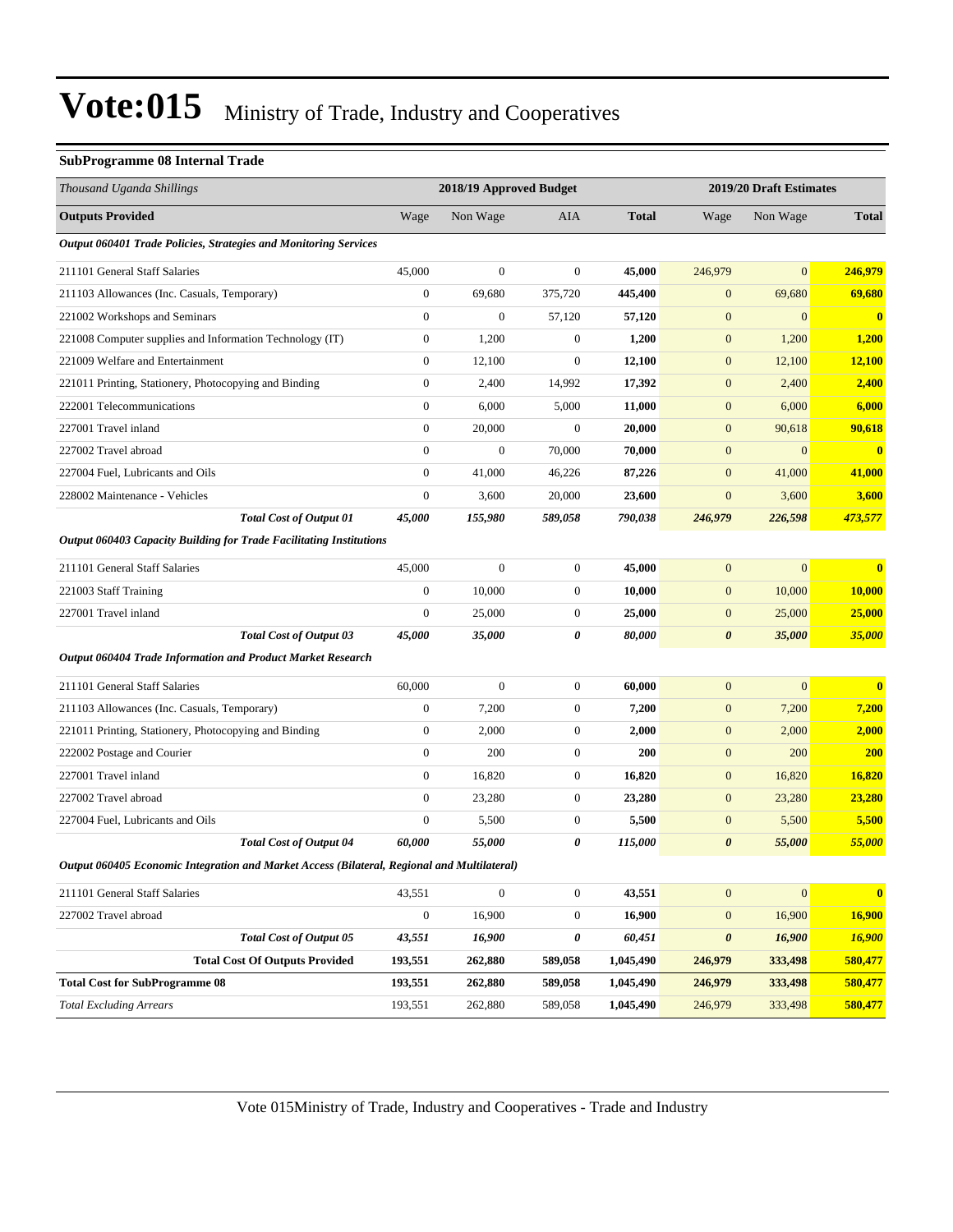#### **SubProgramme 16 Directorate of Trade, Industry and Cooperatives**

| Thousand Uganda Shillings                                        |                | 2018/19 Approved Budget |                  |              | 2019/20 Draft Estimates |                |                         |  |
|------------------------------------------------------------------|----------------|-------------------------|------------------|--------------|-------------------------|----------------|-------------------------|--|
| <b>Outputs Provided</b>                                          | Wage           | Non Wage                | <b>AIA</b>       | <b>Total</b> | Wage                    | Non Wage       | <b>Total</b>            |  |
| Output 060401 Trade Policies, Strategies and Monitoring Services |                |                         |                  |              |                         |                |                         |  |
| 211101 General Staff Salaries                                    | 38,054         | $\overline{0}$          | $\overline{0}$   | 38,054       | 48,785                  | $\overline{0}$ | 48,785                  |  |
| 211103 Allowances (Inc. Casuals, Temporary)                      | $\overline{0}$ | 25,080                  | $\mathbf{0}$     | 25,080       | $\mathbf{0}$            | 25,080         | 25,080                  |  |
| 221002 Workshops and Seminars                                    | $\overline{0}$ | 10,000                  | $\mathbf{0}$     | 10,000       | $\mathbf{0}$            | 18,000         | 18,000                  |  |
| 221003 Staff Training                                            | $\overline{0}$ | 8,000                   | $\overline{0}$   | 8,000        | $\mathbf{0}$            | $\overline{0}$ | $\mathbf{0}$            |  |
| 221008 Computer supplies and Information Technology (IT)         | $\overline{0}$ | 1,200                   | $\mathbf{0}$     | 1,200        | $\mathbf{0}$            | $\overline{0}$ | $\mathbf{0}$            |  |
| 221009 Welfare and Entertainment                                 | $\Omega$       | 1,210                   | $\overline{0}$   | 1,210        | $\mathbf{0}$            | 2,410          | 2,410                   |  |
| 221011 Printing, Stationery, Photocopying and Binding            | $\overline{0}$ | 2,400                   | $\overline{0}$   | 2,400        | $\mathbf{0}$            | $\overline{0}$ | $\mathbf{0}$            |  |
| 222001 Telecommunications                                        | $\overline{0}$ | 2,400                   | $\mathbf{0}$     | 2,400        | $\mathbf{0}$            | $\overline{0}$ | $\overline{\mathbf{0}}$ |  |
| 227001 Travel inland                                             | $\overline{0}$ | 10,000                  | $\mathbf{0}$     | 10,000       | $\mathbf{0}$            | 10,000         | 10,000                  |  |
| 227002 Travel abroad                                             | $\overline{0}$ | 10,000                  | $\overline{0}$   | 10,000       | $\mathbf{0}$            | 14,800         | 14,800                  |  |
| 227004 Fuel, Lubricants and Oils                                 | $\Omega$       | 9,800                   | $\Omega$         | 9,800        | $\mathbf{0}$            | 10,000         | 10,000                  |  |
| 228002 Maintenance - Vehicles                                    | $\mathbf{0}$   | 3,600                   | $\overline{0}$   | 3,600        | $\mathbf{0}$            | 3,400          | 3,400                   |  |
| <b>Total Cost of Output 01</b>                                   | 38,054         | 83,690                  | 0                | 121,744      | 48,785                  | 83,690         | 132,475                 |  |
| <b>Total Cost Of Outputs Provided</b>                            | 38,054         | 83,690                  | $\bf{0}$         | 121,744      | 48,785                  | 83,690         | 132,475                 |  |
| <b>Total Cost for SubProgramme 16</b>                            | 38,054         | 83,690                  | $\bf{0}$         | 121,744      | 48,785                  | 83,690         | 132,475                 |  |
| <b>Total Excluding Arrears</b>                                   | 38,054         | 83,690                  | $\boldsymbol{0}$ | 121,744      | 48,785                  | 83,690         | 132,475                 |  |
|                                                                  |                |                         |                  |              |                         |                |                         |  |

*Development Budget Estimates*

| Project 1291 Regional Integration Implementation Programme [RIIP] Support for Uganda |                               |                         |                |              |                |                               |              |
|--------------------------------------------------------------------------------------|-------------------------------|-------------------------|----------------|--------------|----------------|-------------------------------|--------------|
| Thousand Uganda Shillings                                                            |                               | 2018/19 Approved Budget |                |              |                | 2019/20 Draft Estimates       |              |
| <b>Outputs Provided</b>                                                              | <b>GoU Dev't External Fin</b> |                         | <b>AIA</b>     | <b>Total</b> |                | <b>GoU</b> Dev't External Fin | <b>Total</b> |
| <b>Output 060401 Trade Policies, Strategies and Monitoring Services</b>              |                               |                         |                |              |                |                               |              |
| 211102 Contract Staff Salaries                                                       | $\mathbf{0}$                  | $\mathbf{0}$            | $\overline{0}$ | $\mathbf{0}$ | $\overline{0}$ | 80,424                        | 80,424       |
| 211103 Allowances (Inc. Casuals, Temporary)                                          | $\mathbf{0}$                  | $\mathbf{0}$            | $\overline{0}$ | $\bf{0}$     | $\overline{0}$ | 243,731                       | 243,731      |
| 212101 Social Security Contributions                                                 | $\mathbf{0}$                  | $\mathbf{0}$            | $\mathbf{0}$   | $\mathbf{0}$ | $\overline{0}$ | 21,134                        | 21,134       |
| 221002 Workshops and Seminars                                                        | $\mathbf{0}$                  | 333,850                 | $\overline{0}$ | 333,850      | $\overline{0}$ | 8,860                         | 8,860        |
| 221011 Printing, Stationery, Photocopying and Binding                                | $\mathbf{0}$                  | 72,836                  | $\overline{0}$ | 72,836       | $\overline{0}$ | 4,500                         | 4,500        |
| 222001 Telecommunications                                                            | $\mathbf{0}$                  | $\mathbf{0}$            | $\mathbf{0}$   | $\bf{0}$     | $\overline{0}$ | 10,200                        | 10,200       |
| 225001 Consultancy Services- Short term                                              | $\mathbf{0}$                  | 66,150                  | $\overline{0}$ | 66,150       | $\overline{0}$ | $\Omega$                      | $\bf{0}$     |
| 225003 Taxes on (Professional) Services                                              | $\Omega$                      | $\mathbf{0}$            | $\overline{0}$ | $\mathbf{0}$ | $\overline{0}$ | 94,445                        | 94,445       |
| 226001 Insurances                                                                    | $\Omega$                      | $\mathbf{0}$            | $\Omega$       | $\mathbf{0}$ | $\overline{0}$ | 10,669                        | 10,669       |
| 227001 Travel inland                                                                 | $\mathbf{0}$                  | 27,164                  | $\overline{0}$ | 27,164       | $\overline{0}$ | $\mathbf{0}$                  | $\bf{0}$     |

Vote 015Ministry of Trade, Industry and Cooperatives - Trade and Industry

*Total Cost Of Output 060401 0 500,000 0 500,000 0 529,347 529,347*

227004 Fuel, Lubricants and Oils 0 0 0 **0** 0 31,740 **31,740** 228002 Maintenance - Vehicles 0 0 0 **0** 0 11,993 **11,993** 228003 Maintenance – Machinery, Equipment & Furniture 0 0 0 0 0 0 11,652 **11,652** 11,652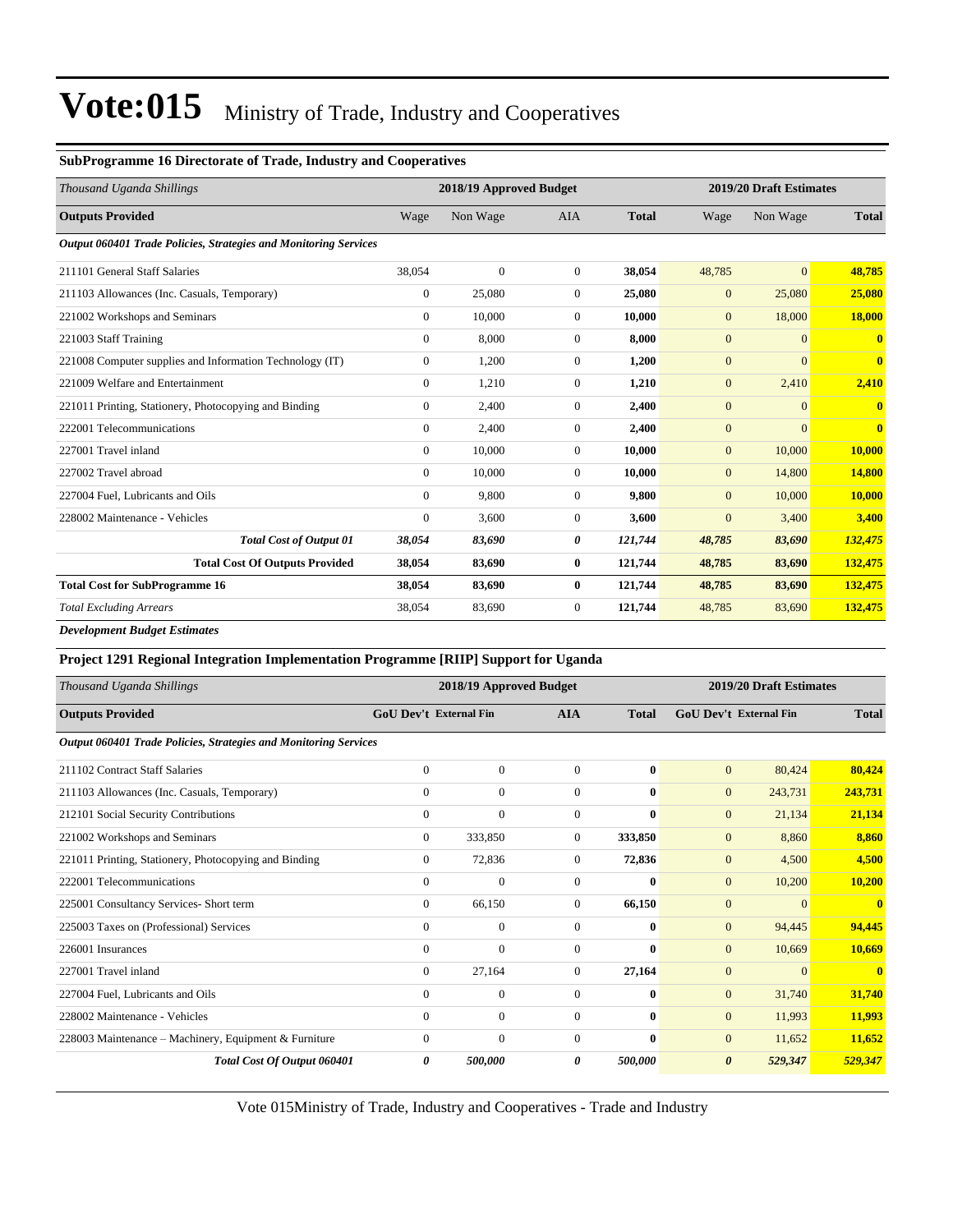| <b>Output 060402 Trade Negotiation</b>                                                      |                               |                        |                                       |              |                       |                                                   |                       |
|---------------------------------------------------------------------------------------------|-------------------------------|------------------------|---------------------------------------|--------------|-----------------------|---------------------------------------------------|-----------------------|
| 211103 Allowances (Inc. Casuals, Temporary)                                                 | $\boldsymbol{0}$              | 67,164                 | $\boldsymbol{0}$                      | 67,164       | $\mathbf{0}$          | $\overline{0}$                                    | $\bf{0}$              |
| 221002 Workshops and Seminars                                                               | $\overline{0}$                | 300,000                | $\boldsymbol{0}$                      | 300,000      | $\mathbf{0}$          | $\overline{0}$                                    | $\bf{0}$              |
| 221011 Printing, Stationery, Photocopying and Binding                                       | $\boldsymbol{0}$              | 20,000                 | $\boldsymbol{0}$                      | 20,000       | $\mathbf{0}$          | $\boldsymbol{0}$                                  | $\mathbf{0}$          |
| 225001 Consultancy Services- Short term                                                     | $\boldsymbol{0}$              | 256,418                | $\boldsymbol{0}$                      | 256,418      | $\boldsymbol{0}$      | $\overline{0}$                                    | $\mathbf{0}$          |
| 227002 Travel abroad                                                                        | $\boldsymbol{0}$              | 256,418                | $\boldsymbol{0}$                      | 256,418      | $\mathbf{0}$          | 161,085                                           | 161,085               |
| Total Cost Of Output 060402                                                                 | 0                             | 900,000                | $\boldsymbol{\theta}$                 | 900,000      | $\pmb{\theta}$        | 161,085                                           | 161,085               |
| <b>Output 060403 Capacity Building for Trade Facilitating Institutions</b>                  |                               |                        |                                       |              |                       |                                                   |                       |
| 211103 Allowances (Inc. Casuals, Temporary)                                                 | $\boldsymbol{0}$              | $\overline{0}$         | $\boldsymbol{0}$                      | $\bf{0}$     | $\mathbf{0}$          | 20,950                                            | 20,950                |
| 221002 Workshops and Seminars                                                               | $\overline{0}$                | $\overline{0}$         | $\boldsymbol{0}$                      | $\bf{0}$     | $\mathbf{0}$          | 21,080                                            | 21,080                |
| 225001 Consultancy Services- Short term                                                     | $\boldsymbol{0}$              | $\overline{0}$         | $\boldsymbol{0}$                      | $\bf{0}$     | $\mathbf{0}$          | 13,200                                            | 13,200                |
| 227001 Travel inland                                                                        | $\boldsymbol{0}$              | 100,000                | $\boldsymbol{0}$                      | 100,000      | $\boldsymbol{0}$      | 16,500                                            | <b>16,500</b>         |
| 282104 Compensation to 3rd Parties                                                          | $\boldsymbol{0}$              | 900,000                | $\boldsymbol{0}$                      | 900,000      | $\boldsymbol{0}$      | $\boldsymbol{0}$                                  | $\mathbf{0}$          |
| Total Cost Of Output 060403                                                                 | 0                             | 1,000,000              | 0                                     | 1,000,000    | $\boldsymbol{\theta}$ | 71,730                                            | 71,730                |
| Output 060404 Trade Information and Product Market Research                                 |                               |                        |                                       |              |                       |                                                   |                       |
| 211103 Allowances (Inc. Casuals, Temporary)                                                 | $\boldsymbol{0}$              | $\boldsymbol{0}$       | $\boldsymbol{0}$                      | $\bf{0}$     | $\mathbf{0}$          | 212,046                                           | 212,046               |
| 221002 Workshops and Seminars                                                               | $\boldsymbol{0}$              | 200,000                | $\boldsymbol{0}$                      | 200,000      | $\boldsymbol{0}$      | 294,930                                           | 294,930               |
| 225001 Consultancy Services- Short term                                                     | $\boldsymbol{0}$              | 300,000                | $\boldsymbol{0}$                      | 300,000      | $\mathbf{0}$          | $\mathbf{0}$                                      | $\bf{0}$              |
| 227001 Travel inland                                                                        | $\boldsymbol{0}$              | 200,000                | $\boldsymbol{0}$                      | 200,000      | $\boldsymbol{0}$      | $\overline{0}$                                    | $\mathbf{0}$          |
| Total Cost Of Output 060404                                                                 | 0                             | 700,000                | 0                                     | 700,000      | $\boldsymbol{\theta}$ | 506,976                                           | 506,976               |
| Output 060405 Economic Integration and Market Access (Bilateral, Regional and Multilateral) |                               |                        |                                       |              |                       |                                                   |                       |
| 221002 Workshops and Seminars                                                               | $\boldsymbol{0}$              | 300,000                | $\boldsymbol{0}$                      | 300,000      | $\mathbf{0}$          | $\overline{0}$                                    | $\bf{0}$              |
| 227001 Travel inland                                                                        | $\boldsymbol{0}$              | 100,000                | $\boldsymbol{0}$                      | 100,000      | $\mathbf{0}$          | $\overline{0}$                                    | $\bf{0}$              |
| 227002 Travel abroad                                                                        | $\boldsymbol{0}$              | 200,000                | $\boldsymbol{0}$                      | 200,000      | $\mathbf{0}$          | $\boldsymbol{0}$                                  | $\bf{0}$              |
| Total Cost Of Output 060405                                                                 | 0                             | 600,000                | 0                                     | 600,000      | $\boldsymbol{\theta}$ | $\boldsymbol{\theta}$                             | $\boldsymbol{\theta}$ |
| <b>Total Cost for Outputs Provided</b>                                                      | $\overline{0}$                | 3,700,000              | $\overline{0}$                        | 3,700,000    | $\mathbf{0}$          | 1,269,138                                         | 1,269,138             |
| <b>Capital Purchases</b>                                                                    |                               | GoU Dev't External Fin | <b>AIA</b>                            | <b>Total</b> |                       | GoU Dev't External Fin                            | <b>Total</b>          |
| Output 060481 Trade Infrastructure Development                                              |                               |                        |                                       |              |                       |                                                   |                       |
| 281504 Monitoring, Supervision & Appraisal of capital works                                 | $\boldsymbol{0}$              | $\boldsymbol{0}$       | $\boldsymbol{0}$                      | $\bf{0}$     | $\mathbf{0}$          | 176,101                                           | 176,101               |
| 312104 Other Structures                                                                     | $\overline{0}$                | 7,558,260              | $\boldsymbol{0}$                      | 7,558,260    | $\mathbf{0}$          | 15,581,897                                        | 15,581,897            |
| Total Cost Of Output 060481                                                                 | 0                             | 7,558,260              | 0                                     | 7,558,260    | $\pmb{\theta}$        | 15,757,998                                        | 15,757,998            |
| <b>Total Cost for Capital Purchases</b>                                                     | 0                             | 7,558,260              | $\boldsymbol{0}$                      | 7,558,260    | $\mathbf{0}$          | 15,757,998                                        | 15,757,998            |
| <b>Total Cost for Project: 1291</b>                                                         | $\boldsymbol{0}$              | 11,258,260             | $\boldsymbol{0}$                      | 11,258,260   | $\mathbf{0}$          | 17,027,136                                        | 17,027,136            |
| <b>Total Excluding Arrears</b>                                                              | $\boldsymbol{0}$              | 11,258,260             | $\boldsymbol{0}$                      | 11,258,260   | $\mathbf{0}$          | 17,027,136                                        | 17,027,136            |
| Project 1306 National Response Strategy on Elimination of Non Tariff Barriers (NRSE-NTB's)  |                               |                        |                                       |              |                       |                                                   |                       |
|                                                                                             |                               |                        |                                       |              |                       |                                                   |                       |
| Thousand Uganda Shillings<br><b>Outputs Provided</b>                                        |                               |                        | 2018/19 Approved Budget<br><b>AIA</b> | <b>Total</b> |                       | 2019/20 Draft Estimates<br>GoU Dev't External Fin | <b>Total</b>          |
|                                                                                             |                               |                        |                                       |              |                       |                                                   |                       |
|                                                                                             | <b>GoU Dev't External Fin</b> |                        |                                       |              |                       |                                                   |                       |
| <b>Output 060401 Trade Policies, Strategies and Monitoring Services</b>                     |                               |                        |                                       |              |                       |                                                   |                       |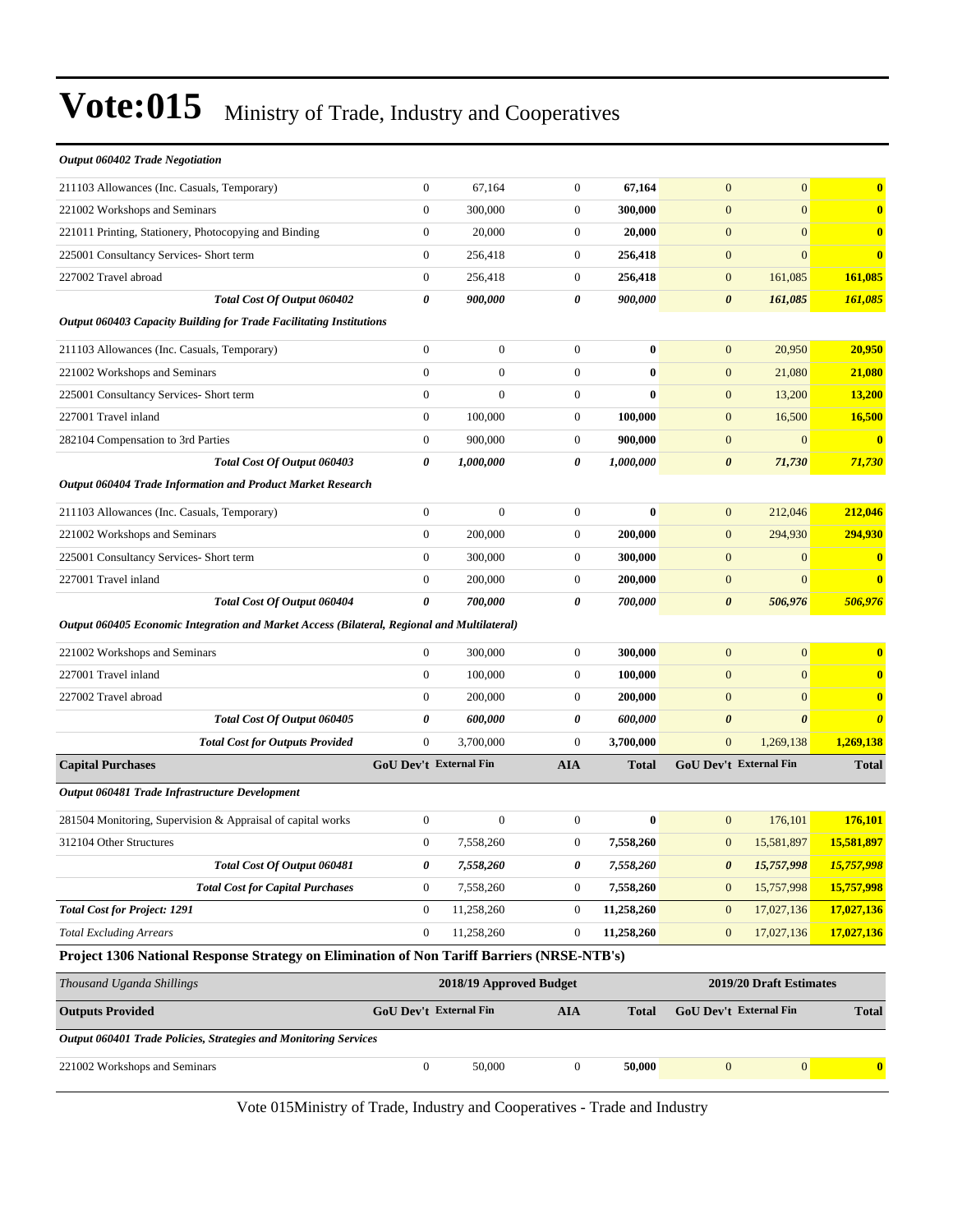| 227001 Travel inland                                                                        | $\boldsymbol{0}$ | 50,000                 | $\mathbf{0}$     | 50,000       | $\mathbf{0}$           | $\boldsymbol{0}$      | $\bf{0}$              |
|---------------------------------------------------------------------------------------------|------------------|------------------------|------------------|--------------|------------------------|-----------------------|-----------------------|
| Total Cost Of Output 060401                                                                 | 0                | 100,000                | 0                | 100,000      | $\boldsymbol{\theta}$  | 0                     | $\boldsymbol{\theta}$ |
| <b>Output 060402 Trade Negotiation</b>                                                      |                  |                        |                  |              |                        |                       |                       |
| 221002 Workshops and Seminars                                                               | $\boldsymbol{0}$ | 25,000                 | $\mathbf{0}$     | 25,000       | $\mathbf{0}$           | $\overline{0}$        | $\bf{0}$              |
| 225001 Consultancy Services- Short term                                                     | $\boldsymbol{0}$ | 25,000                 | $\boldsymbol{0}$ | 25,000       | $\boldsymbol{0}$       | $\mathbf{0}$          | $\bf{0}$              |
| 227002 Travel abroad                                                                        | $\boldsymbol{0}$ | 50,000                 | $\boldsymbol{0}$ | 50,000       | $\mathbf{0}$           | $\overline{0}$        | $\bf{0}$              |
| Total Cost Of Output 060402                                                                 | 0                | 100,000                | 0                | 100,000      | $\boldsymbol{\theta}$  | $\boldsymbol{\theta}$ | $\boldsymbol{\theta}$ |
| <b>Output 060403 Capacity Building for Trade Facilitating Institutions</b>                  |                  |                        |                  |              |                        |                       |                       |
| 221002 Workshops and Seminars                                                               | $\boldsymbol{0}$ | 50,000                 | $\boldsymbol{0}$ | 50,000       | $\mathbf{0}$           | $\mathbf{0}$          | $\bf{0}$              |
| 225002 Consultancy Services-Long-term                                                       | $\boldsymbol{0}$ | 50,000                 | $\mathbf{0}$     | 50,000       | $\mathbf{0}$           | $\overline{0}$        | $\bf{0}$              |
| Total Cost Of Output 060403                                                                 | 0                | 100,000                | 0                | 100,000      | $\boldsymbol{\theta}$  | 0                     | $\boldsymbol{\theta}$ |
| Output 060404 Trade Information and Product Market Research                                 |                  |                        |                  |              |                        |                       |                       |
| 221002 Workshops and Seminars                                                               | $\boldsymbol{0}$ | 25,000                 | $\mathbf{0}$     | 25,000       | $\mathbf{0}$           | $\overline{0}$        | $\bf{0}$              |
| 221011 Printing, Stationery, Photocopying and Binding                                       | $\boldsymbol{0}$ | 25,000                 | $\mathbf{0}$     | 25,000       | $\boldsymbol{0}$       | $\overline{0}$        | $\bf{0}$              |
| 225001 Consultancy Services- Short term                                                     | $\boldsymbol{0}$ | 25,000                 | $\mathbf{0}$     | 25,000       | $\boldsymbol{0}$       | $\mathbf{0}$          | $\bf{0}$              |
| 227001 Travel inland                                                                        | $\boldsymbol{0}$ | 25,000                 | $\mathbf{0}$     | 25,000       | $\mathbf{0}$           | $\overline{0}$        | $\bf{0}$              |
| Total Cost Of Output 060404                                                                 | 0                | 100,000                | 0                | 100,000      | $\boldsymbol{\theta}$  | 0                     | $\boldsymbol{\theta}$ |
| Output 060405 Economic Integration and Market Access (Bilateral, Regional and Multilateral) |                  |                        |                  |              |                        |                       |                       |
| 221002 Workshops and Seminars                                                               | $\boldsymbol{0}$ | 25,000                 | $\mathbf{0}$     | 25,000       | $\boldsymbol{0}$       | $\overline{0}$        | $\bf{0}$              |
| 225001 Consultancy Services- Short term                                                     | $\boldsymbol{0}$ | 25,000                 | $\mathbf{0}$     | 25,000       | $\mathbf{0}$           | $\overline{0}$        | $\bf{0}$              |
| 227001 Travel inland                                                                        | $\boldsymbol{0}$ | 25,000                 | $\mathbf{0}$     | 25,000       | $\mathbf{0}$           | $\mathbf{0}$          | $\bf{0}$              |
| 227002 Travel abroad                                                                        | $\boldsymbol{0}$ | 25,000                 | $\mathbf{0}$     | 25,000       | $\boldsymbol{0}$       | $\overline{0}$        | $\bf{0}$              |
| Total Cost Of Output 060405                                                                 | 0                | 100,000                | 0                | 100,000      | $\boldsymbol{\theta}$  | $\boldsymbol{\theta}$ | $\boldsymbol{\theta}$ |
| <b>Total Cost for Outputs Provided</b>                                                      | $\boldsymbol{0}$ | 500,000                | $\overline{0}$   | 500,000      | $\mathbf{0}$           | $\overline{0}$        | $\bf{0}$              |
| <b>Capital Purchases</b>                                                                    |                  | GoU Dev't External Fin | <b>AIA</b>       | <b>Total</b> | GoU Dev't External Fin |                       | <b>Total</b>          |
| Output 060481 Trade Infrastructure Development                                              |                  |                        |                  |              |                        |                       |                       |
| 312101 Non-Residential Buildings                                                            | $\boldsymbol{0}$ | 200,000                | $\boldsymbol{0}$ | 200,000      | $\mathbf{0}$           | $\overline{0}$        | $\bf{0}$              |
| 312104 Other Structures                                                                     | $\boldsymbol{0}$ | 100,000                | $\mathbf{0}$     | 100,000      | $\mathbf{0}$           | $\mathbf{0}$          | $\bf{0}$              |
| Total Cost Of Output 060481                                                                 | 0                | 300,000                | 0                | 300,000      | $\boldsymbol{\theta}$  | $\boldsymbol{\theta}$ | $\boldsymbol{\theta}$ |
| <b>Total Cost for Capital Purchases</b>                                                     | $\boldsymbol{0}$ | 300,000                | $\boldsymbol{0}$ | 300,000      | $\boldsymbol{0}$       | $\mathbf{0}$          | $\bf{0}$              |
| <b>Total Cost for Project: 1306</b>                                                         | $\boldsymbol{0}$ | 800,000                | $\mathbf{0}$     | 800,000      | $\mathbf{0}$           | $\mathbf{0}$          | $\bf{0}$              |
| <b>Total Excluding Arrears</b>                                                              | $\boldsymbol{0}$ | 800,000                | $\boldsymbol{0}$ | 800,000      | $\boldsymbol{0}$       | $\boldsymbol{0}$      | $\boldsymbol{0}$      |
|                                                                                             |                  | GoU External Fin       | ${\bf A I A}$    | <b>Total</b> | GoU                    | <b>External Fin</b>   | <b>Total</b>          |
| <b>Total Cost for Programme 04</b>                                                          | 3,127,938        | 12,058,260             | 589,058          | 15,775,256   | 2,260,498              | 17,027,136            | 19,287,634            |
| <b>Total Excluding Arrears</b>                                                              | 2,172,256        | 12,058,260             | 589,058          | 14,819,574   | 2,260,498              | 17,027,136            | 19,287,634            |
| Programmme 07 MSME Development                                                              |                  |                        |                  |              |                        |                       |                       |

*Recurrent Budget Estimates*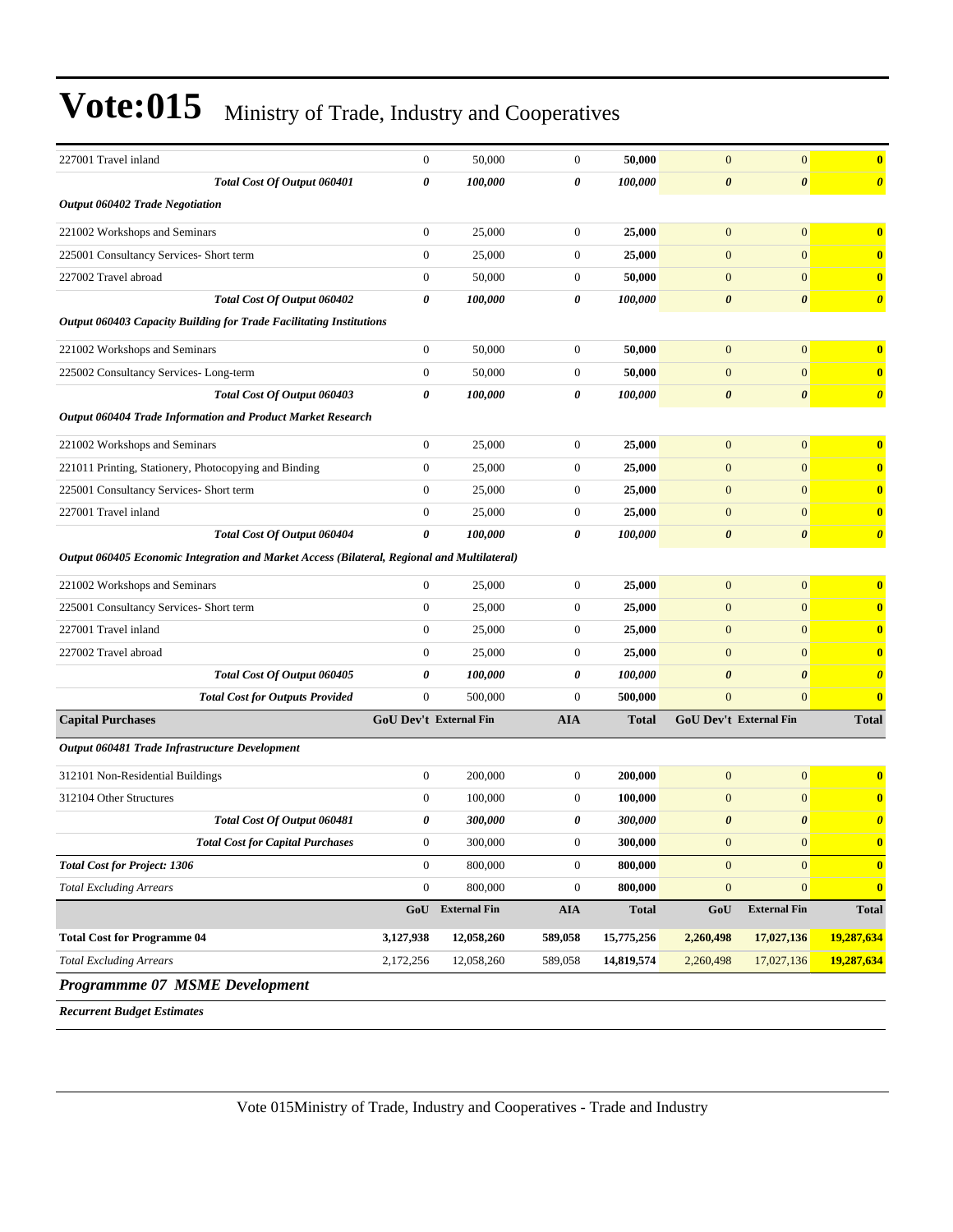#### **SubProgramme 18 Directorate of MSMEs**

| Thousand Uganda Shillings                                               |              | 2018/19 Approved Budget |                |              | 2019/20 Draft Estimates |                         |                         |  |
|-------------------------------------------------------------------------|--------------|-------------------------|----------------|--------------|-------------------------|-------------------------|-------------------------|--|
| <b>Outputs Provided</b>                                                 | Wage         | Non Wage                | <b>AIA</b>     | <b>Total</b> | Wage                    | Non Wage                | <b>Total</b>            |  |
| <b>Output 060701 MSMEs Policies, Strategies and Monitoring Services</b> |              |                         |                |              |                         |                         |                         |  |
| 211101 General Staff Salaries                                           | 33,292       | $\mathbf{0}$            | $\overline{0}$ | 33,292       | $\mathbf{0}$            | $\overline{0}$          | $\overline{\mathbf{0}}$ |  |
| 211103 Allowances (Inc. Casuals, Temporary)                             | $\mathbf{0}$ | 56,880                  | $\Omega$       | 56,880       | $\mathbf{0}$            | 56,880                  | 56,880                  |  |
| 221008 Computer supplies and Information Technology (IT)                | $\Omega$     | 1,200                   | $\overline{0}$ | 1,200        | $\mathbf{0}$            | $\Omega$                | $\overline{\mathbf{0}}$ |  |
| 221009 Welfare and Entertainment                                        | $\Omega$     | 4,840                   | $\overline{0}$ | 4,840        | $\mathbf{0}$            | 6,040                   | 6,040                   |  |
| 221011 Printing, Stationery, Photocopying and Binding                   | $\mathbf{0}$ | 2,400                   | $\overline{0}$ | 2,400        | $\mathbf{0}$            | $\Omega$                | $\overline{\mathbf{0}}$ |  |
| 222001 Telecommunications                                               | $\Omega$     | 1,200                   | $\Omega$       | 1,200        | $\mathbf{0}$            | $\Omega$                | $\overline{\mathbf{0}}$ |  |
| 227001 Travel inland                                                    | $\mathbf{0}$ | $\overline{0}$          | $\Omega$       | $\mathbf{0}$ | $\mathbf{0}$            | 3,600                   | 3,600                   |  |
| 227002 Travel abroad                                                    | $\mathbf{0}$ | 1,895                   | $\overline{0}$ | 1,895        | $\mathbf{0}$            | 5,895                   | 5,895                   |  |
| 227004 Fuel, Lubricants and Oils                                        | $\mathbf{0}$ | 9,800                   | $\overline{0}$ | 9,800        | $\mathbf{0}$            | 5,800                   | 5,800                   |  |
| <b>Total Cost of Output 01</b>                                          | 33,292       | 78,215                  | 0              | 111,507      | $\boldsymbol{\theta}$   | 78,215                  | 78,215                  |  |
| <b>Total Cost Of Outputs Provided</b>                                   | 33,292       | 78,215                  | $\bf{0}$       | 111,507      | $\bf{0}$                | 78,215                  | 78,215                  |  |
| <b>Total Cost for SubProgramme 18</b>                                   | 33,292       | 78,215                  | $\bf{0}$       | 111,507      | $\bf{0}$                | 78,215                  | 78,215                  |  |
| <b>Total Excluding Arrears</b>                                          | 33,292       | 78,215                  | $\overline{0}$ | 111,507      | $\mathbf{0}$            | 78,215                  | 78,215                  |  |
| <b>SubProgramme 19 Processing and Marketing Department</b>              |              |                         |                |              |                         |                         |                         |  |
| Thousand Uganda Shillings                                               |              | 2018/19 Approved Budget |                |              |                         | 2019/20 Draft Estimates |                         |  |
| <b>Outputs Provided</b>                                                 | Wage         | Non Wage                | <b>AIA</b>     | <b>Total</b> | Wage                    | Non Wage                | <b>Total</b>            |  |
| <b>Output 060701 MSMEs Policies, Strategies and Monitoring Services</b> |              |                         |                |              |                         |                         |                         |  |

| 211101 General Staff Salaries                            | 40,000         | $\mathbf{0}$ | $\overline{0}$ | 40,000       | 243,029               | $\Omega$ | 243,029      |
|----------------------------------------------------------|----------------|--------------|----------------|--------------|-----------------------|----------|--------------|
| 211103 Allowances (Inc. Casuals, Temporary)              | $\overline{0}$ | 59,200       | $\overline{0}$ | 59,200       | $\overline{0}$        | 59,200   | 59,200       |
| 221002 Workshops and Seminars                            | $\overline{0}$ | 15,000       | $\overline{0}$ | 15,000       | $\mathbf{0}$          | 15,000   | 15,000       |
| 221003 Staff Training                                    | $\Omega$       | $\mathbf{0}$ | $\Omega$       | $\mathbf{0}$ | $\overline{0}$        | 4,715    | 4,715        |
| 221008 Computer supplies and Information Technology (IT) | $\overline{0}$ | 1,200        | $\overline{0}$ | 1,200        | $\mathbf{0}$          | 1,200    | 1,200        |
| 221011 Printing, Stationery, Photocopying and Binding    | $\overline{0}$ | 2,400        | $\overline{0}$ | 2,400        | $\overline{0}$        | 2,400    | 2,400        |
| 222001 Telecommunications                                | $\overline{0}$ | 3,600        | $\overline{0}$ | 3,600        | $\mathbf{0}$          | 3,600    | 3,600        |
| 227001 Travel inland                                     | $\overline{0}$ | 15,200       | $\overline{0}$ | 15,200       | $\overline{0}$        | 30,400   | 30,400       |
| 227002 Travel abroad                                     | $\overline{0}$ | 10,000       | $\overline{0}$ | 10,000       | $\overline{0}$        | 10,000   | 10,000       |
| 227004 Fuel, Lubricants and Oils                         | $\overline{0}$ | 28,415       | $\overline{0}$ | 28,415       | $\overline{0}$        | 8,500    | 8,500        |
| 228002 Maintenance - Vehicles                            | $\Omega$       | 7,200        | $\Omega$       | 7,200        | $\mathbf{0}$          | 7,200    | 7,200        |
| <b>Total Cost of Output 01</b>                           | 40,000         | 142,215      | 0              | 182,215      | 243,029               | 142,215  | 385,244      |
| Output 060702 MSMEs Human Capital Development            |                |              |                |              |                       |          |              |
| 211101 General Staff Salaries                            | 40,000         | $\Omega$     | $\Omega$       | 40,000       | $\Omega$              | $\Omega$ | $\mathbf{0}$ |
| 211103 Allowances (Inc. Casuals, Temporary)              | $\overline{0}$ | 50,000       | $\Omega$       | 50,000       | $\mathbf{0}$          | 50,000   | 50,000       |
| 227002 Travel abroad                                     | $\overline{0}$ | 10,000       | $\overline{0}$ | 10,000       | $\mathbf{0}$          | 10,000   | 10,000       |
| <b>Total Cost of Output 02</b>                           | 40.000         | 60.000       | 0              | 100.000      | $\boldsymbol{\theta}$ | 60.000   | 60,000       |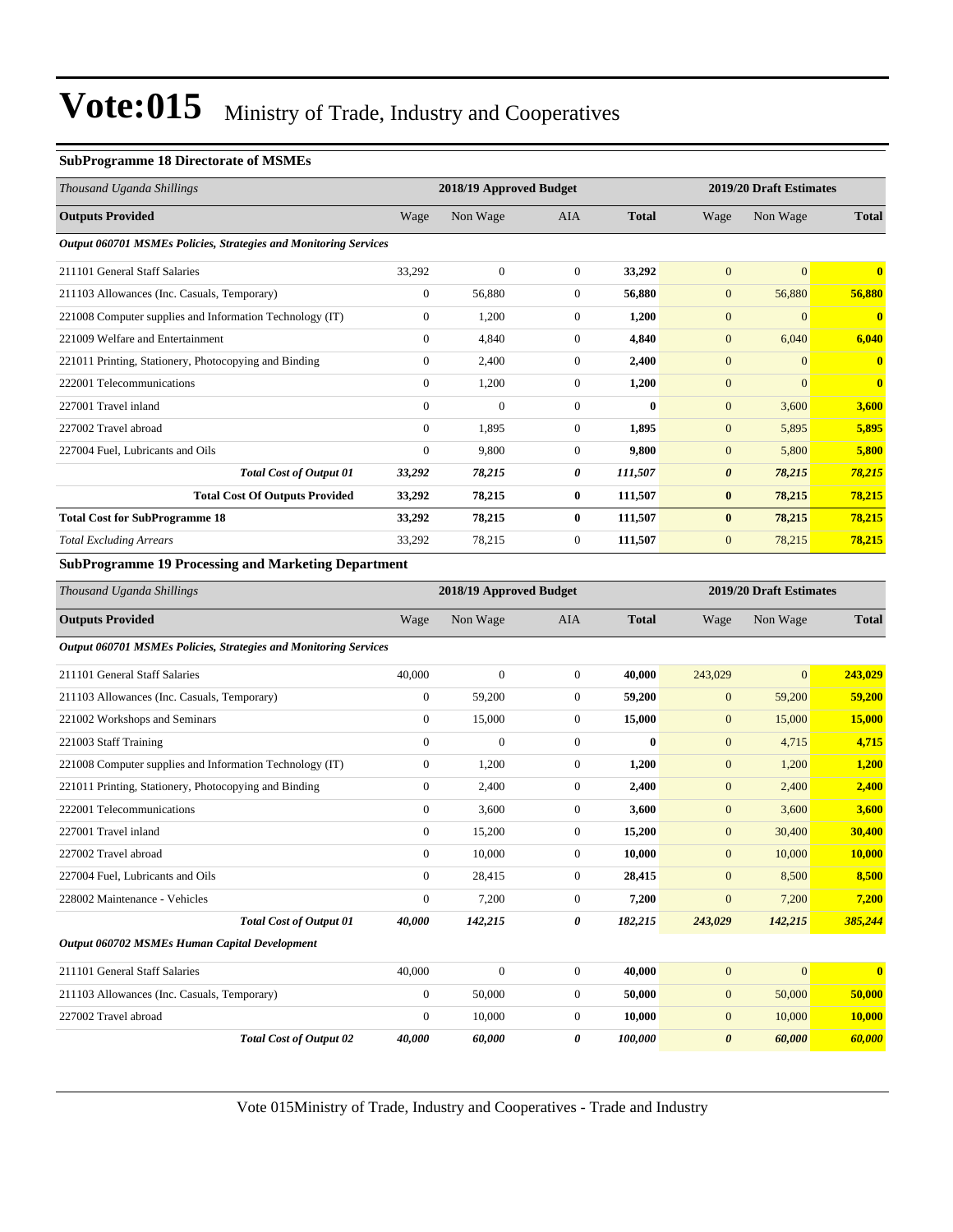| <b>Output 060703 Business Development Services</b> |
|----------------------------------------------------|
| 221002 Workshops and Seminars                      |

| 221002 Workshops and Seminars                                           | $\boldsymbol{0}$      | 20,000                  | $\boldsymbol{0}$ | 20,000                | $\mathbf{0}$          | 20,000                  | 20,000           |
|-------------------------------------------------------------------------|-----------------------|-------------------------|------------------|-----------------------|-----------------------|-------------------------|------------------|
| Total Cost of Output 03                                                 | $\boldsymbol{\theta}$ | 20,000                  | 0                | 20,000                | $\boldsymbol{\theta}$ | 20,000                  | <b>20,000</b>    |
| <b>Output 060704 MSMEs Information Services</b>                         |                       |                         |                  |                       |                       |                         |                  |
| 211101 General Staff Salaries                                           | 20,000                | $\boldsymbol{0}$        | $\mathbf{0}$     | 20,000                | $\mathbf{0}$          | $\mathbf{0}$            | $\bf{0}$         |
| 221002 Workshops and Seminars                                           | $\boldsymbol{0}$      | 16,500                  | $\boldsymbol{0}$ | 16,500                | $\mathbf{0}$          | 16,500                  | 16,500           |
| 225001 Consultancy Services- Short term                                 | $\theta$              | 5,460                   | $\mathbf{0}$     | 5,460                 | $\mathbf{0}$          | 5,460                   | 5,460            |
| 227001 Travel inland                                                    | $\boldsymbol{0}$      | 2,500                   | 0                | 2,500                 | $\mathbf{0}$          | 2,500                   | 2,500            |
| <b>Total Cost of Output 04</b>                                          | 20,000                | 24,460                  | 0                | 44,460                | $\boldsymbol{\theta}$ | 24,460                  | <b>24,460</b>    |
| Output 060705 Support to MSMEs Product Development and Marketing        |                       |                         |                  |                       |                       |                         |                  |
| 221002 Workshops and Seminars                                           | $\mathbf{0}$          | $\boldsymbol{0}$        | $\mathbf{0}$     | $\bf{0}$              | $\mathbf{0}$          | 14,000                  | 14,000           |
| 227001 Travel inland                                                    | $\boldsymbol{0}$      | 42,866                  | $\boldsymbol{0}$ | 42,866                | $\mathbf{0}$          | 8,866                   | 8,866            |
| <b>Total Cost of Output 05</b>                                          | 0                     | 42,866                  | 0                | 42,866                | $\boldsymbol{\theta}$ | 22,866                  | 22,866           |
| <b>Output 060706 Enterprise Training and Advisory Services</b>          |                       |                         |                  |                       |                       |                         |                  |
| 227001 Travel inland                                                    | $\boldsymbol{0}$      | $\boldsymbol{0}$        | $\boldsymbol{0}$ | $\bf{0}$              | $\mathbf{0}$          | 20,000                  | 20,000           |
| Total Cost of Output 06                                                 | $\boldsymbol{\theta}$ | 0                       | 0                | $\boldsymbol{\theta}$ | $\boldsymbol{\theta}$ | 20,000                  | <b>20,000</b>    |
| <b>Total Cost Of Outputs Provided</b>                                   | 100,000               | 289,541                 | 0                | 389,541               | 243,029               | 289,541                 | 532,570          |
| <b>Total Cost for SubProgramme 19</b>                                   | 100,000               | 289,541                 | $\bf{0}$         | 389,541               | 243,029               | 289,541                 | 532,570          |
| <b>Total Excluding Arrears</b>                                          | 100,000               | 289,541                 | $\mathbf{0}$     | 389,541               | 243,029               | 289,541                 | 532,570          |
| SubProgramme 20 Business Development and Quality Assurance Department   |                       |                         |                  |                       |                       |                         |                  |
| Thousand Uganda Shillings                                               |                       | 2018/19 Approved Budget |                  |                       |                       | 2019/20 Draft Estimates |                  |
| <b>Outputs Provided</b>                                                 | Wage                  | Non Wage                | <b>AIA</b>       | <b>Total</b>          | Wage                  | Non Wage                | <b>Total</b>     |
| <b>Output 060701 MSMEs Policies, Strategies and Monitoring Services</b> |                       |                         |                  |                       |                       |                         |                  |
| 211101 General Staff Salaries                                           | 40,000                | $\boldsymbol{0}$        | 0                | 40,000                | 240,701               | $\mathbf{0}$            | 240,701          |
| 211103 Allowances (Inc. Casuals, Temporary)                             | $\boldsymbol{0}$      | 73,080                  | $\boldsymbol{0}$ | 73,080                | $\boldsymbol{0}$      | $\mathbf{0}$            | $\bf{0}$         |
| 221002 Workshops and Seminars                                           | $\mathbf{0}$          | 50,400                  | $\mathbf{0}$     | 50,400                | $\mathbf{0}$          | $\mathbf{0}$            | $\mathbf{0}$     |
| 221009 Welfare and Entertainment                                        | $\boldsymbol{0}$      | 13,915                  | $\boldsymbol{0}$ | 13,915                | $\mathbf{0}$          | $\mathbf{0}$            | $\bf{0}$         |
| 221011 Printing, Stationery, Photocopying and Binding                   | $\mathbf{0}$          | 2,400                   | $\mathbf{0}$     | 2,400                 | $\mathbf{0}$          | 2,400                   | 2,400            |
| 222001 Telecommunications                                               | $\boldsymbol{0}$      | 4,800                   | 0                | 4,800                 | $\mathbf{0}$          | 5                       | 5                |
| 227001 Travel inland                                                    | $\boldsymbol{0}$      | 36,000                  | $\boldsymbol{0}$ | 36,000                | $\boldsymbol{0}$      | 18,600                  | <b>18,600</b>    |
| 227004 Fuel, Lubricants and Oils                                        | $\mathbf{0}$          | 41,000                  | $\overline{0}$   | 41,000                | $\mathbf{0}$          | 3,300                   | 3,300            |
| 228002 Maintenance - Vehicles                                           | $\boldsymbol{0}$      | 7,200                   | $\boldsymbol{0}$ | 7,200                 | $\mathbf{0}$          | $\mathbf{0}$            | $\bf{0}$         |
| <b>Total Cost of Output 01</b>                                          | 40,000                | 228,795                 | 0                | 268,795               | 240,701               | 24,305                  | 265,006          |
| Output 060702 MSMEs Human Capital Development                           |                       |                         |                  |                       |                       |                         |                  |
| 211101 General Staff Salaries                                           | 30,000                | $\boldsymbol{0}$        | $\mathbf{0}$     | 30,000                | $\mathbf{0}$          | $\mathbf{0}$            | $\bf{0}$         |
| 211103 Allowances (Inc. Casuals, Temporary)                             | $\boldsymbol{0}$      | 40,000                  | $\boldsymbol{0}$ | 40,000                | $\boldsymbol{0}$      | $\mathbf{0}$            | $\boldsymbol{0}$ |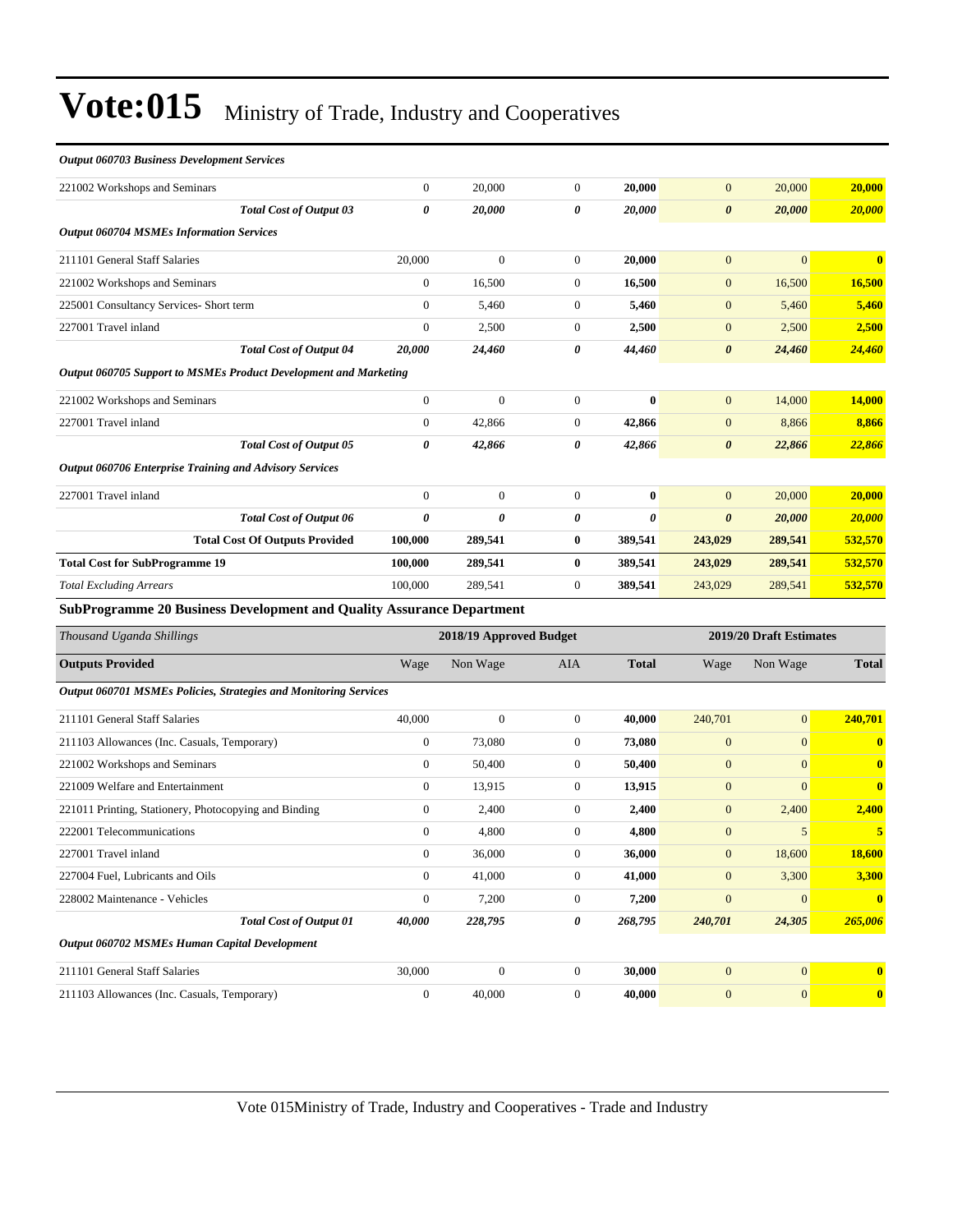| 227002 Travel abroad                                             |                                       | $\boldsymbol{0}$ | 10,000              | $\mathbf{0}$          | 10,000                | $\boldsymbol{0}$      | 23,500              | 23,500       |
|------------------------------------------------------------------|---------------------------------------|------------------|---------------------|-----------------------|-----------------------|-----------------------|---------------------|--------------|
|                                                                  | <b>Total Cost of Output 02</b>        | 30,000           | 50,000              | $\boldsymbol{\theta}$ | 80,000                | $\boldsymbol{\theta}$ | 23,500              | 23,500       |
| <b>Output 060703 Business Development Services</b>               |                                       |                  |                     |                       |                       |                       |                     |              |
| 221002 Workshops and Seminars                                    |                                       | $\overline{0}$   | $\boldsymbol{0}$    | $\overline{0}$        | $\bf{0}$              | $\mathbf{0}$          | 12,180              | 12,180       |
| 221003 Staff Training                                            |                                       | $\overline{0}$   | $\mathbf{0}$        | $\mathbf{0}$          | $\bf{0}$              | $\mathbf{0}$          | 21,000              | 21,000       |
| 221009 Welfare and Entertainment                                 |                                       | $\overline{0}$   | $\boldsymbol{0}$    | $\mathbf{0}$          | $\bf{0}$              | $\mathbf{0}$          | 2,200               | 2,200        |
| 222001 Telecommunications                                        |                                       | $\overline{0}$   | $\mathbf{0}$        | $\mathbf{0}$          | $\bf{0}$              | $\mathbf{0}$          | 4,800               | 4,800        |
| 227001 Travel inland                                             |                                       | $\overline{0}$   | $\boldsymbol{0}$    | $\mathbf{0}$          | $\bf{0}$              | $\mathbf{0}$          | 72,320              | 72,320       |
| 227004 Fuel, Lubricants and Oils                                 |                                       | $\overline{0}$   | $\boldsymbol{0}$    | $\mathbf{0}$          | $\bf{0}$              | $\boldsymbol{0}$      | 42,000              | 42,000       |
|                                                                  | Total Cost of Output 03               | 0                | 0                   | 0                     | $\boldsymbol{\theta}$ | $\boldsymbol{\theta}$ | 154,500             | 154,500      |
| <b>Output 060704 MSMEs Information Services</b>                  |                                       |                  |                     |                       |                       |                       |                     |              |
| 211101 General Staff Salaries                                    |                                       | 10,000           | $\boldsymbol{0}$    | $\mathbf{0}$          | 10,000                | $\boldsymbol{0}$      | $\overline{0}$      | $\bf{0}$     |
| 211103 Allowances (Inc. Casuals, Temporary)                      |                                       | $\boldsymbol{0}$ | $\mathbf{0}$        | $\mathbf{0}$          | $\bf{0}$              | $\mathbf{0}$          | 18,000              | 18,000       |
| 221002 Workshops and Seminars                                    |                                       | $\boldsymbol{0}$ | 24,000              | $\mathbf{0}$          | 24,000                | $\boldsymbol{0}$      | $\mathbf{0}$        | $\bf{0}$     |
| 221011 Printing, Stationery, Photocopying and Binding            |                                       | $\overline{0}$   | $\mathbf{0}$        | $\mathbf{0}$          | $\bf{0}$              | $\boldsymbol{0}$      | 4,600               | 4,600        |
| 222001 Telecommunications                                        |                                       | $\overline{0}$   | $\mathbf{0}$        | $\mathbf{0}$          | $\bf{0}$              | $\mathbf{0}$          | 1,000               | 1,000        |
| 227004 Fuel, Lubricants and Oils                                 |                                       | $\overline{0}$   | $\overline{0}$      | $\mathbf{0}$          | $\bf{0}$              | $\boldsymbol{0}$      | 865                 | 865          |
|                                                                  | <b>Total Cost of Output 04</b>        | 10,000           | 24,000              | 0                     | 34,000                | $\boldsymbol{\theta}$ | 24,465              | 24,465       |
| Output 060705 Support to MSMEs Product Development and Marketing |                                       |                  |                     |                       |                       |                       |                     |              |
| 211101 General Staff Salaries                                    |                                       | 20,000           | $\boldsymbol{0}$    | $\mathbf{0}$          | 20,000                | $\boldsymbol{0}$      | $\overline{0}$      | $\bf{0}$     |
| 221003 Staff Training                                            |                                       | $\overline{0}$   | $\boldsymbol{0}$    | $\mathbf{0}$          | $\bf{0}$              | $\boldsymbol{0}$      | 1,116               | 1,116        |
| 221011 Printing, Stationery, Photocopying and Binding            |                                       | $\boldsymbol{0}$ | $\mathbf{0}$        | $\mathbf{0}$          | $\bf{0}$              | $\mathbf{0}$          | 3,600               | 3,600        |
| 222001 Telecommunications                                        |                                       | $\overline{0}$   | $\overline{0}$      | $\mathbf{0}$          | $\bf{0}$              | $\mathbf{0}$          | 3,600               | 3,600        |
| 227001 Travel inland                                             |                                       | $\mathbf{0}$     | 9,000               | $\mathbf{0}$          | 9,000                 | $\mathbf{0}$          | 40,480              | 40,480       |
| 227002 Travel abroad                                             |                                       | $\overline{0}$   | 10,000              | $\mathbf{0}$          | 10,000                | $\mathbf{0}$          | $\overline{0}$      | $\mathbf{0}$ |
| 227004 Fuel, Lubricants and Oils                                 |                                       | $\overline{0}$   | $\boldsymbol{0}$    | $\mathbf{0}$          | $\bf{0}$              | $\boldsymbol{0}$      | 5,824               | 5,824        |
|                                                                  | <b>Total Cost of Output 05</b>        | 20,000           | 19,000              | 0                     | 39,000                | $\boldsymbol{\theta}$ | 54,620              | 54,620       |
| <b>Output 060706 Enterprise Training and Advisory Services</b>   |                                       |                  |                     |                       |                       |                       |                     |              |
| 221003 Staff Training                                            |                                       | $\boldsymbol{0}$ | $\boldsymbol{0}$    | $\mathbf{0}$          | $\bf{0}$              | $\boldsymbol{0}$      | 4,005               | 4,005        |
| 221011 Printing, Stationery, Photocopying and Binding            |                                       | $\mathbf{0}$     | $\mathbf{0}$        | $\overline{0}$        | $\bf{0}$              | $\overline{0}$        | 2,400               | 2,400        |
| 222001 Telecommunications                                        |                                       | $\boldsymbol{0}$ | $\boldsymbol{0}$    | $\mathbf{0}$          | $\bf{0}$              | $\mathbf{0}$          | 2,400               | 2,400        |
| 227001 Travel inland                                             |                                       | $\boldsymbol{0}$ | $\boldsymbol{0}$    | $\mathbf{0}$          | $\bf{0}$              | $\boldsymbol{0}$      | 29,000              | 29,000       |
| 227004 Fuel, Lubricants and Oils                                 |                                       | $\boldsymbol{0}$ | $\boldsymbol{0}$    | $\boldsymbol{0}$      | $\bf{0}$              | $\boldsymbol{0}$      | 2,600               | 2,600        |
|                                                                  | <b>Total Cost of Output 06</b>        | 0                | 0                   | 0                     | $\boldsymbol{\theta}$ | $\boldsymbol{\theta}$ | 40,405              | 40,405       |
|                                                                  | <b>Total Cost Of Outputs Provided</b> | 100,000          | 321,795             | $\bf{0}$              | 421,795               | 240,701               | 321,795             | 562,496      |
| <b>Total Cost for SubProgramme 20</b>                            |                                       | 100,000          | 321,795             | $\bf{0}$              | 421,795               | 240,701               | 321,795             | 562,496      |
| <b>Total Excluding Arrears</b>                                   |                                       | 100,000          | 321,795             | $\boldsymbol{0}$      | 421,795               | 240,701               | 321,795             | 562,496      |
|                                                                  |                                       |                  |                     |                       |                       |                       |                     |              |
|                                                                  |                                       | GoU              | <b>External Fin</b> | ${\bf A I A}$         | <b>Total</b>          | GoU                   | <b>External Fin</b> | <b>Total</b> |
| <b>Total Cost for Programme 07</b>                               |                                       | 922,842          | $\bf{0}$            | $\bf{0}$              | 922,842               | 1,173,281             | $\bf{0}$            | 1,173,281    |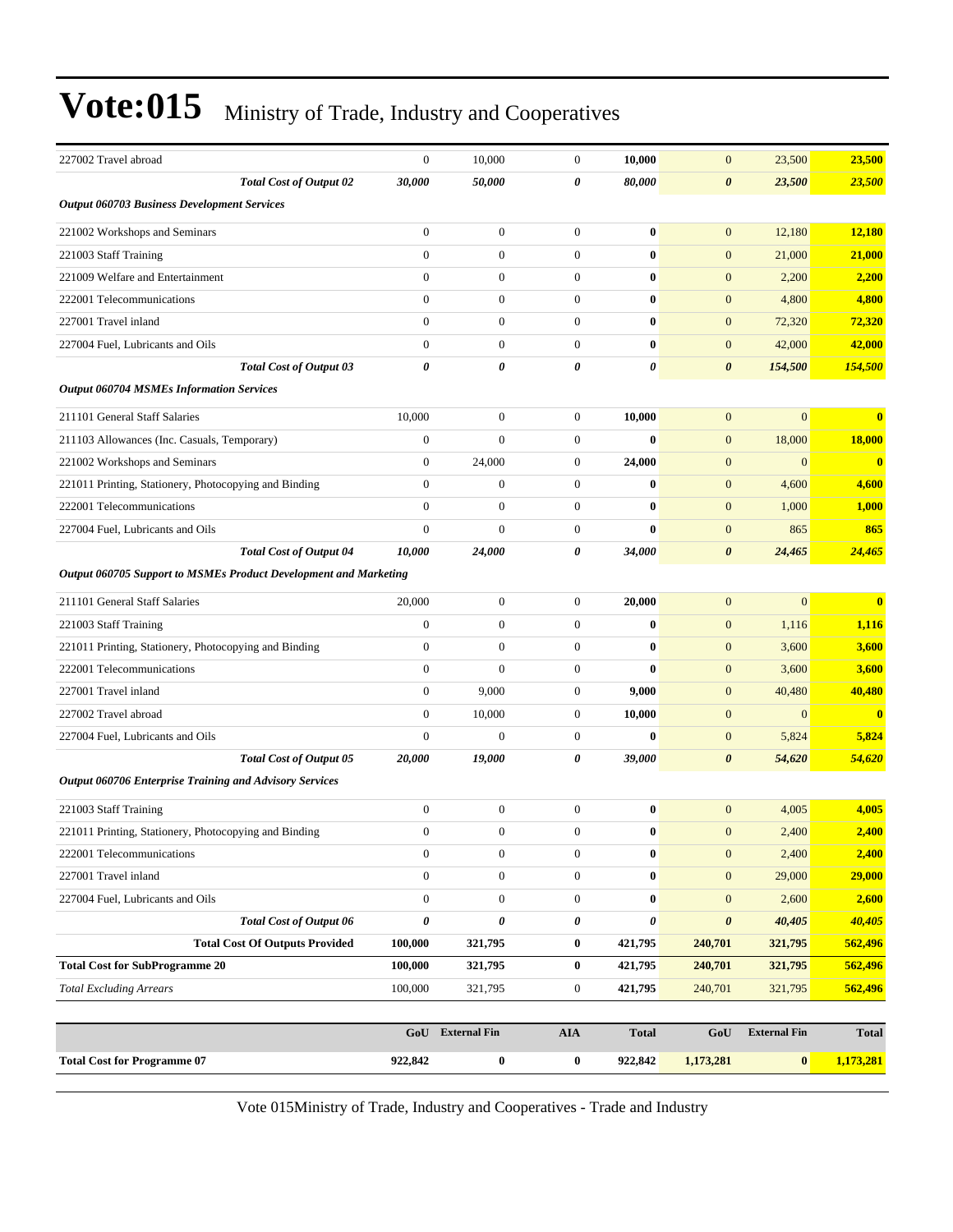| <b>Total Excluding Arrears</b>                                                               | 922,842                          | $\boldsymbol{0}$        | $\mathbf{0}$          | 922,842      | 1,173,281                        | $\mathbf{0}$            | 1,173,281      |
|----------------------------------------------------------------------------------------------|----------------------------------|-------------------------|-----------------------|--------------|----------------------------------|-------------------------|----------------|
| Programmme 49 General Administration, Policy and Planning                                    |                                  |                         |                       |              |                                  |                         |                |
| <b>Recurrent Budget Estimates</b>                                                            |                                  |                         |                       |              |                                  |                         |                |
| <b>SubProgramme 01 HQs and Administration</b>                                                |                                  |                         |                       |              |                                  |                         |                |
| Thousand Uganda Shillings                                                                    |                                  | 2018/19 Approved Budget |                       |              |                                  | 2019/20 Draft Estimates |                |
| <b>Outputs Provided</b>                                                                      | Wage                             | Non Wage                | AIA                   | <b>Total</b> | Wage                             | Non Wage                | <b>Total</b>   |
| Output 064901 Policy, consultation, planning and monitoring services                         |                                  |                         |                       |              |                                  |                         |                |
| 211101 General Staff Salaries                                                                | 211,316                          | $\boldsymbol{0}$        | $\mathbf{0}$          | 211,316      | 664,926                          | $\overline{0}$          | 664,926        |
|                                                                                              | $\mathbf{0}$                     | 22,200                  | $\boldsymbol{0}$      | 22,200       | $\boldsymbol{0}$                 | 22,200                  | 22,200         |
| 211103 Allowances (Inc. Casuals, Temporary)                                                  |                                  |                         |                       |              |                                  |                         |                |
| 221008 Computer supplies and Information Technology (IT)<br>221009 Welfare and Entertainment | $\mathbf{0}$<br>$\boldsymbol{0}$ | 1,200<br>3,600          | 0<br>$\boldsymbol{0}$ | 1,200        | $\mathbf{0}$<br>$\boldsymbol{0}$ | 1,200                   | 1,200<br>3,600 |
|                                                                                              | $\boldsymbol{0}$                 |                         | $\mathbf{0}$          | 3,600        |                                  | 3,600                   |                |
| 221011 Printing, Stationery, Photocopying and Binding                                        |                                  | 2,400                   |                       | 2,400        | $\boldsymbol{0}$                 | 2,400                   | 2,400          |
| 222001 Telecommunications                                                                    | $\boldsymbol{0}$                 | 4,800                   | $\mathbf{0}$          | 4,800        | $\boldsymbol{0}$                 | 4,800                   | 4,800          |
| 223004 Guard and Security services                                                           | $\mathbf{0}$                     | 5,400                   | $\overline{0}$        | 5,400        | $\boldsymbol{0}$                 | 5,400                   | 5,400          |
| 227001 Travel inland                                                                         | $\boldsymbol{0}$                 | 15,000                  | $\boldsymbol{0}$      | 15,000       | $\mathbf{0}$                     | 15,000                  | 15,000         |
| 227002 Travel abroad                                                                         | $\overline{0}$                   | 45,000                  | $\mathbf{0}$          | 45,000       | $\boldsymbol{0}$                 | 45,000                  | 45,000         |
| 227004 Fuel, Lubricants and Oils                                                             | $\boldsymbol{0}$                 | 16,000                  | $\mathbf{0}$          | 16,000       | $\boldsymbol{0}$                 | 15,000                  | 15,000         |
| 228002 Maintenance - Vehicles                                                                | $\boldsymbol{0}$                 | 6,000                   | $\mathbf{0}$          | 6,000        | $\mathbf{0}$                     | 7,000                   | 7,000          |
| <b>Total Cost of Output 01</b>                                                               | 211,316                          | 121,600                 | 0                     | 332,916      | 664,926                          | 121,600                 | 786,526        |
| Output 064902 Sector Coordination and Administrative Services                                |                                  |                         |                       |              |                                  |                         |                |
| 211101 General Staff Salaries                                                                | 165,137                          | $\boldsymbol{0}$        | $\mathbf{0}$          | 165,137      | $\boldsymbol{0}$                 | $\overline{0}$          | $\bf{0}$       |
| 211103 Allowances (Inc. Casuals, Temporary)                                                  | $\boldsymbol{0}$                 | 466,020                 | $\overline{0}$        | 466,020      | $\boldsymbol{0}$                 | 466,020                 | 466,020        |
| 221001 Advertising and Public Relations                                                      | $\boldsymbol{0}$                 | 10,000                  | $\mathbf{0}$          | 10,000       | $\boldsymbol{0}$                 | 10,000                  | 10,000         |
| 221007 Books, Periodicals & Newspapers                                                       | $\boldsymbol{0}$                 | 25,000                  | $\mathbf{0}$          | 25,000       | $\boldsymbol{0}$                 | 25,000                  | 25,000         |
| 221008 Computer supplies and Information Technology (IT)                                     | $\boldsymbol{0}$                 | 8,400                   | $\mathbf{0}$          | 8,400        | $\mathbf{0}$                     | 8,400                   | 8,400          |
| 221009 Welfare and Entertainment                                                             | $\boldsymbol{0}$                 | 22,385                  | $\mathbf{0}$          | 22,385       | $\boldsymbol{0}$                 | 22,385                  | 22,385         |
| 221011 Printing, Stationery, Photocopying and Binding                                        | $\boldsymbol{0}$                 | 16,800                  | $\mathbf{0}$          | 16,800       | $\boldsymbol{0}$                 | 16,800                  | 16,800         |
| 221012 Small Office Equipment                                                                | $\boldsymbol{0}$                 | 7,200                   | $\boldsymbol{0}$      | 7,200        | $\boldsymbol{0}$                 | 7,200                   | 7,200          |
| 221016 IFMS Recurrent costs                                                                  | $\boldsymbol{0}$                 | 45,000                  | $\mathbf{0}$          | 45,000       | $\mathbf{0}$                     | 45,000                  | 45,000         |
| 222001 Telecommunications                                                                    | $\boldsymbol{0}$                 | 12,000                  | $\boldsymbol{0}$      | 12,000       | $\boldsymbol{0}$                 | 12,000                  | 12,000         |
| 222003 Information and communications technology (ICT)                                       | $\mathbf{0}$                     | 82,000                  | $\boldsymbol{0}$      | 82,000       | $\boldsymbol{0}$                 | 80,000                  | 80,000         |
| 223001 Property Expenses                                                                     | $\boldsymbol{0}$                 | 20,000                  | $\boldsymbol{0}$      | 20,000       | $\boldsymbol{0}$                 | 20,000                  | 20,000         |
| 223004 Guard and Security services                                                           | $\boldsymbol{0}$                 | 82,000                  | $\boldsymbol{0}$      | 82,000       | $\boldsymbol{0}$                 | 82,000                  | 82,000         |
| 223005 Electricity                                                                           | $\boldsymbol{0}$                 | 100,000                 | $\boldsymbol{0}$      | 100,000      | $\mathbf{0}$                     | 100,000                 | 100,000        |
| 223006 Water                                                                                 | $\boldsymbol{0}$                 | 16,000                  | $\mathbf{0}$          | 16,000       | $\mathbf{0}$                     | 18,000                  | <b>18,000</b>  |
| 224004 Cleaning and Sanitation                                                               | $\mathbf{0}$                     | 75,000                  | $\overline{0}$        | 75,000       | $\boldsymbol{0}$                 | 75,000                  | 75,000         |
| 225001 Consultancy Services- Short term                                                      | $\boldsymbol{0}$                 | 20,000                  | $\boldsymbol{0}$      | 20,000       | $\boldsymbol{0}$                 | 20,000                  | 20,000         |
| 227001 Travel inland                                                                         | $\boldsymbol{0}$                 | 16,500                  | $\boldsymbol{0}$      | 16,500       | $\mathbf{0}$                     | 16,500                  | 16,500         |
| 227004 Fuel, Lubricants and Oils                                                             | $\boldsymbol{0}$                 | 62,000                  | $\boldsymbol{0}$      | 62,000       | $\boldsymbol{0}$                 | 62,000                  | 62,000         |
| 228001 Maintenance - Civil                                                                   | $\boldsymbol{0}$                 | 34,000                  | $\boldsymbol{0}$      | 34,000       | $\mathbf{0}$                     | 34,000                  | 34,000         |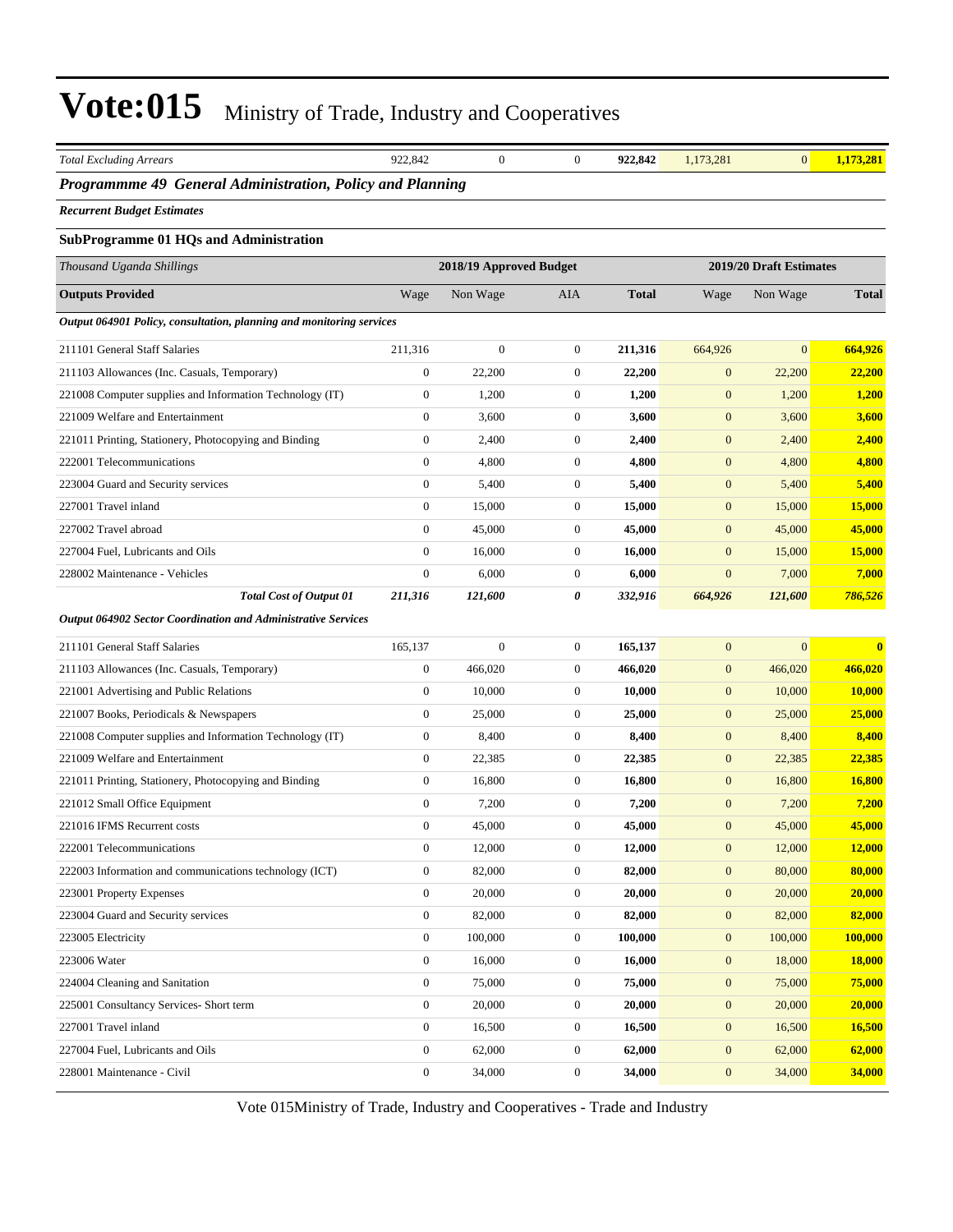| 228002 Maintenance - Vehicles                            | 0                | 28,000           | $\boldsymbol{0}$ | 28,000    | $\mathbf{0}$<br>28,000             | 28,000                                  |
|----------------------------------------------------------|------------------|------------------|------------------|-----------|------------------------------------|-----------------------------------------|
| 228003 Maintenance – Machinery, Equipment & Furniture    | $\boldsymbol{0}$ | 35,000           | $\mathbf{0}$     | 35,000    | 35,000<br>$\mathbf{0}$             | 35,000                                  |
| <b>Total Cost of Output 02</b>                           | 165,137          | 1,183,305        | 0                | 1,348,442 | $\boldsymbol{\theta}$<br>1,183,305 | 1,183,305                               |
| <b>Output 064903 Ministerial Support Services</b>        |                  |                  |                  |           |                                    |                                         |
| 211101 General Staff Salaries                            | 71,747           | $\boldsymbol{0}$ | $\mathbf{0}$     | 71,747    | $\mathbf{0}$                       | $\mathbf{0}$<br>$\overline{\mathbf{0}}$ |
| 211103 Allowances (Inc. Casuals, Temporary)              | $\boldsymbol{0}$ | 145,875          | $\mathbf{0}$     | 145,875   | $\mathbf{0}$<br>145,875            | 145,875                                 |
| 221002 Workshops and Seminars                            | $\boldsymbol{0}$ | 23,400           | $\mathbf{0}$     | 23,400    | $\mathbf{0}$<br>23,400             | 23,400                                  |
| 221008 Computer supplies and Information Technology (IT) | $\overline{0}$   | 4,000            | $\mathbf{0}$     | 4,000     | $\mathbf{0}$                       | $\mathbf{0}$<br>$\mathbf{0}$            |
| 221009 Welfare and Entertainment                         | $\boldsymbol{0}$ | 6,800            | $\mathbf{0}$     | 6,800     | 10,800<br>$\mathbf{0}$             | 10,800                                  |
| 221011 Printing, Stationery, Photocopying and Binding    | $\boldsymbol{0}$ | 6,000            | $\boldsymbol{0}$ | 6,000     | $\mathbf{0}$<br>6,000              | 6,000                                   |
| 222001 Telecommunications                                | $\boldsymbol{0}$ | 9,600            | $\mathbf{0}$     | 9,600     | $\mathbf{0}$<br>9,600              | 9,600                                   |
| 223004 Guard and Security services                       | $\boldsymbol{0}$ | 67,800           | $\mathbf{0}$     | 67,800    | $\mathbf{0}$<br>67,800             | 67,800                                  |
| 227001 Travel inland                                     | $\overline{0}$   | 36,000           | $\mathbf{0}$     | 36,000    | $\mathbf{0}$<br>36,000             | 36,000                                  |
| 227002 Travel abroad                                     | $\boldsymbol{0}$ | 121,270          | $\boldsymbol{0}$ | 121,270   | 121,270<br>$\mathbf{0}$            | 121,270                                 |
| 227004 Fuel, Lubricants and Oils                         | $\overline{0}$   | 119,210          | $\mathbf{0}$     | 119,210   | $\mathbf{0}$<br>119,210            | <b>119,210</b>                          |
| 228002 Maintenance - Vehicles                            | $\boldsymbol{0}$ | 25,000           | $\mathbf{0}$     | 25,000    | $\mathbf{0}$<br>25,000             | 25,000                                  |
| <b>Total Cost of Output 03</b>                           | 71,747           | 564,955          | 0                | 636,702   | $\boldsymbol{\theta}$<br>564,955   | 564,955                                 |
| Output 064907 Human Resource Management Services         |                  |                  |                  |           |                                    |                                         |
| 211101 General Staff Salaries                            | 260,735          | $\boldsymbol{0}$ | $\mathbf{0}$     | 260,735   | $\mathbf{0}$                       | $\mathbf{0}$<br>$\mathbf{0}$            |
| 211103 Allowances (Inc. Casuals, Temporary)              | $\boldsymbol{0}$ | 57,960           | $\boldsymbol{0}$ | 57,960    | 57,960<br>$\mathbf{0}$             | 57,960                                  |
| 212102 Pension for General Civil Service                 | $\boldsymbol{0}$ | 3,423,784        | $\mathbf{0}$     | 3,423,784 | $\mathbf{0}$<br>3,847,395          | 3,847,395                               |
| 212106 Validation of old Pensioners                      | $\boldsymbol{0}$ | 20,000           | $\mathbf{0}$     | 20,000    | $\mathbf{0}$<br>20,000             | 20,000                                  |
| 213001 Medical expenses (To employees)                   | $\boldsymbol{0}$ | 20,000           | $\mathbf{0}$     | 20,000    | $\mathbf{0}$<br>10,000             | <b>10,000</b>                           |
| 213002 Incapacity, death benefits and funeral expenses   | $\boldsymbol{0}$ | 20,000           | $\mathbf{0}$     | 20,000    | $\mathbf{0}$<br>2,400              | 2,400                                   |
| 213004 Gratuity Expenses                                 | $\boldsymbol{0}$ | 433,800          | $\mathbf{0}$     | 433,800   | 433,800<br>$\mathbf{0}$            | 433,800                                 |
| 221003 Staff Training                                    | $\overline{0}$   | 8,012            | $\boldsymbol{0}$ | 8,012     | $\boldsymbol{0}$<br>10,212         | 10,212                                  |
| 221008 Computer supplies and Information Technology (IT) | $\boldsymbol{0}$ | 1,200            | $\mathbf{0}$     | 1,200     | $\mathbf{0}$                       | $\mathbf{0}$<br>$\overline{\mathbf{0}}$ |
| 221009 Welfare and Entertainment                         | $\boldsymbol{0}$ | 14,840           | $\boldsymbol{0}$ | 14,840    | 19,840<br>$\mathbf{0}$             | 19,840                                  |
| 221011 Printing, Stationery, Photocopying and Binding    | $\boldsymbol{0}$ | 2,400            | $\mathbf{0}$     | 2,400     | 2,400<br>$\mathbf{0}$              | 2,400                                   |
| 221020 IPPS Recurrent Costs                              | $\boldsymbol{0}$ | 25,000           | 0                | 25,000    | 25,000<br>$\mathbf{0}$             | 25,000                                  |
| 222001 Telecommunications                                | $\boldsymbol{0}$ | 2,400            | $\boldsymbol{0}$ | 2,400     | $\boldsymbol{0}$                   | $\boldsymbol{0}$<br>$\mathbf{0}$        |
| 227001 Travel inland                                     | $\boldsymbol{0}$ | 2,500            | $\boldsymbol{0}$ | 2,500     | $\boldsymbol{0}$<br>4,000          | 4,000                                   |
| 227004 Fuel, Lubricants and Oils                         | $\boldsymbol{0}$ | 2,500            | $\boldsymbol{0}$ | 2,500     | $\boldsymbol{0}$<br>5,000          | 5,000                                   |
| <b>Total Cost of Output 07</b>                           | 260,735          | 4,034,395        | 0                | 4,295,130 | 4,438,006<br>$\boldsymbol{\theta}$ | 4,438,006                               |
| <b>Output 064920 Records Management Services</b>         |                  |                  |                  |           |                                    |                                         |
| 221002 Workshops and Seminars                            | $\boldsymbol{0}$ | 6,096            | $\boldsymbol{0}$ | 6,096     | $\mathbf{0}$                       | $\boldsymbol{0}$<br>$\bf{0}$            |
| 222002 Postage and Courier                               | $\boldsymbol{0}$ | 16,096           | $\boldsymbol{0}$ | 16,096    | $\boldsymbol{0}$<br>22,191         | 22,191                                  |
| <b>Total Cost of Output 20</b>                           | 0                | 22,191           | 0                | 22,191    | 22,191<br>$\boldsymbol{\theta}$    | 22,191                                  |
| <b>Total Cost Of Outputs Provided</b>                    | 708,935          | 5,926,446        | $\bf{0}$         | 6,635,381 | 6,330,057<br>664,926               | 6,994,983                               |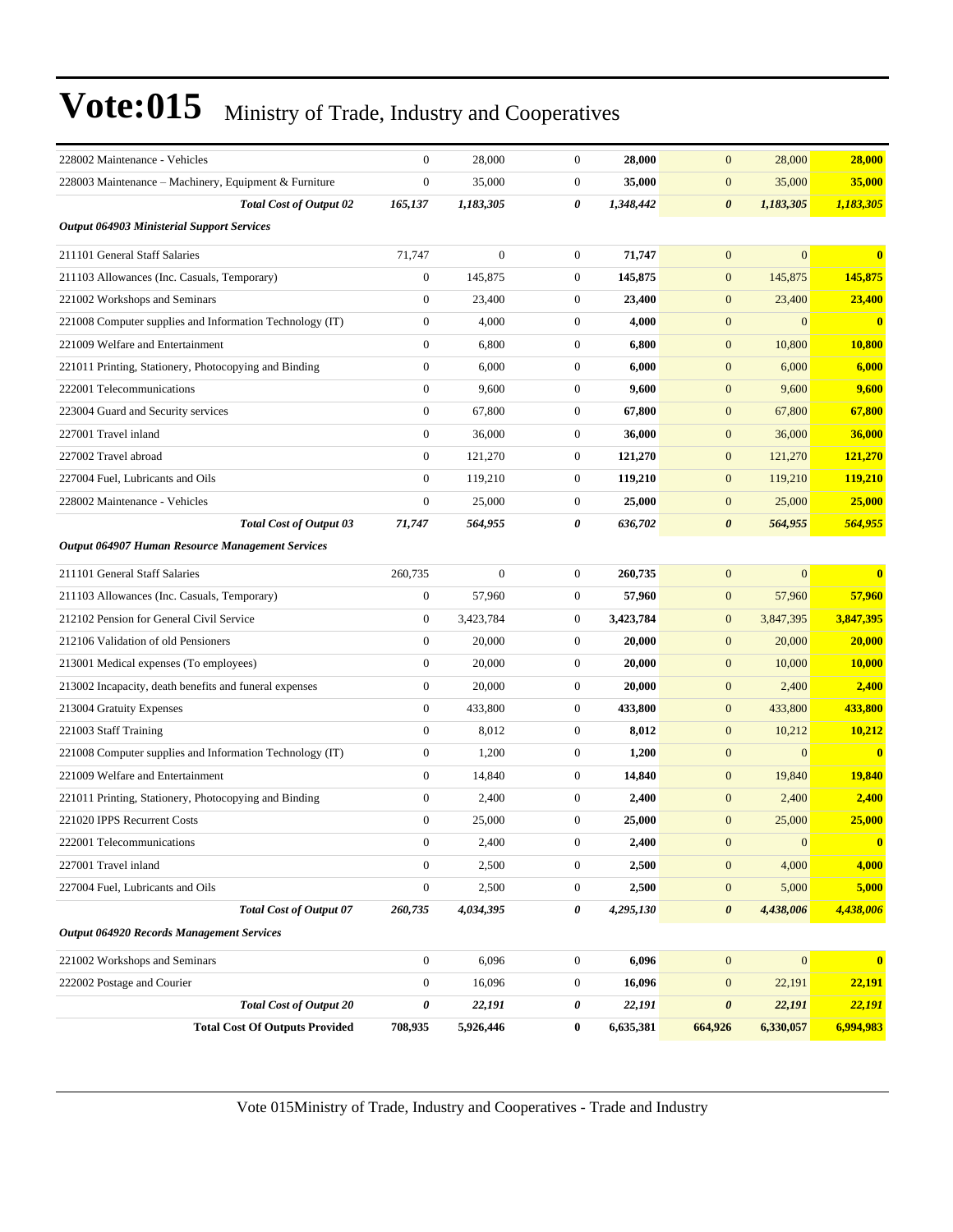| <b>Outputs Funded</b>                                                      |                                       | Wage                  | Non Wage                | AIA              | <b>Total</b> | Wage                  | Non Wage                | <b>Total</b>            |
|----------------------------------------------------------------------------|---------------------------------------|-----------------------|-------------------------|------------------|--------------|-----------------------|-------------------------|-------------------------|
| Output 064951 Contributions and Memberships to International Organisations |                                       |                       |                         |                  |              |                       |                         |                         |
| 262201 Contributions to International Organisations (Capital)              |                                       | $\boldsymbol{0}$      | 3,400,001               | $\boldsymbol{0}$ | 3,400,001    | $\mathbf{0}$          | 3,400,001               | 3,400,001               |
|                                                                            | o/w International Organisations       | $\boldsymbol{\theta}$ | 3,400,001               | 0                | 3,400,001    | $\boldsymbol{0}$      | $\boldsymbol{0}$        | $\overline{\mathbf{0}}$ |
|                                                                            | $o/w$ .                               | $\theta$              | $\theta$                | $\theta$         | $\bf{0}$     | $\boldsymbol{0}$      | 3,400,001               | 3,400,001               |
|                                                                            | <b>Total Cost of Output 51</b>        | $\boldsymbol{\theta}$ | 3,400,001               | 0                | 3,400,001    | $\boldsymbol{\theta}$ | 3,400,001               | 3,400,001               |
|                                                                            | <b>Total Cost Of Outputs Funded</b>   | $\bf{0}$              | 3,400,001               | $\bf{0}$         | 3,400,001    | $\bf{0}$              | 3,400,001               | 3,400,001               |
| <b>Arrears</b>                                                             |                                       | Wage                  | Non Wage                | AIA              | <b>Total</b> | Wage                  | Non Wage                | <b>Total</b>            |
| Output 064999 Arrears                                                      |                                       |                       |                         |                  |              |                       |                         |                         |
| 321605 Domestic arrears (Budgeting)                                        |                                       | $\mathbf{0}$          | 27,459                  | $\boldsymbol{0}$ | 27,459       | $\mathbf{0}$          | 10,000,000              | 10,000,000              |
| 321608 General Public Service Pension arrears (Budgeting)                  |                                       | $\boldsymbol{0}$      | 251,721                 | $\boldsymbol{0}$ | 251,721      | $\boldsymbol{0}$      | $\boldsymbol{0}$        | $\bf{0}$                |
| 321613 Telephone arrears (Budgeting)                                       |                                       | $\boldsymbol{0}$      | 197,507                 | $\boldsymbol{0}$ | 197,507      | $\mathbf{0}$          | $\mathbf{0}$            | $\bf{0}$                |
|                                                                            | <b>Total Cost of Output 99</b>        | $\boldsymbol{\theta}$ | 476,687                 | 0                | 476,687      | $\boldsymbol{\theta}$ | 10,000,000              | 10,000,000              |
|                                                                            | <b>Total Cost Of Arrears</b>          | $\bf{0}$              | 476,687                 | $\bf{0}$         | 476,687      | $\bf{0}$              | 10,000,000              | 10,000,000              |
| <b>Total Cost for SubProgramme 01</b>                                      |                                       | 708,935               | 9,803,134               | $\bf{0}$         | 10,512,069   | 664,926               | 19,730,058              | 20,394,984              |
| <b>Total Excluding Arrears</b>                                             |                                       | 708,935               | 9,326,447               | $\boldsymbol{0}$ | 10,035,382   | 664,926               | 9,730,058               | 10,394,984              |
|                                                                            |                                       |                       |                         |                  |              |                       |                         |                         |
| SubProgramme 15 Internal Audit                                             |                                       |                       |                         |                  |              |                       |                         |                         |
| Thousand Uganda Shillings                                                  |                                       |                       | 2018/19 Approved Budget |                  |              |                       | 2019/20 Draft Estimates |                         |
| <b>Outputs Provided</b>                                                    |                                       | Wage                  | Non Wage                | <b>AIA</b>       | <b>Total</b> | Wage                  | Non Wage                | <b>Total</b>            |
| Output 064901 Policy, consultation, planning and monitoring services       |                                       |                       |                         |                  |              |                       |                         |                         |
| 211101 General Staff Salaries                                              |                                       | 24,318                | $\mathbf{0}$            | $\boldsymbol{0}$ | 24,318       | 24,859                | $\overline{0}$          | 24,859                  |
| 211103 Allowances (Inc. Casuals, Temporary)                                |                                       | $\boldsymbol{0}$      | 14,640                  | $\boldsymbol{0}$ | 14,640       | $\boldsymbol{0}$      | 14,640                  | 14,640                  |
| 221008 Computer supplies and Information Technology (IT)                   |                                       | $\boldsymbol{0}$      | 600                     | $\boldsymbol{0}$ | 600          | $\mathbf{0}$          | $\boldsymbol{0}$        | $\mathbf{0}$            |
| 221009 Welfare and Entertainment                                           |                                       | $\mathbf{0}$          | 1,210                   | $\boldsymbol{0}$ | 1,210        | $\mathbf{0}$          | $\overline{0}$          | $\mathbf{0}$            |
| 221011 Printing, Stationery, Photocopying and Binding                      |                                       | $\boldsymbol{0}$      | 2,400                   | $\boldsymbol{0}$ | 2,400        | $\boldsymbol{0}$      | $\overline{0}$          | $\bf{0}$                |
| 222001 Telecommunications                                                  |                                       | $\mathbf{0}$          | 2,400                   | $\boldsymbol{0}$ | 2,400        | $\mathbf{0}$          | $\mathbf{0}$            | $\bf{0}$                |
| 225001 Consultancy Services- Short term                                    |                                       | $\boldsymbol{0}$      | 10,000                  | $\boldsymbol{0}$ | 10,000       | $\mathbf{0}$          | $\mathbf{0}$            | $\bf{0}$                |
| 227001 Travel inland                                                       |                                       | $\mathbf{0}$          | 28,000                  | $\boldsymbol{0}$ | 28,000       | $\mathbf{0}$          | 33,875                  | 33,875                  |
| 227004 Fuel, Lubricants and Oils                                           |                                       | $\mathbf{0}$          | 4,900                   | $\overline{0}$   | 4,900        | $\overline{0}$        | 19,235                  | 19,235                  |
| 228002 Maintenance - Vehicles                                              |                                       | $\mathbf{0}$          | 3,600                   | $\overline{0}$   | 3,600        | $\mathbf{0}$          | $\mathbf{0}$            | $\overline{\mathbf{0}}$ |
|                                                                            | <b>Total Cost of Output 01</b>        | 24,318                | 67,750                  | 0                | 92,068       | 24,859                | 67,750                  | 92,609                  |
|                                                                            | <b>Total Cost Of Outputs Provided</b> | 24,318                | 67,750                  | $\bf{0}$         | 92,068       | 24,859                | 67,750                  | 92,609                  |
| <b>Total Cost for SubProgramme 15</b>                                      |                                       | 24,318                | 67,750                  | $\bf{0}$         | 92,068       | 24,859                | 67,750                  | 92,609                  |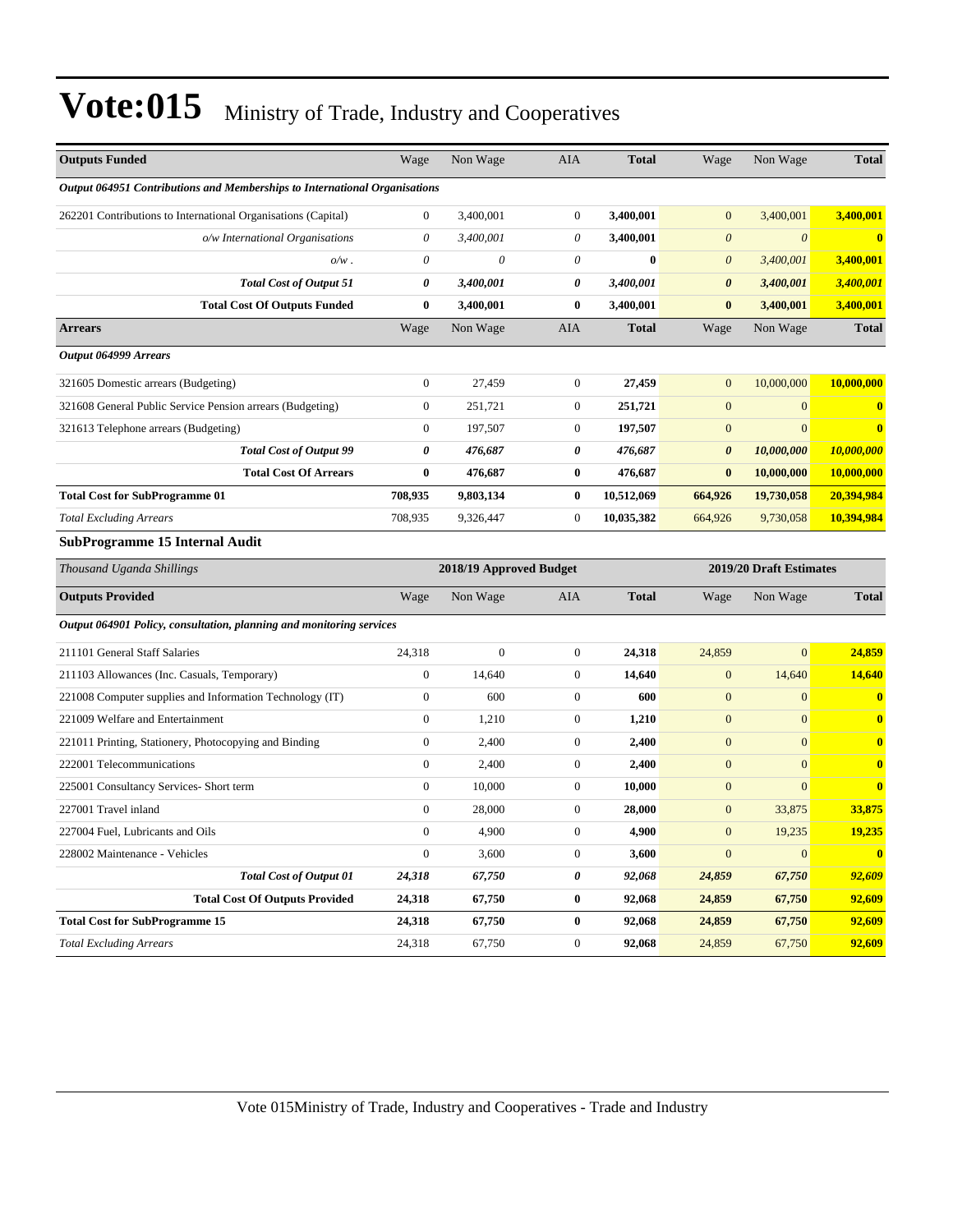#### **SubProgramme 17 Policy and Planning**

| Thousand Uganda Shillings                                                | 2018/19 Approved Budget              |                  |                  |                               | 2019/20 Draft Estimates |                  |               |
|--------------------------------------------------------------------------|--------------------------------------|------------------|------------------|-------------------------------|-------------------------|------------------|---------------|
| <b>Outputs Provided</b>                                                  | Wage                                 | Non Wage         | AIA              | <b>Total</b>                  | Wage                    | Non Wage         | <b>Total</b>  |
| Output 064901 Policy, consultation, planning and monitoring services     |                                      |                  |                  |                               |                         |                  |               |
| 211101 General Staff Salaries                                            | 90,000                               | $\boldsymbol{0}$ | $\mathbf{0}$     | 90,000                        | 133,979                 | $\overline{0}$   | 133,979       |
| 211103 Allowances (Inc. Casuals, Temporary)                              | $\overline{0}$                       | 75,000           | $\mathbf{0}$     | 75,000                        | $\mathbf{0}$            | 75,000           | 75,000        |
| 221002 Workshops and Seminars                                            | $\boldsymbol{0}$                     | 61,746           | $\mathbf{0}$     | 61,746                        | $\boldsymbol{0}$        | 61,746           | 61,746        |
| 221003 Staff Training                                                    | $\boldsymbol{0}$                     | 20,000           | $\boldsymbol{0}$ | 20,000                        | $\mathbf{0}$            | 20,000           | 20,000        |
| 221008 Computer supplies and Information Technology (IT)                 | $\mathbf{0}$                         | 3,600            | $\mathbf{0}$     | 3,600                         | $\mathbf{0}$            | $\overline{0}$   | $\bf{0}$      |
| 221009 Welfare and Entertainment                                         | $\mathbf{0}$                         | 5,184            | $\mathbf{0}$     | 5,184                         | $\mathbf{0}$            | 8,784            | 8,784         |
| 221011 Printing, Stationery, Photocopying and Binding                    | $\mathbf{0}$                         | 11,100           | $\mathbf{0}$     | 11,100                        | $\boldsymbol{0}$        | 11,100           | 11,100        |
| 222001 Telecommunications                                                | $\boldsymbol{0}$                     | 3,600            | $\mathbf{0}$     | 3,600                         | $\mathbf{0}$            | 3,600            | 3,600         |
| 227001 Travel inland                                                     | $\boldsymbol{0}$                     | 20,310           | $\boldsymbol{0}$ | 20,310                        | $\mathbf{0}$            | 20,310           | 20,310        |
| 227002 Travel abroad                                                     | $\mathbf{0}$                         | 7,500            | $\mathbf{0}$     | 7,500                         | $\mathbf{0}$            | 7,500            | 7,500         |
| 227004 Fuel, Lubricants and Oils                                         | $\boldsymbol{0}$                     | 24,000           | $\mathbf{0}$     | 24,000                        | $\mathbf{0}$            | 24,000           | <b>24,000</b> |
| 228002 Maintenance - Vehicles                                            | $\boldsymbol{0}$                     | 7,200            | $\boldsymbol{0}$ | 7,200                         | $\mathbf{0}$            | 7,200            | 7,200         |
| <b>Total Cost of Output 01</b>                                           | 90,000                               | 239,240          | 0                | 329,240                       | 133,979                 | 239,240          | 373,219       |
| Output 064908 Research, Information and Statistical Services             |                                      |                  |                  |                               |                         |                  |               |
| 211101 General Staff Salaries                                            | 31,616                               | $\boldsymbol{0}$ | $\mathbf{0}$     | 31,616                        | $\mathbf{0}$            | $\overline{0}$   | $\bf{0}$      |
| 221002 Workshops and Seminars                                            | $\mathbf{0}$                         | 29,240           | $\mathbf{0}$     | 29,240                        | $\mathbf{0}$            | 39,240           | 39,240        |
| 221011 Printing, Stationery, Photocopying and Binding                    | $\mathbf{0}$                         | 5,000            | $\boldsymbol{0}$ | 5,000                         | $\mathbf{0}$            | $\mathbf{0}$     | $\bf{0}$      |
| 225001 Consultancy Services- Short term                                  | $\boldsymbol{0}$                     | 5,000            | $\mathbf{0}$     | 5,000                         | $\mathbf{0}$            | $\overline{0}$   | $\bf{0}$      |
| Total Cost of Output 08                                                  | 31,616                               | 39,240           | 0                | 70,856                        | $\boldsymbol{\theta}$   | 39,240           | <b>39,240</b> |
| <b>Total Cost Of Outputs Provided</b>                                    | 121,616                              | 278,480          | $\bf{0}$         | 400,095                       | 133,979                 | 278,480          | 412,459       |
| <b>Total Cost for SubProgramme 17</b>                                    | 121,616                              | 278,480          | $\bf{0}$         | 400,095                       | 133,979                 | 278,480          | 412,459       |
| <b>Total Excluding Arrears</b>                                           | 121,616                              | 278,480          | $\boldsymbol{0}$ | 400,095                       | 133,979                 | 278,480          | 412,459       |
| <b>Development Budget Estimates</b>                                      |                                      |                  |                  |                               |                         |                  |               |
| Project 1408 Support to the Ministry of Trade, Industry and Cooperatives |                                      |                  |                  |                               |                         |                  |               |
| Thousand Uganda Shillings                                                | 2018/19 Approved Budget              |                  |                  | 2019/20 Draft Estimates       |                         |                  |               |
| <b>Outputs Provided</b>                                                  | GoU Dev't External Fin<br><b>AIA</b> |                  | <b>Total</b>     | <b>GoU Dev't External Fin</b> |                         | <b>Total</b>     |               |
| Output 064901 Policy, consultation, planning and monitoring services     |                                      |                  |                  |                               |                         |                  |               |
| 221002 Workshops and Seminars                                            | 45,005                               | $\boldsymbol{0}$ | $\boldsymbol{0}$ | 45,005                        | 45,005                  | $\boldsymbol{0}$ | 45,005        |
| Total Cost Of Output 064901                                              | 45,005                               | 0                | $\pmb{\theta}$   | 45,005                        | 45,005                  | $\pmb{\theta}$   | 45,005        |
| Output 064902 Sector Coordination and Administrative Services            |                                      |                  |                  |                               |                         |                  |               |
| 228001 Maintenance - Civil                                               | 35,594                               | $\boldsymbol{0}$ | $\boldsymbol{0}$ | 35,594                        | 35,594                  | 0                | 35,594        |

228002 Maintenance - Vehicles 10,000 0 0 **10,000** 10,000 0 **10,000**

*Total Cost Of Output 064902 45,594 0 0 45,594 45,594 0 45,594*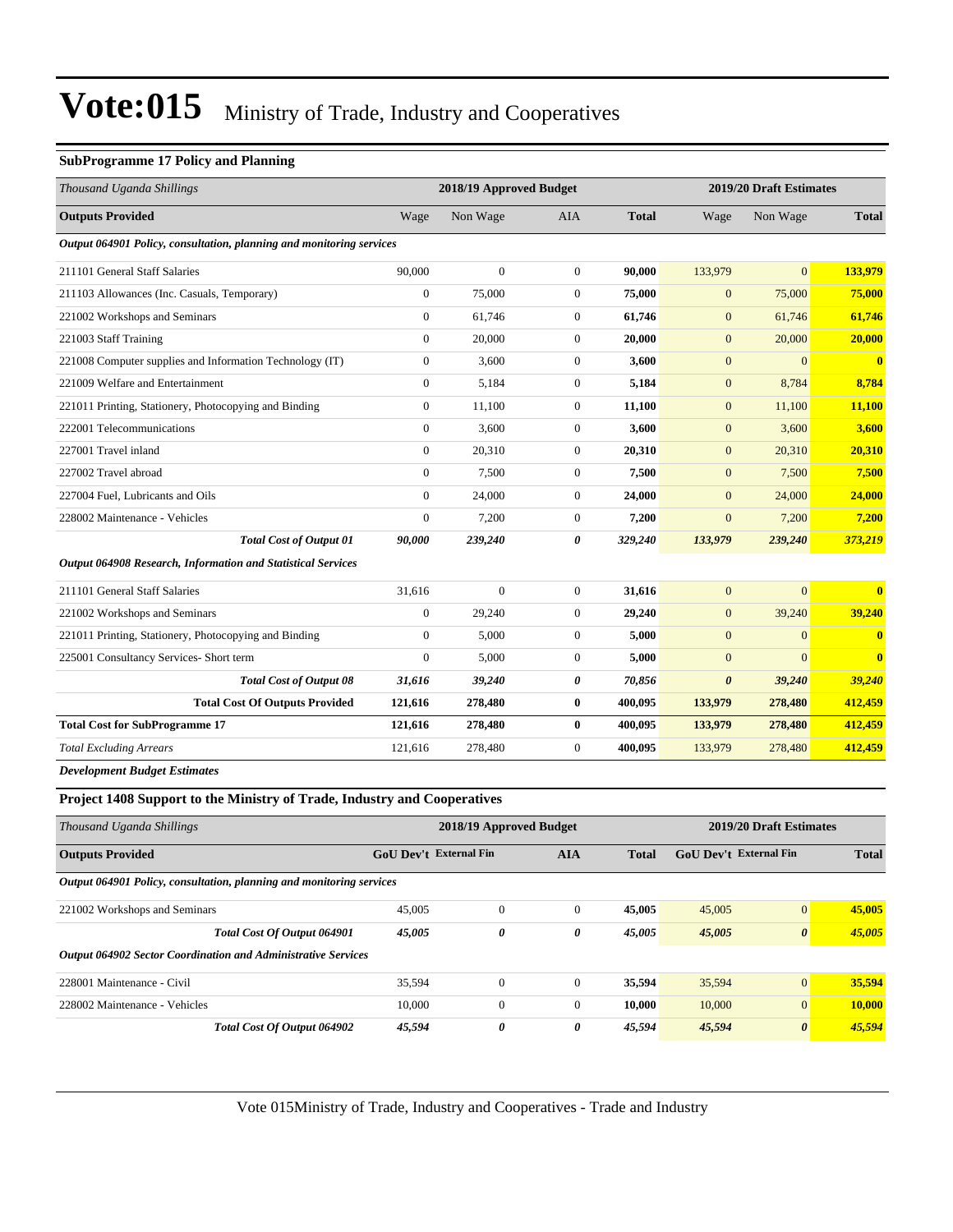| <b>Output 064903 Ministerial Support Services</b>                       |            |                               |                           |              |                       |                        |                |
|-------------------------------------------------------------------------|------------|-------------------------------|---------------------------|--------------|-----------------------|------------------------|----------------|
| 223901 Rent – (Produced Assets) to other govt. units                    | 120,000    | $\boldsymbol{0}$              | $\boldsymbol{0}$          | 120,000      | 120,000               | $\overline{0}$         | 120,000        |
| Total Cost Of Output 064903                                             | 120,000    | 0                             | 0                         | 120,000      | 120,000               | $\boldsymbol{\theta}$  | <b>120,000</b> |
| Output 064908 Research, Information and Statistical Services            |            |                               |                           |              |                       |                        |                |
| 221002 Workshops and Seminars                                           | 40,000     | $\boldsymbol{0}$              | $\boldsymbol{0}$          | 40,000       | 80,000                | $\overline{0}$         | 80,000         |
| 225001 Consultancy Services- Short term                                 | 40,000     | $\boldsymbol{0}$              | $\boldsymbol{0}$          | 40,000       | $\overline{0}$        | $\overline{0}$         | $\bf{0}$       |
| Total Cost Of Output 064908                                             | 80,000     | 0                             | 0                         | 80,000       | 80,000                | $\boldsymbol{\theta}$  | 80,000         |
| <b>Total Cost for Outputs Provided</b>                                  | 290,599    | $\overline{0}$                | $\theta$                  | 290,599      | 290,599               | $\overline{0}$         | 290,599        |
| <b>Outputs Funded</b>                                                   |            | GoU Dev't External Fin        | <b>AIA</b>                | <b>Total</b> |                       | GoU Dev't External Fin | <b>Total</b>   |
| Output 064952 Support to other Government Units                         |            |                               |                           |              |                       |                        |                |
| 263204 Transfers to other govt. Units (Capital)                         | 3,000,000  | $\boldsymbol{0}$              | $\boldsymbol{0}$          | 3,000,000    | 3,000,000             | $\overline{0}$         | 3,000,000      |
| o/w Management Training and Advisory Centre (MTAC)                      | 3,000,000  | 0                             | $\theta$                  | 3,000,000    | $\boldsymbol{\theta}$ | $\boldsymbol{\theta}$  | $\mathbf{0}$   |
| o/w MTAC                                                                | $\theta$   | $\theta$                      | $\boldsymbol{\mathit{0}}$ | $\bf{0}$     | 3,000,000             | $\theta$               | 3,000,000      |
| Total Cost Of Output 064952                                             | 3,000,000  | 0                             | 0                         | 3,000,000    | 3,000,000             | $\boldsymbol{\theta}$  | 3,000,000      |
| <b>Total Cost for Outputs Funded</b>                                    | 3,000,000  | $\overline{0}$                | $\theta$                  | 3,000,000    | 3,000,000             | $\overline{0}$         | 3,000,000      |
| <b>Capital Purchases</b>                                                |            | <b>GoU Dev't External Fin</b> | <b>AIA</b>                | <b>Total</b> |                       | GoU Dev't External Fin | <b>Total</b>   |
| Output 064975 Purchase of Motor Vehicles and Other Transport Equipment  |            |                               |                           |              |                       |                        |                |
| 312201 Transport Equipment                                              | 400,000    | $\boldsymbol{0}$              | 500,000                   | 900,000      | 400,000               | $\overline{0}$         | 400,000        |
| Total Cost Of Output 064975                                             | 400,000    | 0                             | 500,000                   | 900,000      | 400,000               | $\boldsymbol{\theta}$  | 400,000        |
| Output 064976 Purchase of Office and ICT Equipment, including Software  |            |                               |                           |              |                       |                        |                |
| 312213 ICT Equipment                                                    | 60,000     | $\boldsymbol{0}$              | $\theta$                  | 60,000       | 60,000                | $\boldsymbol{0}$       | 60,000         |
| Total Cost Of Output 064976                                             | 60.000     | $\theta$                      | $\theta$                  | 60,000       | 60,000                | $\pmb{\theta}$         | 60,000         |
| Output 064978 Purchase of Office and Residential Furniture and Fittings |            |                               |                           |              |                       |                        |                |
| 312203 Furniture & Fixtures                                             | 75,401     | $\boldsymbol{0}$              | $\boldsymbol{0}$          | 75,401       | 75,401                | $\overline{0}$         | 75,401         |
| Total Cost Of Output 064978                                             | 75,401     | 0                             | 0                         | 75,401       | 75,401                | $\boldsymbol{\theta}$  | 75,401         |
| <b>Total Cost for Capital Purchases</b>                                 | 535,401    | $\boldsymbol{0}$              | 500,000                   | 1,035,401    | 535,401               | $\overline{0}$         | 535,401        |
| <b>Total Cost for Project: 1408</b>                                     | 3,826,000  | $\boldsymbol{0}$              | 500,000                   | 4,326,000    | 3,826,000             | $\overline{0}$         | 3,826,000      |
| <b>Total Excluding Arrears</b>                                          | 3,826,000  | $\boldsymbol{0}$              | 500,000                   | 4,326,000    | 3,826,000             | $\overline{0}$         | 3,826,000      |
|                                                                         | GoU        | <b>External Fin</b>           | <b>AIA</b>                | <b>Total</b> | GoU                   | <b>External Fin</b>    | <b>Total</b>   |
| <b>Total Cost for Programme 49</b>                                      | 14,830,232 | $\boldsymbol{0}$              | 500,000                   | 15,330,232   | 24,726,051            | $\bf{0}$               | 24,726,051     |
| <b>Total Excluding Arrears</b>                                          | 14,353,546 | $\boldsymbol{0}$              | 500,000                   | 14,853,546   | 14,726,051            | $\overline{0}$         | 14,726,051     |
|                                                                         |            | GoU External Fin              | <b>AIA</b>                | <b>Total</b> | GoU                   | <b>External Fin.</b>   | <b>Total</b>   |
| <b>Grand Total for Vote 015</b>                                         | 99,218,677 | 12,058,260                    | 1,089,058                 | 112,365,995  | 87,949,173            | 17,027,136             | 104,976,309    |
| <b>Total Excluding Arrears</b>                                          | 97,674,943 | 12,058,260                    | 1,089,058                 | 110,822,262  | 77,949,173            | 17,027,136             | 94,976,309     |